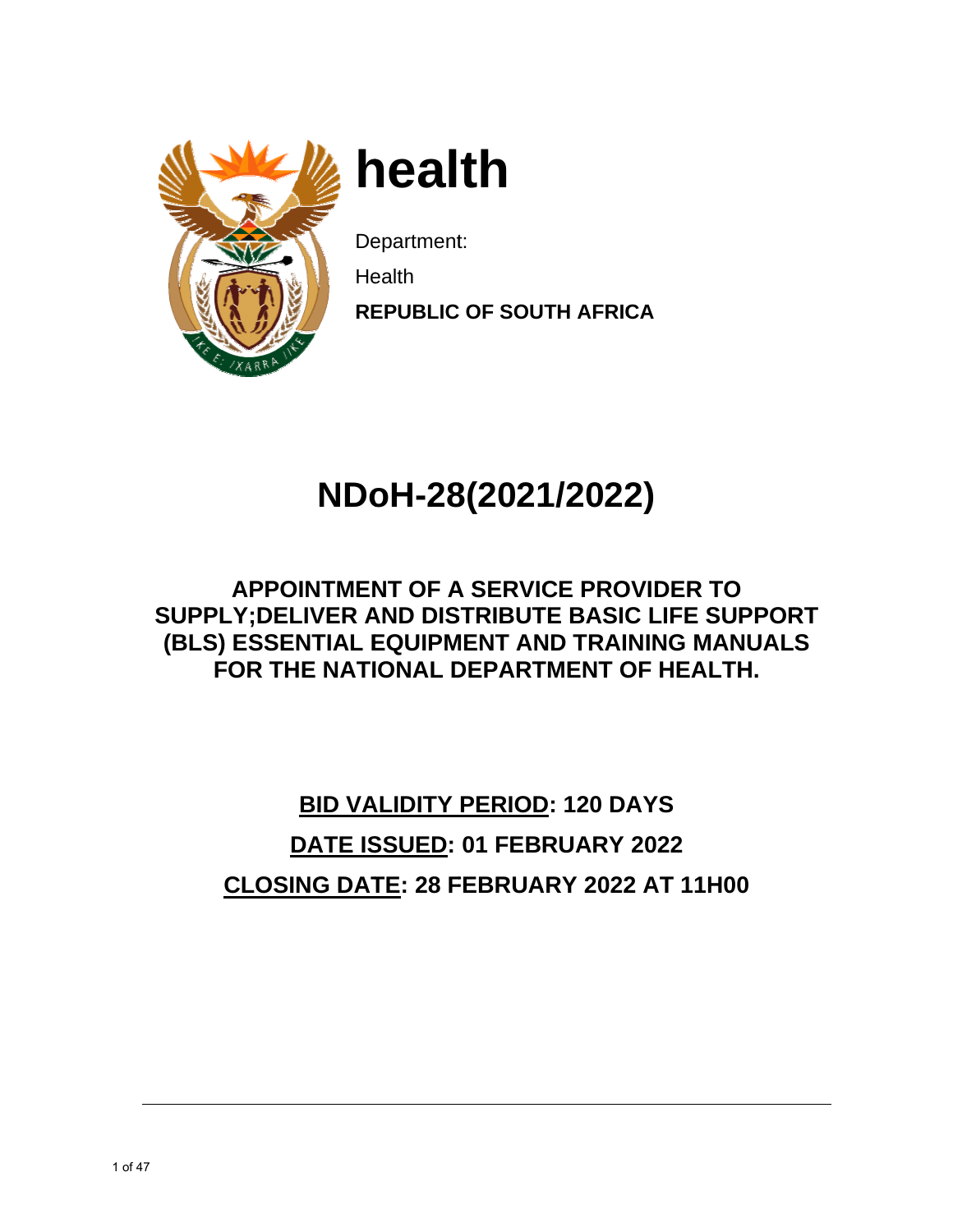## PART A INVITATION TO BID

|                                                                                                                                                                                                                                                                                                             | YOU ARE HEREBY INVITED TO BID FOR REQUIREMENTS OF THE NATIONAL DEPARTMENT OF HEALTH. |                                                                                                                                                                                 |                         |                                                |             |                              |                       |
|-------------------------------------------------------------------------------------------------------------------------------------------------------------------------------------------------------------------------------------------------------------------------------------------------------------|--------------------------------------------------------------------------------------|---------------------------------------------------------------------------------------------------------------------------------------------------------------------------------|-------------------------|------------------------------------------------|-------------|------------------------------|-----------------------|
| <b>BID NUMBER:</b>                                                                                                                                                                                                                                                                                          | NDOH 28/2021-2022                                                                    | <b>CLOSING DATE:</b>                                                                                                                                                            |                         | 28/02/2022                                     |             | <b>CLOSING TIME:</b>         | 11:00                 |
| <b>DESCRIPTION</b>                                                                                                                                                                                                                                                                                          |                                                                                      | APPOINTMENT OF A SERVICE PROVIDER TO SUPPLY; DELIVER AND DISTRIBUTE BASIC LIFE SUPPORT (BLS) ESSENTIAL<br>EQUIPMENT AND TRAINING MANUALS FOR THE NATIONAL DEPARTMENT OF HEALTH. |                         |                                                |             |                              |                       |
|                                                                                                                                                                                                                                                                                                             |                                                                                      | BID RESPONSE DOCUMENTS MAY BE DEPOSITED IN THE BID BOX SITUATED AT (STREET ADDRESS)                                                                                             |                         |                                                |             |                              |                       |
|                                                                                                                                                                                                                                                                                                             |                                                                                      | National Department of Health; Dr AB Xuma Building, 1112 Voortrekker Road; Thaba Tshwane; Pretoria.                                                                             |                         |                                                |             |                              |                       |
|                                                                                                                                                                                                                                                                                                             |                                                                                      |                                                                                                                                                                                 |                         |                                                |             |                              |                       |
|                                                                                                                                                                                                                                                                                                             |                                                                                      |                                                                                                                                                                                 |                         |                                                |             |                              |                       |
|                                                                                                                                                                                                                                                                                                             |                                                                                      |                                                                                                                                                                                 |                         |                                                |             |                              |                       |
|                                                                                                                                                                                                                                                                                                             |                                                                                      |                                                                                                                                                                                 |                         |                                                |             |                              |                       |
| BIDDING PROCEDURE ENQUIRIES MAY BE DIRECTED TO                                                                                                                                                                                                                                                              |                                                                                      |                                                                                                                                                                                 |                         | <b>TECHNICAL ENQUIRIES MAY BE DIRECTED TO:</b> |             |                              |                       |
| <b>CONTACT PERSON</b>                                                                                                                                                                                                                                                                                       |                                                                                      |                                                                                                                                                                                 | <b>CONTACT PERSON</b>   |                                                |             |                              |                       |
| TELEPHONE NUMBER                                                                                                                                                                                                                                                                                            |                                                                                      |                                                                                                                                                                                 | TELEPHONE NUMBER        |                                                |             |                              |                       |
| <b>FACSIMILE NUMBER</b>                                                                                                                                                                                                                                                                                     |                                                                                      |                                                                                                                                                                                 | <b>FACSIMILE NUMBER</b> |                                                |             |                              |                       |
| <b>E-MAIL ADDRESS</b>                                                                                                                                                                                                                                                                                       | tenders@health.gov.za                                                                |                                                                                                                                                                                 | <b>E-MAIL ADDRESS</b>   |                                                |             |                              | tenders@health.gov.za |
| <b>SUPPLIER INFORMATION</b>                                                                                                                                                                                                                                                                                 |                                                                                      |                                                                                                                                                                                 |                         |                                                |             |                              |                       |
| NAME OF BIDDER                                                                                                                                                                                                                                                                                              |                                                                                      |                                                                                                                                                                                 |                         |                                                |             |                              |                       |
| POSTAL ADDRESS                                                                                                                                                                                                                                                                                              |                                                                                      |                                                                                                                                                                                 |                         |                                                |             |                              |                       |
| STREET ADDRESS                                                                                                                                                                                                                                                                                              |                                                                                      |                                                                                                                                                                                 |                         |                                                |             |                              |                       |
| <b>TELEPHONE NUMBER</b>                                                                                                                                                                                                                                                                                     | CODE                                                                                 |                                                                                                                                                                                 |                         | <b>NUMBER</b>                                  |             |                              |                       |
| CELLPHONE NUMBER                                                                                                                                                                                                                                                                                            |                                                                                      |                                                                                                                                                                                 |                         |                                                |             |                              |                       |
| <b>FACSIMILE NUMBER</b>                                                                                                                                                                                                                                                                                     | CODE                                                                                 |                                                                                                                                                                                 |                         | <b>NUMBER</b>                                  |             |                              |                       |
| E-MAIL ADDRESS                                                                                                                                                                                                                                                                                              |                                                                                      |                                                                                                                                                                                 |                         |                                                |             |                              |                       |
| <b>REGISTRATION</b><br><b>VAT</b>                                                                                                                                                                                                                                                                           |                                                                                      |                                                                                                                                                                                 |                         |                                                |             |                              |                       |
| <b>NUMBER</b><br><b>SUPPLIER</b>                                                                                                                                                                                                                                                                            | <b>TAX</b>                                                                           |                                                                                                                                                                                 |                         | <b>CENTRAL</b>                                 |             |                              |                       |
| <b>COMPLIANCE STATUS</b>                                                                                                                                                                                                                                                                                    | COMPLIANCE                                                                           |                                                                                                                                                                                 | <b>OR</b>               | <b>SUPPLIER</b>                                |             |                              |                       |
|                                                                                                                                                                                                                                                                                                             | <b>SYSTEM PIN:</b>                                                                   |                                                                                                                                                                                 |                         | DATABASE                                       |             |                              |                       |
| <b>B-BBEE STATUS</b>                                                                                                                                                                                                                                                                                        |                                                                                      | <b>TICK APPLICABLE BOX]</b>                                                                                                                                                     |                         | No:<br><b>B-BBEE STATUS LEVEL SWORN</b>        | <b>MAAA</b> | <b>[TICK APPLICABLE BOX]</b> |                       |
| <b>LEVEL VERIFICATION</b>                                                                                                                                                                                                                                                                                   |                                                                                      |                                                                                                                                                                                 | AFFIDAVIT               |                                                |             |                              |                       |
| <b>CERTIFICATE</b>                                                                                                                                                                                                                                                                                          | $\Box$ Yes                                                                           | $\Box$ No                                                                                                                                                                       |                         |                                                |             | $\Box$ Yes                   | $\Box$ No             |
|                                                                                                                                                                                                                                                                                                             |                                                                                      |                                                                                                                                                                                 |                         |                                                |             |                              |                       |
| [A B-BBEE STATUS LEVEL VERIFICATION CERTIFICATE/ SWORN AFFIDAVIT (FOR EMES & QSEs) MUST BE SUBMITTED IN                                                                                                                                                                                                     |                                                                                      | <b>ORDER TO QUALIFY FOR PREFERENCE POINTS FOR B-BBEET</b>                                                                                                                       |                         |                                                |             |                              |                       |
| ARE YOU THE                                                                                                                                                                                                                                                                                                 |                                                                                      |                                                                                                                                                                                 |                         |                                                |             |                              |                       |
| <b>ACCREDITED</b>                                                                                                                                                                                                                                                                                           |                                                                                      |                                                                                                                                                                                 |                         | ARE YOU A FOREIGN BASED                        |             |                              |                       |
| <b>REPRESENTATIVE IN</b><br>SOUTH AFRICA FOR                                                                                                                                                                                                                                                                | $\Box$ Yes                                                                           | $\square$ No                                                                                                                                                                    |                         | SUPPLIER FOR THE GOODS                         |             | $\Box$ Yes                   | $\Box$ No             |
| THE GOODS                                                                                                                                                                                                                                                                                                   |                                                                                      |                                                                                                                                                                                 |                         | <b>/SERVICES/WORKS OFFERED?</b>                |             | [IF YES, ANSWER THE          |                       |
| /SERVICES /WORKS                                                                                                                                                                                                                                                                                            | [IF YES ENCLOSE PROOF]                                                               |                                                                                                                                                                                 |                         |                                                |             | <b>QUESTIONNAIRE BELOW 1</b> |                       |
| OFFERED?                                                                                                                                                                                                                                                                                                    |                                                                                      |                                                                                                                                                                                 |                         |                                                |             |                              |                       |
| <b>QUESTIONNAIRE TO BIDDING FOREIGN SUPPLIERS</b>                                                                                                                                                                                                                                                           |                                                                                      |                                                                                                                                                                                 |                         |                                                |             |                              |                       |
| IS THE ENTITY A RESIDENT OF THE REPUBLIC OF SOUTH AFRICA (RSA)?<br>$\Box$ YES $\Box$ NO                                                                                                                                                                                                                     |                                                                                      |                                                                                                                                                                                 |                         |                                                |             |                              |                       |
| DOES THE ENTITY HAVE A BRANCH IN THE RSA?<br>$\Box$ Yes $\Box$ No                                                                                                                                                                                                                                           |                                                                                      |                                                                                                                                                                                 |                         |                                                |             |                              |                       |
| $YES \Box NO$<br>DOES THE ENTITY HAVE A PERMANENT ESTABLISHMENT IN THE RSA?                                                                                                                                                                                                                                 |                                                                                      |                                                                                                                                                                                 |                         |                                                |             |                              |                       |
| YES $\Box$ NO<br>DOES THE ENTITY HAVE ANY SOURCE OF INCOME IN THE RSA?                                                                                                                                                                                                                                      |                                                                                      |                                                                                                                                                                                 |                         |                                                |             |                              |                       |
| $\Box$ Yes $\Box$ No<br>IS THE ENTITY LIABLE IN THE RSA FOR ANY FORM OF TAXATION?<br>IF THE ANSWER IS "NO" TO ALL OF THE ABOVE, THEN IT IS NOT A REQUIREMENT TO REGISTER FOR A TAX COMPLIANCE STATUS<br>SYSTEM PIN CODE FROM THE SOUTH AFRICAN REVENUE SERVICE (SARS) AND IF NOT REGISTER AS PER 2.3 BELOW. |                                                                                      |                                                                                                                                                                                 |                         |                                                |             |                              |                       |
| <del>2 of 47 -</del>                                                                                                                                                                                                                                                                                        |                                                                                      |                                                                                                                                                                                 |                         |                                                |             |                              |                       |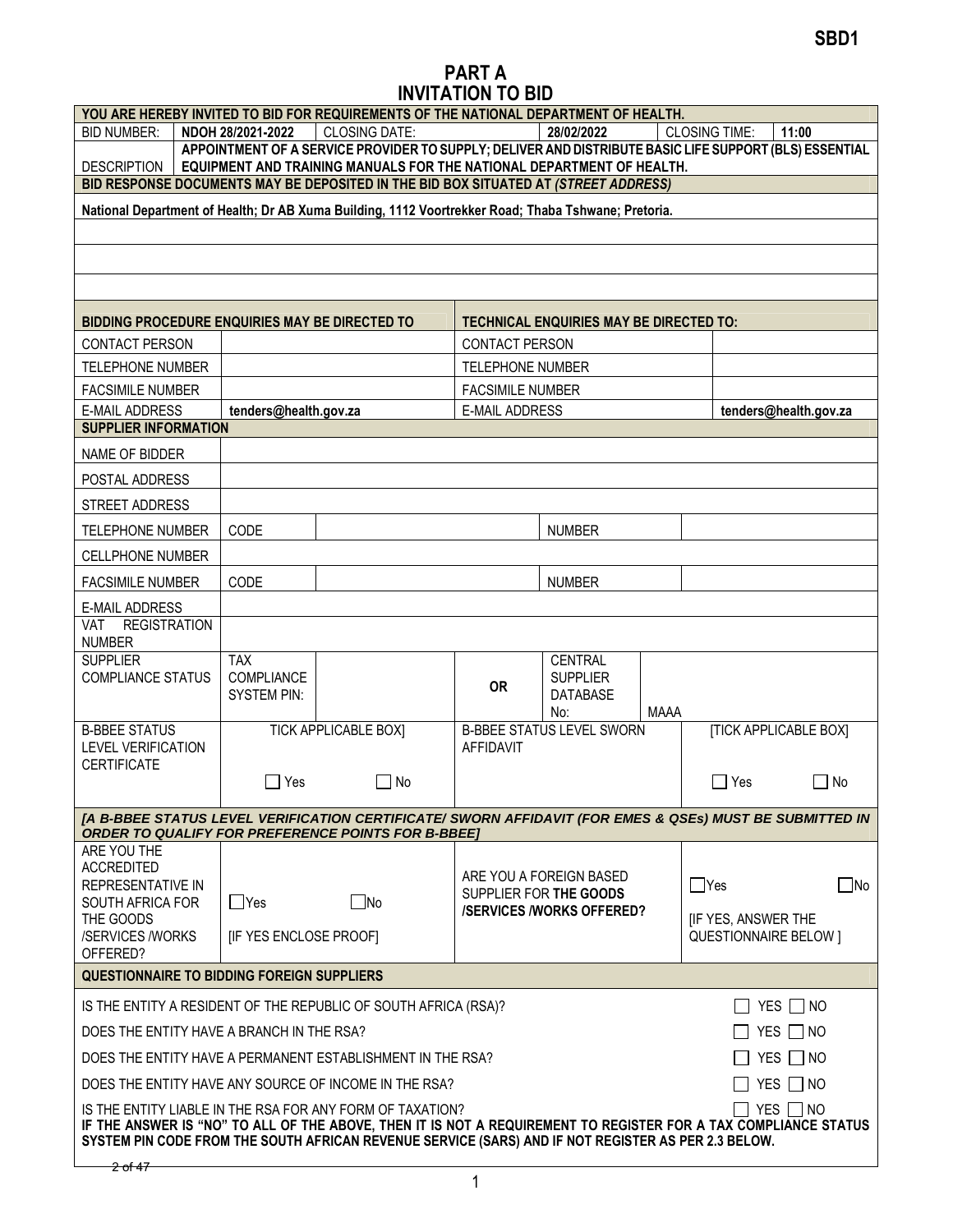PART B TERMS AND CONDITIONS FOR BIDDING

| Ч. |  |  |  | <b>BID SUBMISSION:</b> |  |
|----|--|--|--|------------------------|--|
|----|--|--|--|------------------------|--|

- 1.1. BIDS MUST BE DELIVERED BY THE STIPULATED TIME TO THE CORRECT ADDRESS. LATE BIDS WILL NOT BE ACCEPTED FOR CONSIDERATION.
- 1.2. ALL BIDS MUST BE SUBMITTED ON THE OFFICIAL FORMS PROVIDED–(NOT TO BE RE-TYPED) OR IN THE MANNER PRESCRIBED IN THE BID DOCUMENT.
- 1.3. THIS BID IS SUBJECT TO THE PREFERENTIAL PROCUREMENT POLICY FRAMEWORK ACT, 2000 AND THE PREFERENTIAL PROCUREMENT REGULATIONS, 2017, THE GENERAL CONDITIONS OF CONTRACT (GCC) AND, IF APPLICABLE, ANY OTHER SPECIAL CONDITIONS OF CONTRACT.
- 1.4. THE SUCCESSFUL BIDDER WILL BE REQUIRED TO FILL IN AND SIGN A WRITTEN CONTRACT FORM (SBD7).

#### 2. TAX COMPLIANCE REQUIREMENTS

- 2.1 BIDDERS MUST ENSURE COMPLIANCE WITH THEIR TAX OBLIGATIONS.
- 2.2 BIDDERS ARE REQUIRED TO SUBMIT THEIR UNIQUE PERSONAL IDENTIFICATION NUMBER (PIN) ISSUED BY SARS TO ENABLE THE ORGAN OF STATE TO VERIFY THE TAXPAYER'S PROFILE AND TAX STATUS.
- 2.3 APPLICATION FOR TAX COMPLIANCE STATUS (TCS) PIN MAY BE MADE VIA E-FILING THROUGH THE SARS WEBSITE WWW.SARS.GOV.ZA.
- 2.4 BIDDERS MAY ALSO SUBMIT A PRINTED TCS CERTIFICATE TOGETHER WITH THE BID.
- 2.5 IN BIDS WHERE CONSORTIA / JOINT VENTURES / SUB-CONTRACTORS ARE INVOLVED, EACH PARTY MUST SUBMIT A SEPARATE TCS CERTIFICATE / PIN / CSD NUMBER.
- 2.6 WHERE NO TCS PIN IS AVAILABLE BUT THE BIDDER IS REGISTERED ON THE CENTRAL SUPPLIER DATABASE (CSD), A CSD NUMBER MUST BE PROVIDED.
- 2.7 NO BIDS WILL BE CONSIDERED FROM PERSONS IN THE SERVICE OF THE STATE, COMPANIES WITH DIRECTORS WHO ARE PERSONS IN THE SERVICE OF THE STATE, OR CLOSE CORPORATIONS WITH MEMBERS PERSONS IN THE SERVICE OF THE STATE."

#### NB: FAILURE TO PROVIDE / OR COMPLY WITH ANY OF THE ABOVE PARTICULARS MAY RENDER THE BID INVALID.

| SIGNATURE OF BIDDER:                                                                                       |  |
|------------------------------------------------------------------------------------------------------------|--|
| CAPACITY UNDER WHICH THIS BID IS SIGNED:<br>(Proof of authority must be submitted e.g. company resolution) |  |

DATE: <u>matrices</u>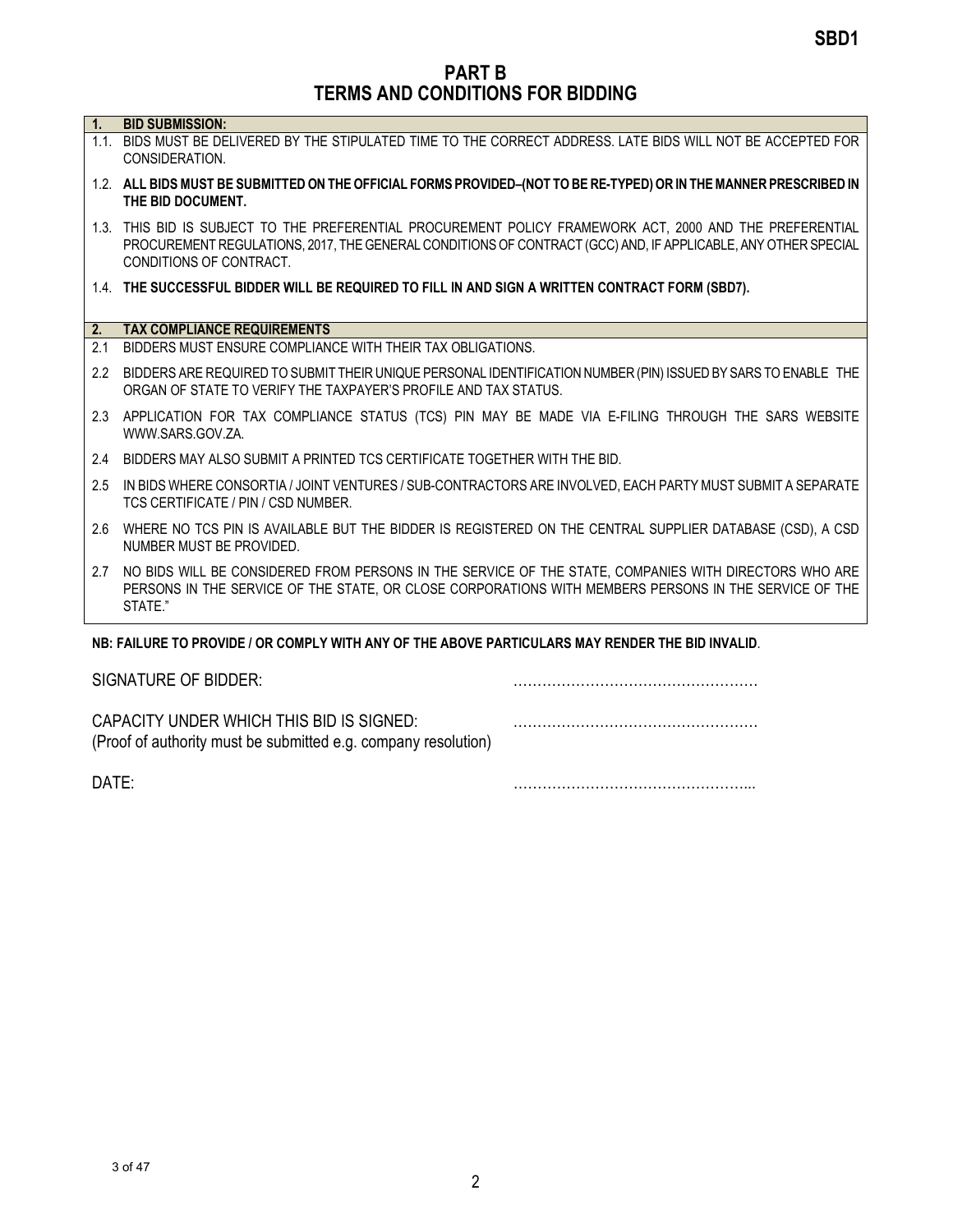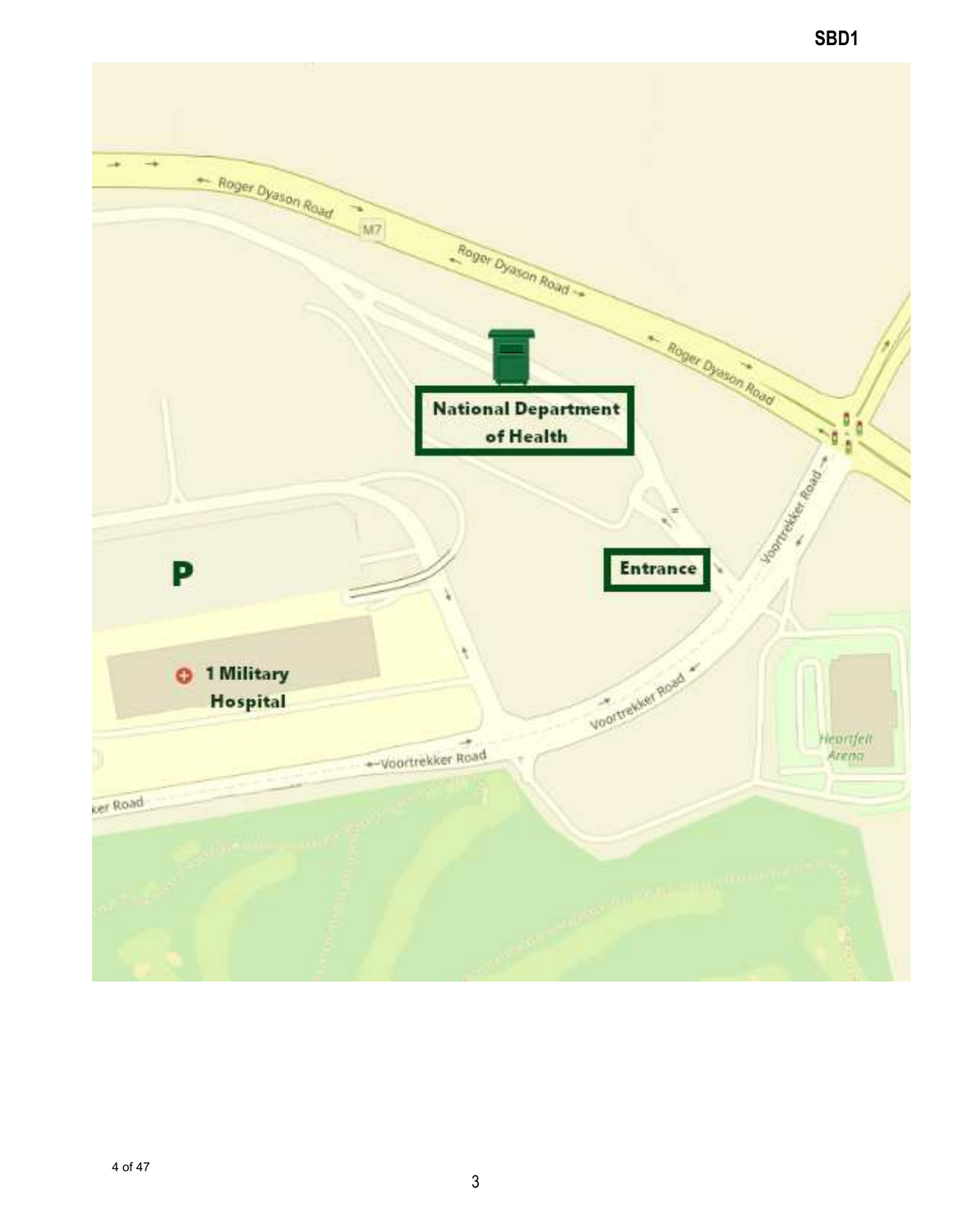# **THE NATIONAL TREASURY**

# **Republic of South Africa**



# **GOVERNMENT PROCUREMENT:**

# **GENERAL CONDITIONS OF CONTRACT**

**July 2010**

**\_\_\_\_\_\_\_\_\_\_\_\_\_\_\_\_\_\_\_\_\_\_\_\_\_\_\_\_\_\_\_\_\_\_\_\_\_\_\_\_\_\_\_\_\_\_\_\_\_\_\_\_\_\_\_\_\_\_\_\_\_\_\_\_\_\_\_\_\_**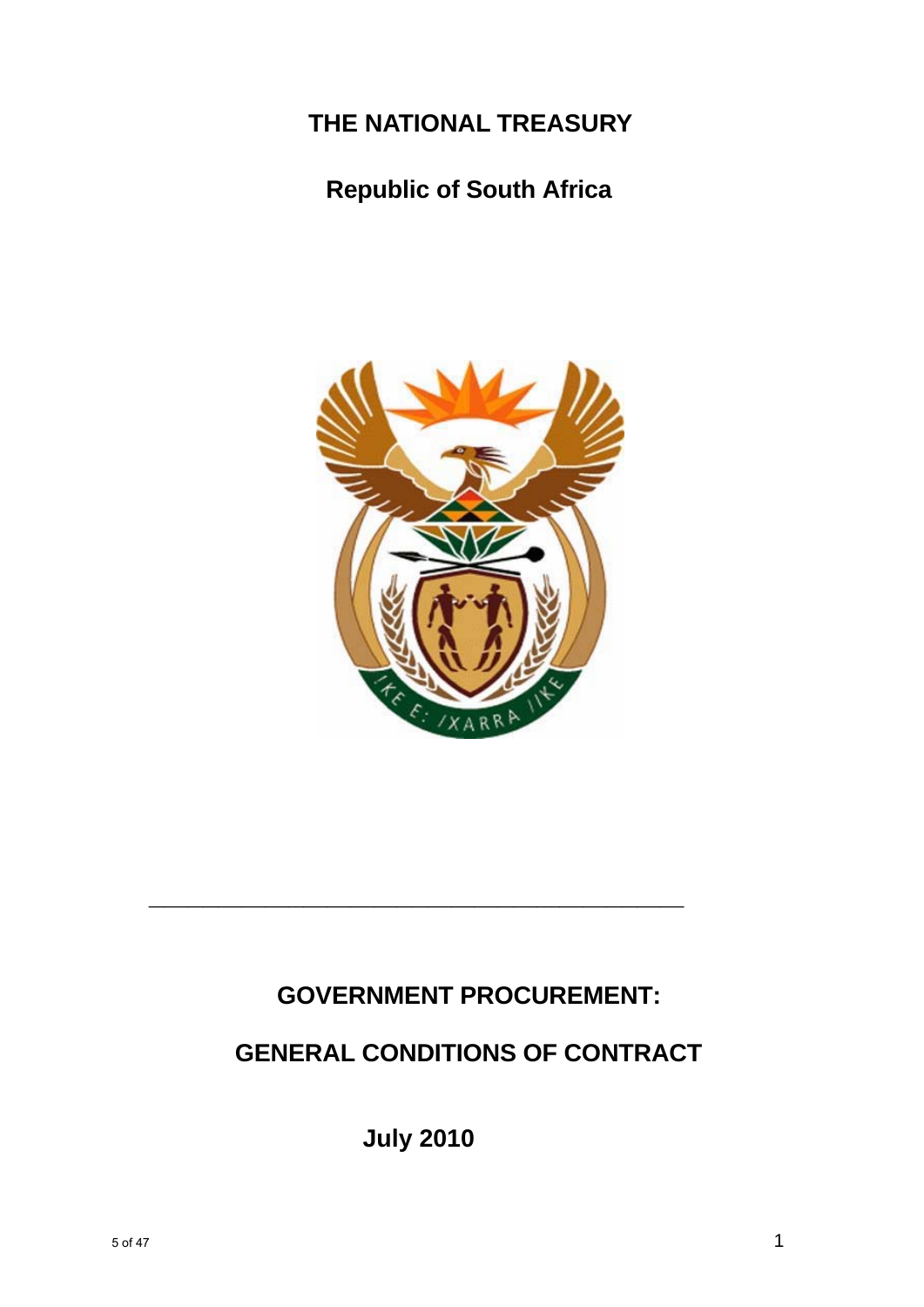# **GOVERNMENT PROCUREMENT**

# **GENERAL CONDITIONS OF CONTRACT July 2010**

# **NOTES**

The purpose of this document is to:

- (i) Draw special attention to certain general conditions applicable to government bids, contracts and orders; and
- (ii) To ensure that clients be familiar with regard to the rights and obligations of all parties involved in doing business with government.

 In this document words in the singular also mean in the plural and vice versa and words in the masculine also mean in the feminine and neuter.

- The General Conditions of Contract will form part of all bid documents and may not be amended.
- Special Conditions of Contract (SCC) relevant to a specific bid, should be compiled separately for every bid (if (applicable) and will supplement the General Conditions of Contract. Whenever there is a conflict, the provisions in the SCC shall prevail.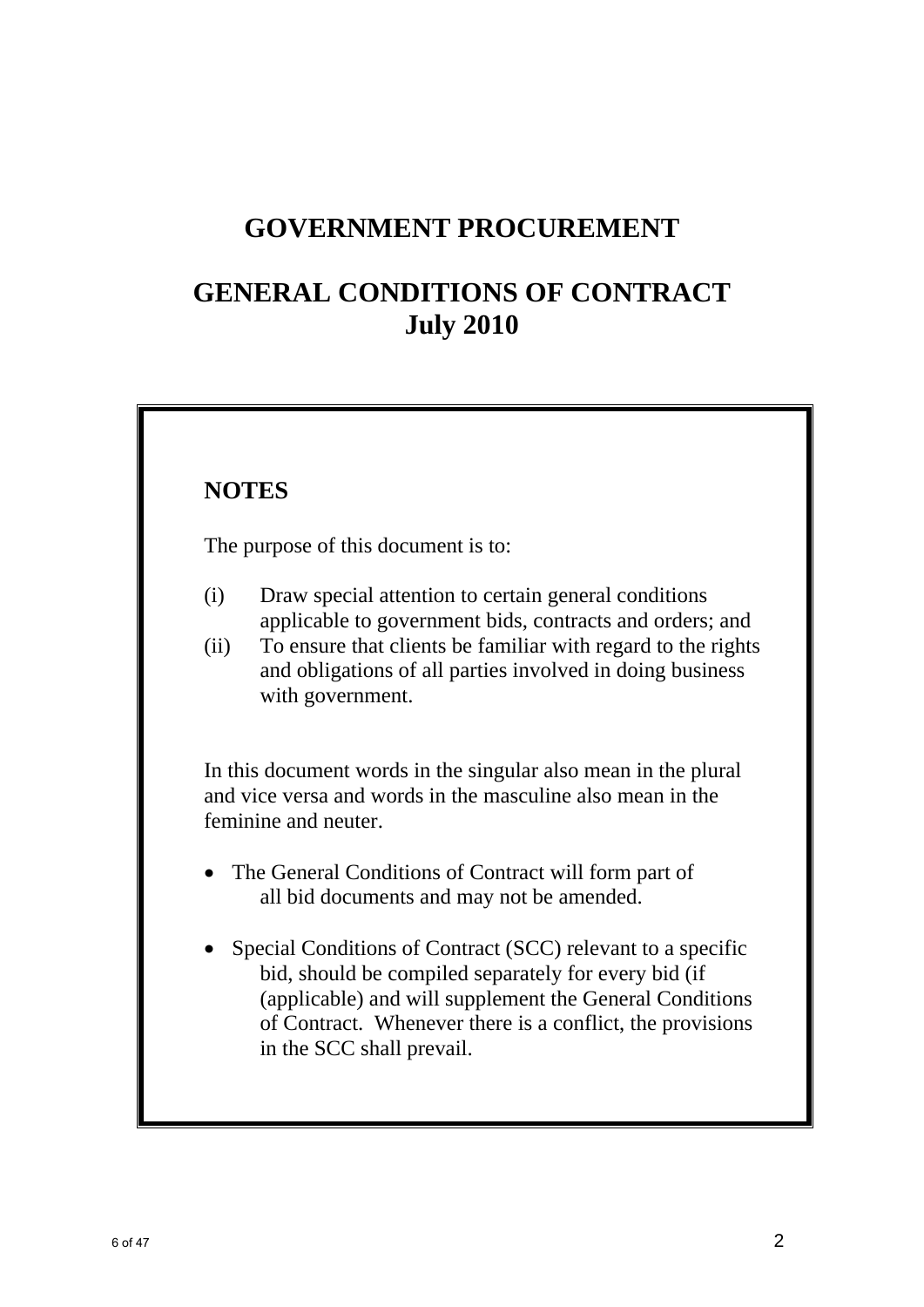# **TABLE OF CLAUSES**

- 1. Definitions
- 2. Application
- 3. General
- 4. Standards
- 5. Use of contract documents and information; inspection
- 6. Patent rights
- 7. Performance security
- 8. Inspections, tests and analysis
- 9. Packing
- 10. Delivery and documents
- 11. Insurance
- 12. Transportation
- 13. Incidental services
- 14. Spare parts
- 15. Warranty
- 16. Payment
- 17. Prices
- 18. Contract amendments
- 19. Assignment
- 20. Subcontracts
- 21. Delays in the supplier's performance
- 22. Penalties
- 23. Termination for default
- 24. Dumping and countervailing duties
- 25. Force Majeure
- 26. Termination for insolvency
- 27. Settlement of disputes
- 28. Limitation of liability
- 29. Governing language
- 30. Applicable law
- 31. Notices
- 32. Taxes and duties
- 33. National Industrial Participation Programme (NIPP)
- 34. Prohibition of restrictive practices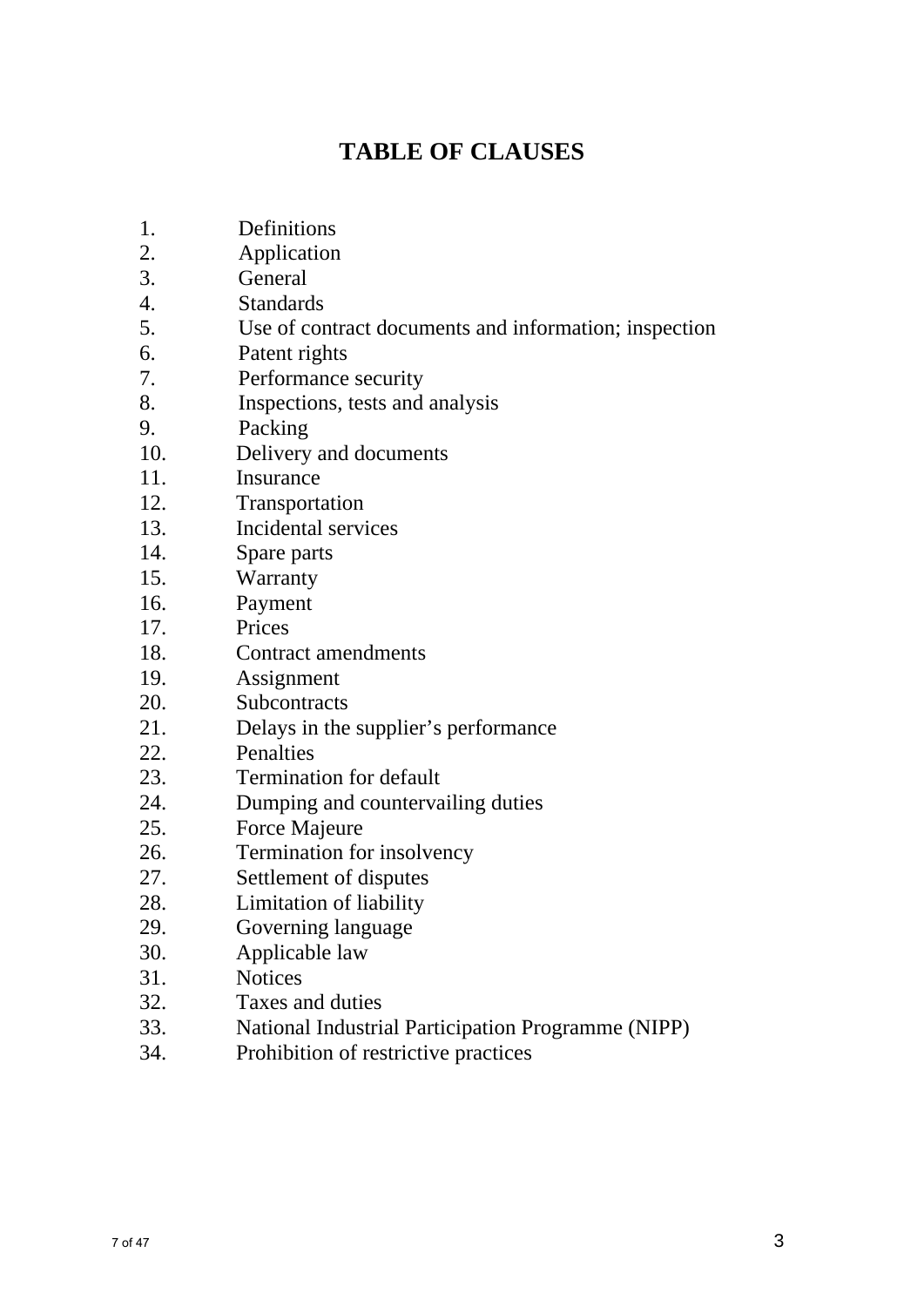# **General Conditions of Contract**

| 1. Definitions | 1.  | The following terms shall be interpreted as indicated:                                                                                                                                                                                                                                                                                                                                                     |  |
|----------------|-----|------------------------------------------------------------------------------------------------------------------------------------------------------------------------------------------------------------------------------------------------------------------------------------------------------------------------------------------------------------------------------------------------------------|--|
|                | 1.1 | "Closing time" means the date and hour specified in the bidding<br>documents for the receipt of bids.                                                                                                                                                                                                                                                                                                      |  |
|                | 1.2 | "Contract" means the written agreement entered into between the<br>purchaser and the supplier, as recorded in the contract form signed by<br>the parties, including all attachments and appendices thereto and all<br>documents incorporated by reference therein.                                                                                                                                         |  |
|                | 1.3 | "Contract price" means the price payable to the supplier under the<br>contract for the full and proper performance of his contractual<br>obligations.                                                                                                                                                                                                                                                      |  |
|                | 1.4 | "Corrupt practice" means the offering, giving, receiving, or soliciting<br>of any thing of value to influence the action of a public official in the<br>procurement process or in contract execution.                                                                                                                                                                                                      |  |
|                | 1.5 | "Countervailing duties" are imposed in cases where an enterprise<br>abroad is subsidized by its government and encouraged to market its<br>products internationally.                                                                                                                                                                                                                                       |  |
|                | 1.6 | "Country of origin" means the place where the goods were mined,<br>grown or produced or from which the services are supplied. Goods are<br>produced when, through manufacturing, processing or substantial and<br>major assembly of components, a commercially recognized new<br>product results that is substantially different in basic characteristics or<br>in purpose or utility from its components. |  |
|                | 1.7 | "Day" means calendar day.                                                                                                                                                                                                                                                                                                                                                                                  |  |
|                | 1.8 | "Delivery" means delivery in compliance of the conditions of the<br>contract or order.                                                                                                                                                                                                                                                                                                                     |  |
|                | 1.9 | "Delivery ex stock" means immediate delivery directly from stock<br>actually on hand.                                                                                                                                                                                                                                                                                                                      |  |
|                |     | 1.10 "Delivery into consignees store or to his site" means delivered and<br>unloaded in the specified store or depot or on the specified site in<br>compliance with the conditions of the contract or order, the supplier<br>bearing all risks and charges involved until the supplies are so<br>delivered and a valid receipt is obtained.                                                                |  |

1.11 "Dumping" occurs when a private enterprise abroad market its goods on own initiative in the RSA at lower prices than that of the country of origin and which have the potential to harm the local industries in the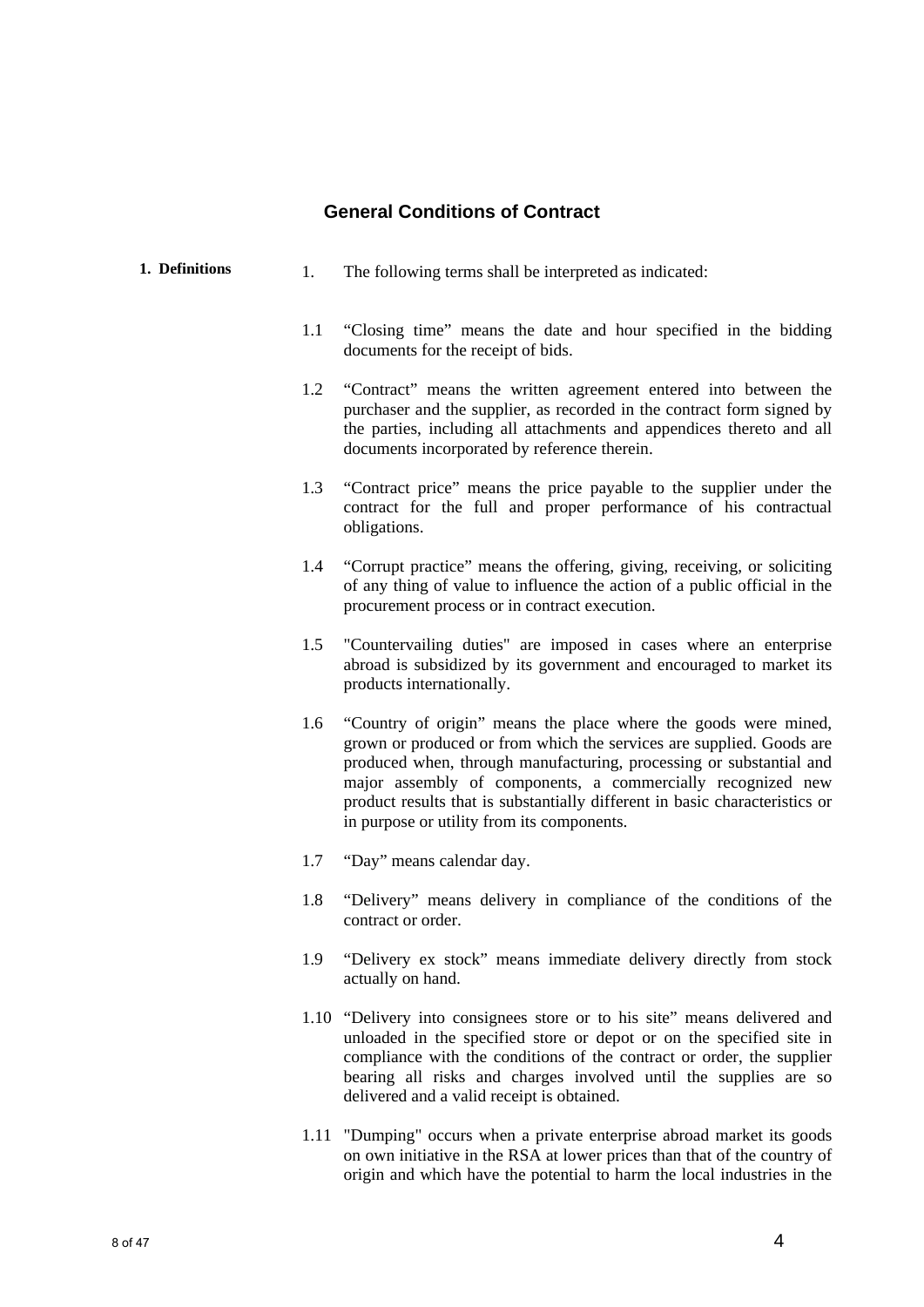RSA.

- 1.12 "Force majeure" means an event beyond the control of the supplier and not involving the supplier's fault or negligence and not foreseeable. Such events may include, but is not restricted to, acts of the purchaser in its sovereign capacity, wars or revolutions, fires, floods, epidemics, quarantine restrictions and freight embargoes.
- 1.13 "Fraudulent practice" means a misrepresentation of facts in order to influence a procurement process or the execution of a contract to the detriment of any bidder, and includes collusive practice among bidders (prior to or after bid submission) designed to establish bid prices at artificial non-competitive levels and to deprive the bidder of the benefits of free and open competition.
- 1.14 "GCC" means the General Conditions of Contract.
- 1.15 "Goods" means all of the equipment, machinery, and/or other materials that the supplier is required to supply to the purchaser under the contract.
- 1.16 "Imported content" means that portion of the bidding price represented by the cost of components, parts or materials which have been or are still to be imported (whether by the supplier or his subcontractors) and which costs are inclusive of the costs abroad, plus freight and other direct importation costs such as landing costs, dock dues, import duty, sales duty or other similar tax or duty at the South African place of entry as well as transportation and handling charges to the factory in the Republic where the supplies covered by the bid will be manufactured.
- 1.17 "Local content" means that portion of the bidding price which is not included in the imported content provided that local manufacture does take place.
- 1.18 "Manufacture" means the production of products in a factory using labour, materials, components and machinery and includes other related value-adding activities.
- 1.19 "Order" means an official written order issued for the supply of goods or works or the rendering of a service.
- 1.20 "Project site," where applicable, means the place indicated in bidding documents.
- 1.21 "Purchaser" means the organization purchasing the goods.
- 1.22 "Republic" means the Republic of South Africa.
- 1.23 "SCC" means the Special Conditions of Contract.
- 1.24 "Services" means those functional services ancillary to the supply of the goods, such as transportation and any other incidental services, such as installation, commissioning, provision of technical assistance, training, catering, gardening, security, maintenance and other such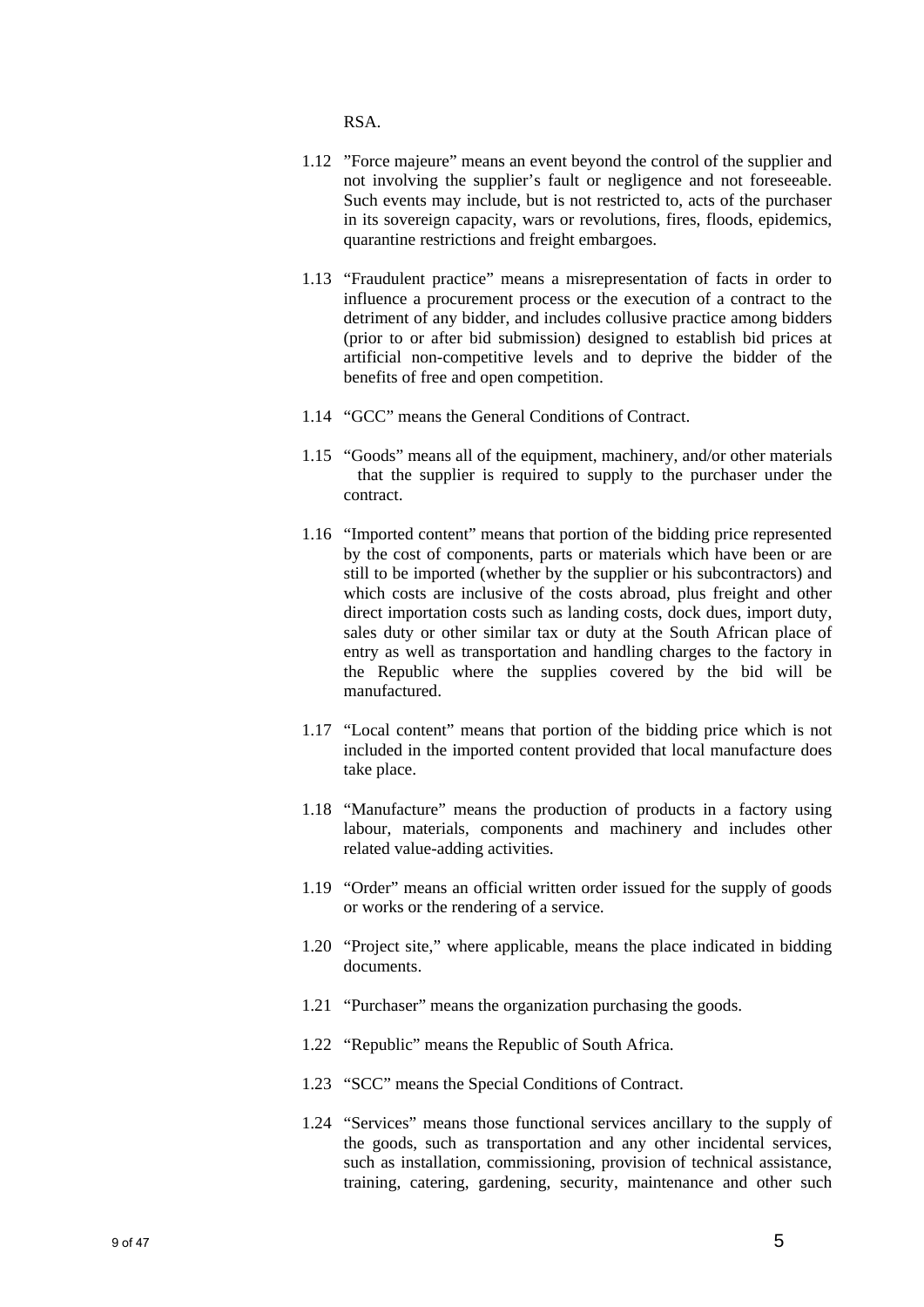obligations of the supplier covered under the contract.

- 1.25 "Written" or "in writing" means handwritten in ink or any form of electronic or mechanical writing.
- **2. Application** 2.1 These general conditions are applicable to all bids, contracts and orders including bids for functional and professional services, sales, hiring, letting and the granting or acquiring of rights, but excluding immovable property, unless otherwise indicated in the bidding documents.
	- 2.2 Where applicable, special conditions of contract are also laid down to cover specific supplies, services or works.
	- 2.3 Where such special conditions of contract are in conflict with these general conditions, the special conditions shall apply.
- **3. General** 3.1 Unless otherwise indicated in the bidding documents, the purchaser shall not be liable for any expense incurred in the preparation and submission of a bid. Where applicable a non-refundable fee for documents may be charged.
	- 3.2 With certain exceptions, invitations to bid are only published in the Government Tender Bulletin. The Government Tender Bulletin may be obtained directly from the Government Printer, Private Bag X85, Pretoria 0001, or accessed electronically from www.treasury.gov.za
- **4. Standards** 4.1 The goods supplied shall conform to the standards mentioned in the bidding documents and specifications.
- **5. Use of contract documents information; inspection.**  5.1 The supplier shall not, without the purchaser's prior written consent, disclose the contract, or any provision thereof, or any specification, plan, drawing, pattern, sample, or information furnished by or on behalf of the purchaser in connection therewith, to any person other than a person employed by the supplier in the performance of the contract. Disclosure to any such employed person shall be made in confidence and shall extend only so far as may be necessary for purposes of such performance.
	- 5.2 The supplier shall not, without the purchaser's prior written consent, make use of any document or information mentioned in GCC clause 5.1 except for purposes of performing the contract.
	- 5.3 Any document, other than the contract itself mentioned in GCC clause 5.1 shall remain the property of the purchaser and shall be returned (all copies) to the purchaser on completion of the supplier's performance under the contract if so required by the purchaser.
	- 5.4 The supplier shall permit the purchaser to inspect the supplier's records relating to the performance of the supplier and to have them audited by auditors appointed by the purchaser, if so required by the purchaser.

#### **6. Patent rights** 6.1 The supplier shall indemnify the purchaser against all third-party claims of infringement of patent, trademark, or industrial design rights arising from use of the goods or any part thereof by the purchaser.

**and**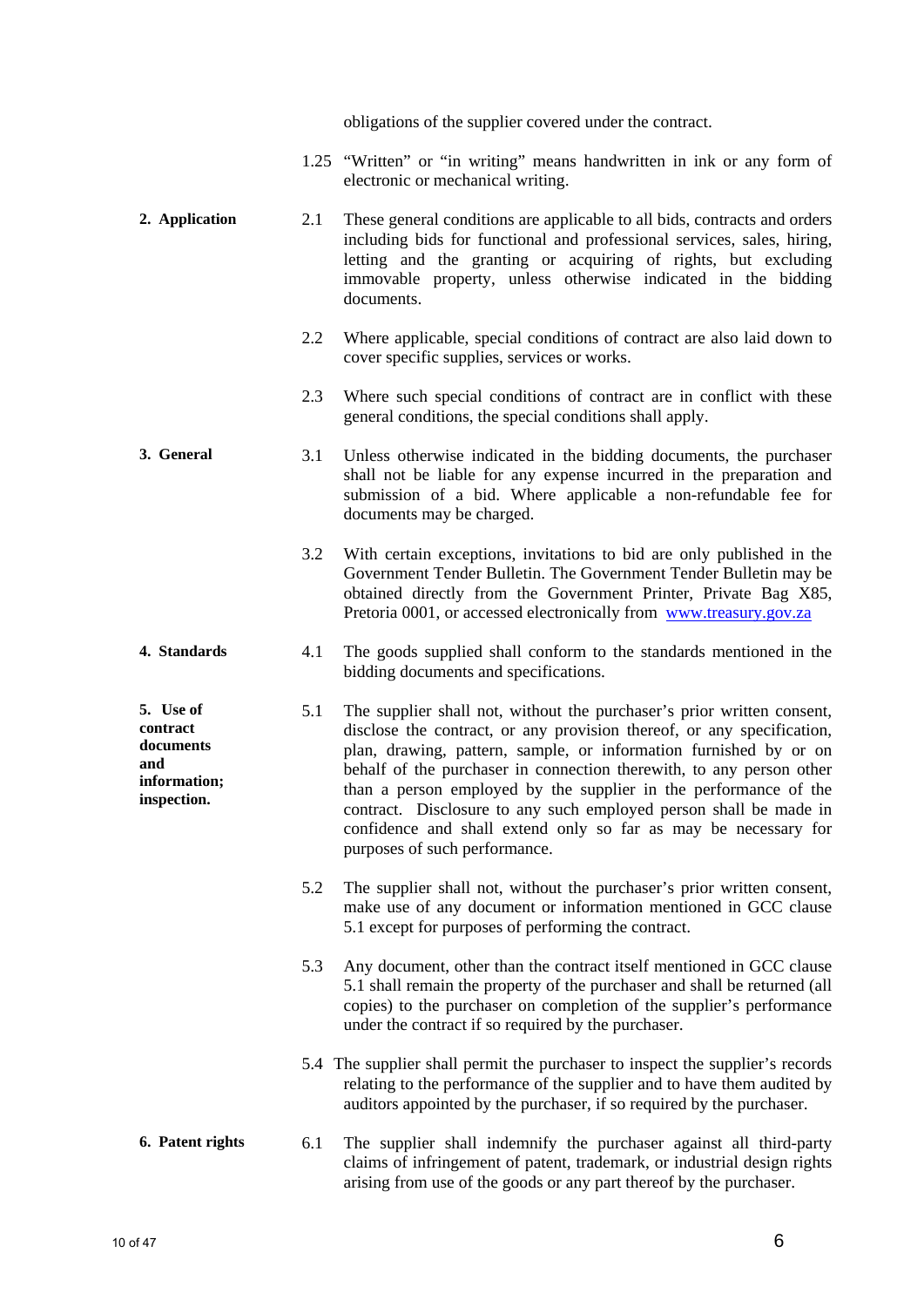| 7. Performance<br>7.1<br>security |     | Within thirty (30) days of receipt of the notification of contract award,<br>the successful bidder shall furnish to the purchaser the performance<br>security of the amount specified in SCC.                                                                                                                                                                                              |
|-----------------------------------|-----|--------------------------------------------------------------------------------------------------------------------------------------------------------------------------------------------------------------------------------------------------------------------------------------------------------------------------------------------------------------------------------------------|
|                                   | 7.2 | The proceeds of the performance security shall be payable to the<br>purchaser as compensation for any loss resulting from the supplier's<br>failure to complete his obligations under the contract.                                                                                                                                                                                        |
|                                   | 7.3 | The performance security shall be denominated in the currency of the<br>contract, or in a freely convertible currency acceptable to the purchaser<br>and shall be in one of the following forms:                                                                                                                                                                                           |
|                                   |     | (a)<br>a bank guarantee or an irrevocable letter of credit issued by a<br>reputable bank located in the purchaser's country or abroad,<br>acceptable to the purchaser, in the form provided in the<br>bidding documents or another form acceptable to the<br>purchaser; or<br>a cashier's or certified cheque<br>(b)                                                                       |
|                                   | 7.4 | The performance security will be discharged by the purchaser and<br>returned to the supplier not later than thirty (30) days following the<br>date of completion of the supplier's performance obligations under the<br>contract, including any warranty obligations, unless otherwise<br>specified in SCC.                                                                                |
| 8. Inspections,<br>tests and      | 8.1 | All pre-bidding testing will be for the account of the bidder.                                                                                                                                                                                                                                                                                                                             |
| analyses                          | 8.2 | If it is a bid condition that supplies to be produced or services to be<br>rendered should at any stage during production or execution or on<br>completion be subject to inspection, the premises of the bidder or<br>contractor shall be open, at all reasonable hours, for inspection by a<br>representative of the Department or an organization acting on behalf of<br>the Department. |
|                                   | 8.3 | If there are no inspection requirements indicated in the bidding<br>documents and no mention is made in the contract, but during the<br>contract period it is decided that inspections shall be carried out, the<br>purchaser shall itself make the necessary arrangements, including<br>payment arrangements with the testing authority concerned.                                        |
|                                   | 8.4 | If the inspections, tests and analyses referred to in clauses 8.2 and 8.3<br>show the supplies to be in accordance with the contract requirements,<br>the cost of the inspections, tests and analyses shall be defrayed by the<br>purchaser.                                                                                                                                               |
|                                   | 8.5 | Where the supplies or services referred to in clauses 8.2 and 8.3 do not<br>comply with the contract requirements, irrespective of whether such<br>supplies or services are accepted or not, the cost in connection with<br>these inspections, tests or analyses shall be defrayed by the supplier.                                                                                        |
|                                   | 8.6 | Supplies and services which are referred to in clauses 8.2 and 8.3 and<br>which do not comply with the contract requirements may be rejected.                                                                                                                                                                                                                                              |
|                                   | 8.7 | Any contract supplies may on or after delivery be inspected, tested or                                                                                                                                                                                                                                                                                                                     |
|                                   |     |                                                                                                                                                                                                                                                                                                                                                                                            |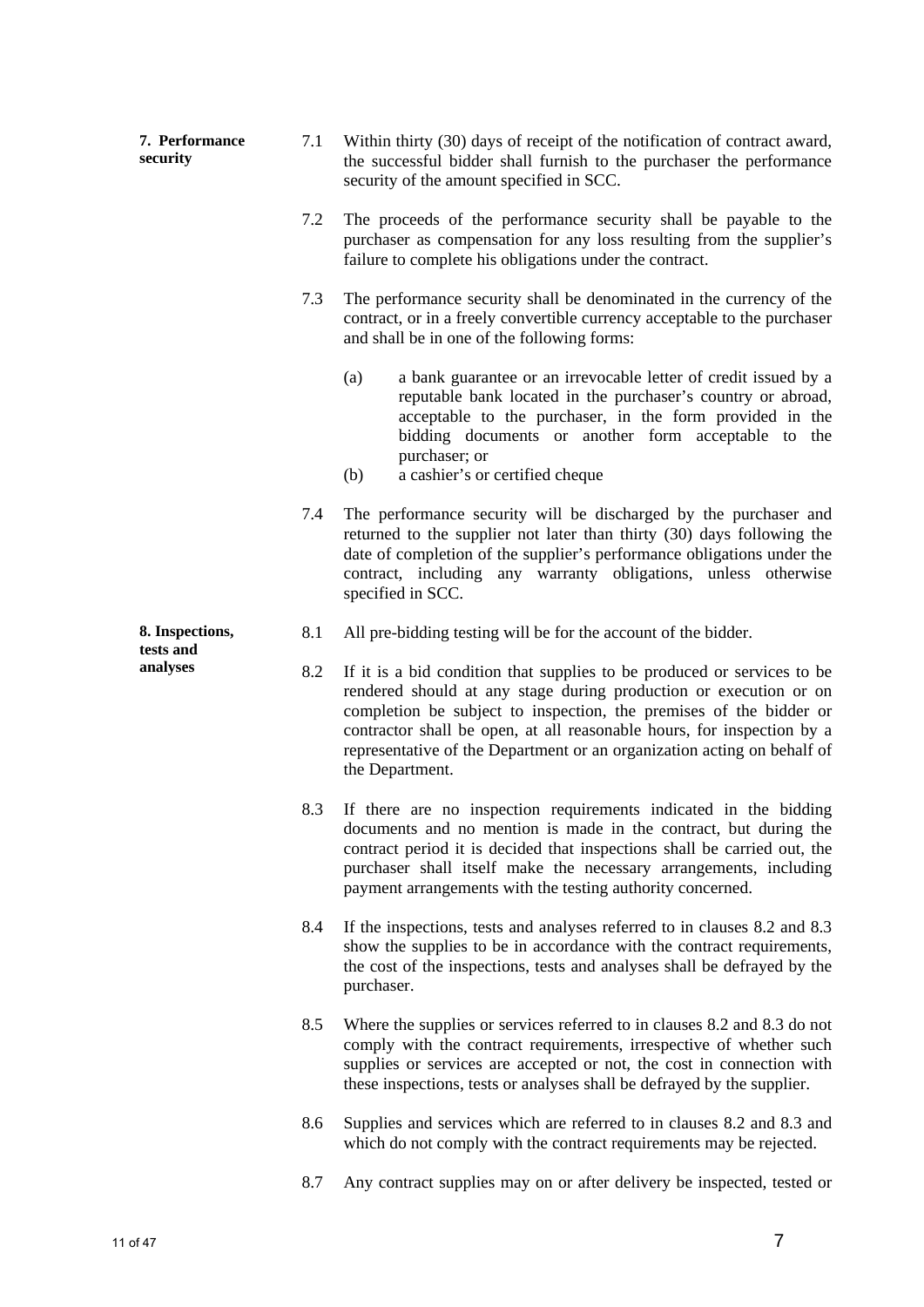analyzed and may be rejected if found not to comply with the requirements of the contract. Such rejected supplies shall be held at the cost and risk of the supplier who shall, when called upon, remove them immediately at his own cost and forthwith substitute them with supplies which do comply with the requirements of the contract. Failing such removal the rejected supplies shall be returned at the suppliers cost and risk. Should the supplier fail to provide the substitute supplies forthwith, the purchaser may, without giving the supplier further opportunity to substitute the rejected supplies, purchase such supplies as may be necessary at the expense of the supplier.

- 8.8 The provisions of clauses 8.4 to 8.7 shall not prejudice the right of the purchaser to cancel the contract on account of a breach of the conditions thereof, or to act in terms of Clause 23 of GCC.
- **9. Packing** 9.1 The supplier shall provide such packing of the goods as is required to prevent their damage or deterioration during transit to their final destination, as indicated in the contract. The packing shall be sufficient to withstand, without limitation, rough handling during transit and exposure to extreme temperatures, salt and precipitation during transit, and open storage. Packing, case size and weights shall take into consideration, where appropriate, the remoteness of the goods' final destination and the absence of heavy handling facilities at all points in transit.
	- 9.2 The packing, marking, and documentation within and outside the packages shall comply strictly with such special requirements as shall be expressly provided for in the contract, including additional requirements, if any, specified in SCC, and in any subsequent instructions ordered by the purchaser.
- **10. Delivery and documents**  10.1 Delivery of the goods shall be made by the supplier in accordance with the terms specified in the contract. The details of shipping and/or other documents to be furnished by the supplier are specified in SCC.
	- 10.2 Documents to be submitted by the supplier are specified in SCC.
- **11. Insurance** 11.1 The goods supplied under the contract shall be fully insured in a freely convertible currency against loss or damage incidental to manufacture or acquisition, transportation, storage and delivery in the manner specified in the SCC.
- **12. Transportation** 12.1 Should a price other than an all-inclusive delivered price be required, this shall be specified in the SCC.
- **13. Incidental services**  13.1 The supplier may be required to provide any or all of the following services, including additional services, if any, specified in SCC:
	- (a) performance or supervision of on-site assembly and/or commissioning of the supplied goods;
	- (b) furnishing of tools required for assembly and/or maintenance of the supplied goods;
	- (c) furnishing of a detailed operations and maintenance manual for each appropriate unit of the supplied goods;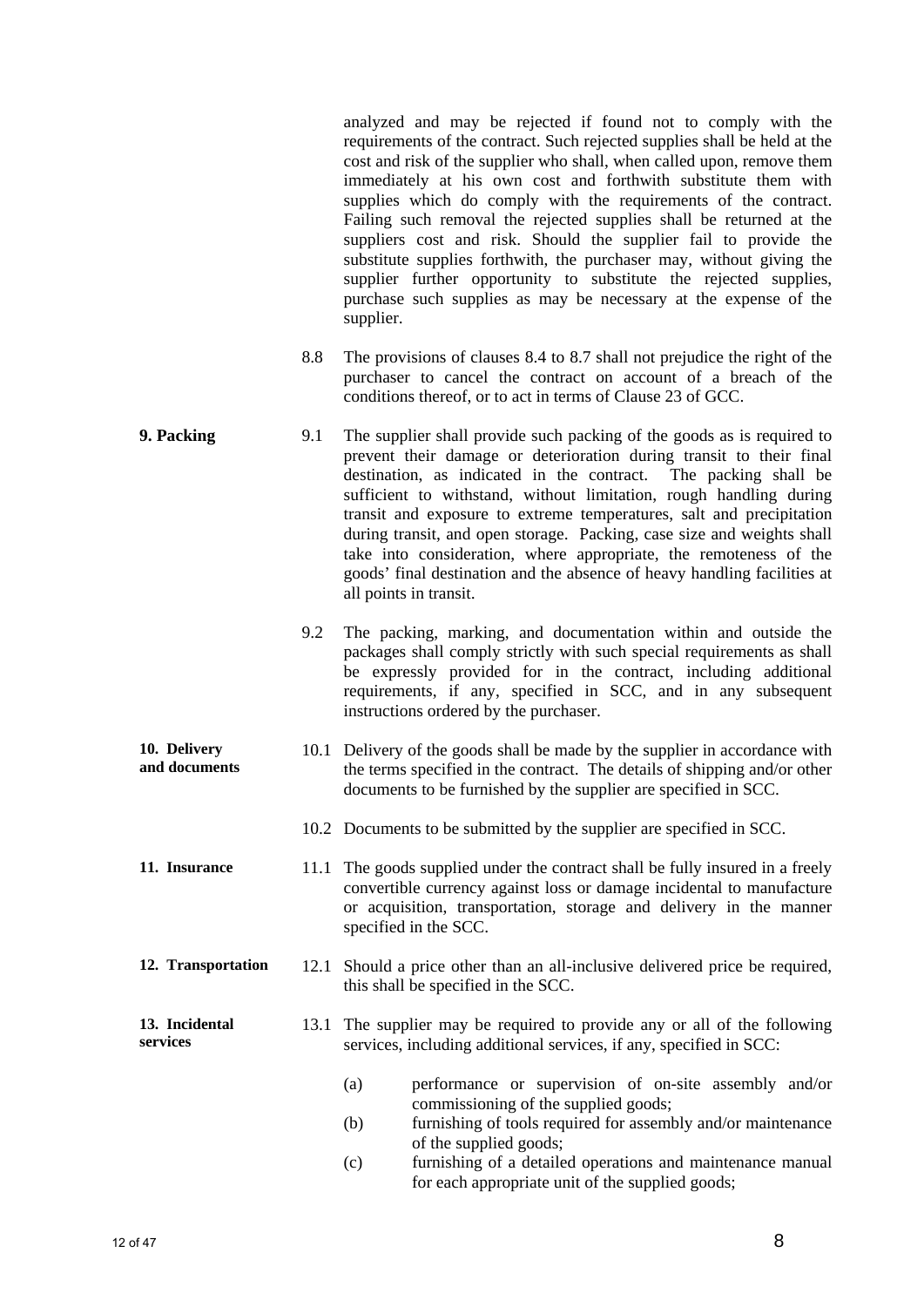- (d) performance or supervision or maintenance and/or repair of the supplied goods, for a period of time agreed by the parties, provided that this service shall not relieve the supplier of any warranty obligations under this contract; and
- (e) training of the purchaser's personnel, at the supplier's plant and/or on-site, in assembly, start-up, operation, maintenance, and/or repair of the supplied goods.
- 13.2 Prices charged by the supplier for incidental services, if not included in the contract price for the goods, shall be agreed upon in advance by the parties and shall not exceed the prevailing rates charged to other parties by the supplier for similar services.
- **14. Spare parts** 14.1 As specified in SCC, the supplier may be required to provide any or all of the following materials, notifications, and information pertaining to spare parts manufactured or distributed by the supplier:
	- (a) such spare parts as the purchaser may elect to purchase from the supplier, provided that this election shall not relieve the supplier of any warranty obligations under the contract; and
	- (b) in the event of termination of production of the spare parts: (i) Advance notification to the purchaser of the pending termination, in sufficient time to permit the purchaser to procure needed requirements; and
		- (ii) following such termination, furnishing at no cost to the purchaser, the blueprints, drawings, and specifications of the spare parts, if requested.
- **15. Warranty** 15.1 The supplier warrants that the goods supplied under the contract are new, unused, of the most recent or current models, and that they incorporate all recent improvements in design and materials unless provided otherwise in the contract. The supplier further warrants that all goods supplied under this contract shall have no defect, arising from design, materials, or workmanship (except when the design and/or material is required by the purchaser's specifications) or from any act or omission of the supplier, that may develop under normal use of the supplied goods in the conditions prevailing in the country of final destination.
	- 15.2 This warranty shall remain valid for twelve (12) months after the goods, or any portion thereof as the case may be, have been delivered to and accepted at the final destination indicated in the contract, or for eighteen (18) months after the date of shipment from the port or place of loading in the source country, whichever period concludes earlier, unless specified otherwise in SCC.
	- 15.3 The purchaser shall promptly notify the supplier in writing of any claims arising under this warranty.
	- 15.4 Upon receipt of such notice, the supplier shall, within the period specified in SCC and with all reasonable speed, repair or replace the defective goods or parts thereof, without costs to the purchaser.
	- 15.5 If the supplier, having been notified, fails to remedy the defect(s) within the period specified in SCC, the purchaser may proceed to take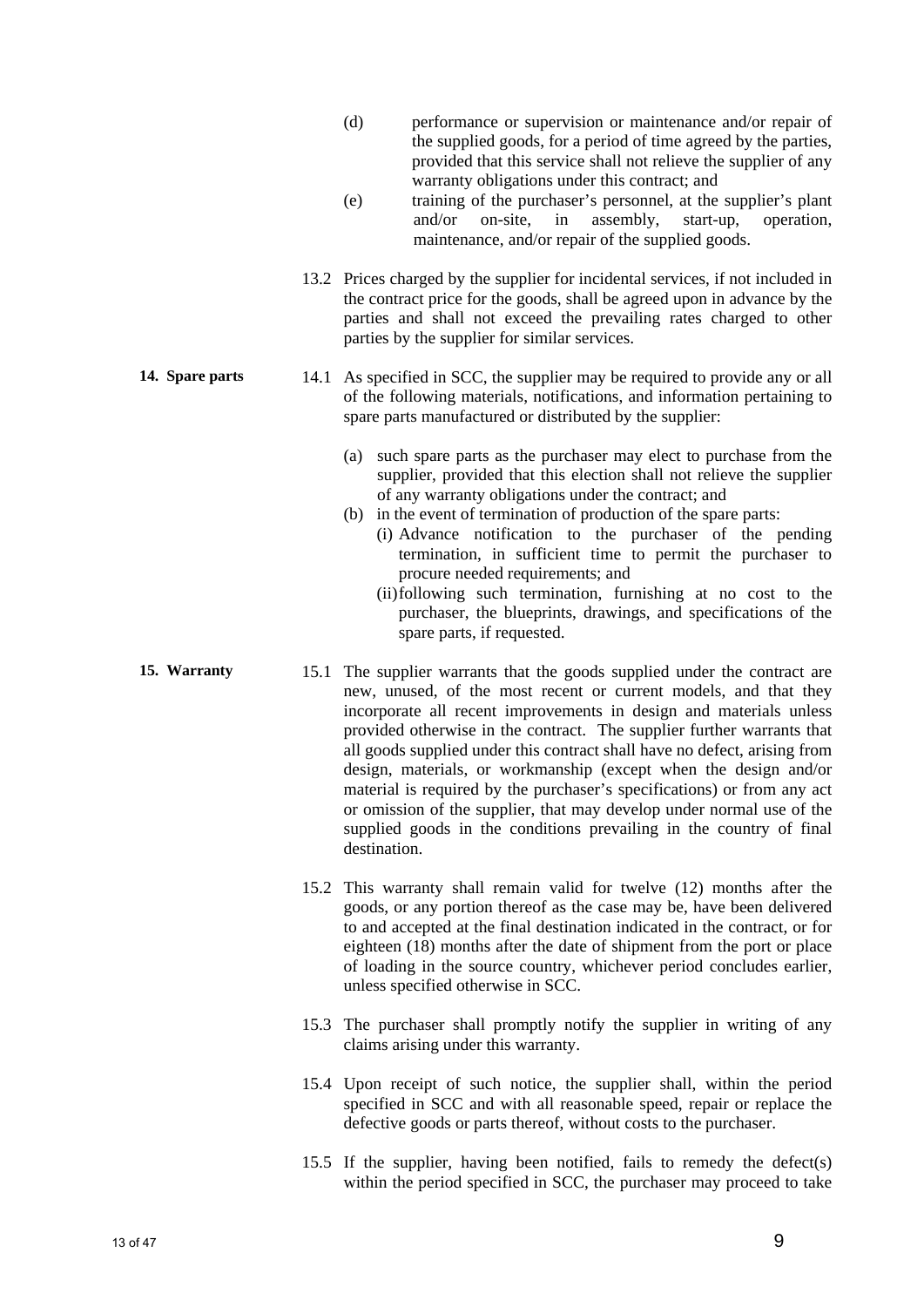|                                                |      | such remedial action as may be necessary, at the supplier's risk and<br>expense and without prejudice to any other rights which the purchaser<br>may have against the supplier under the contract.                                                                                                                                                                                                                                                                                                                                                                                                                                                                  |
|------------------------------------------------|------|---------------------------------------------------------------------------------------------------------------------------------------------------------------------------------------------------------------------------------------------------------------------------------------------------------------------------------------------------------------------------------------------------------------------------------------------------------------------------------------------------------------------------------------------------------------------------------------------------------------------------------------------------------------------|
| 16. Payment                                    |      | 16.1 The method and conditions of payment to be made to the supplier<br>under this contract shall be specified in SCC.                                                                                                                                                                                                                                                                                                                                                                                                                                                                                                                                              |
|                                                |      | 16.2 The supplier shall furnish the purchaser with an invoice accompanied<br>by a copy of the delivery note and upon fulfillment of other obligations<br>stipulated in the contract.                                                                                                                                                                                                                                                                                                                                                                                                                                                                                |
|                                                |      | 16.3 Payments shall be made promptly by the purchaser, but in no case later<br>than thirty (30) days after submission of an invoice or claim by the<br>supplier.                                                                                                                                                                                                                                                                                                                                                                                                                                                                                                    |
|                                                |      | 16.4 Payment will be made in Rand unless otherwise stipulated in SCC.                                                                                                                                                                                                                                                                                                                                                                                                                                                                                                                                                                                               |
| 17. Prices                                     |      | 17.1 Prices charged by the supplier for goods delivered and services<br>performed under the contract shall not vary from the prices quoted by<br>the supplier in his bid, with the exception of any price adjustments<br>authorized in SCC or in the purchaser's request for bid validity<br>extension, as the case may be.                                                                                                                                                                                                                                                                                                                                         |
| 18. Contract<br>amendments                     |      | 18.1 No variation in or modification of the terms of the contract shall be<br>made except by written amendment signed by the parties concerned.                                                                                                                                                                                                                                                                                                                                                                                                                                                                                                                     |
| 19. Assignment                                 | 19.1 | The supplier shall not assign, in whole or in part, its obligations to<br>perform under the contract, except with the purchaser's prior written<br>consent.                                                                                                                                                                                                                                                                                                                                                                                                                                                                                                         |
| 20. Subcontracts                               | 20.1 | The supplier shall notify the purchaser in writing of all subcontracts<br>awarded under this contracts if not already specified in the bid. Such<br>notification, in the original bid or later, shall not relieve the supplier<br>from any liability or obligation under the contract.                                                                                                                                                                                                                                                                                                                                                                              |
| 21. Delays in the<br>supplier's<br>performance |      | 21.1 Delivery of the goods and performance of services shall be made by<br>the supplier in accordance with the time schedule prescribed by the<br>purchaser in the contract.                                                                                                                                                                                                                                                                                                                                                                                                                                                                                        |
|                                                |      | 21.2 If at any time during performance of the contract, the supplier or its<br>subcontractor(s) should encounter conditions impeding timely delivery<br>of the goods and performance of services, the supplier shall promptly<br>notify the purchaser in writing of the fact of the delay, its likely<br>duration and its cause(s). As soon as practicable after receipt of the<br>supplier's notice, the purchaser shall evaluate the situation and may at<br>his discretion extend the supplier's time for performance, with or<br>without the imposition of penalties, in which case the extension shall<br>be ratified by the parties by amendment of contract. |
|                                                |      | 21.3 No provision in a contract shall be deemed to prohibit the obtaining of<br>supplies or services from a national department, provincial department,<br>or a local authority.                                                                                                                                                                                                                                                                                                                                                                                                                                                                                    |
|                                                |      | 21.4 The right is reserved to procure outside of the contract small quantities<br>or to have minor essential services executed if an emergency arises, the                                                                                                                                                                                                                                                                                                                                                                                                                                                                                                          |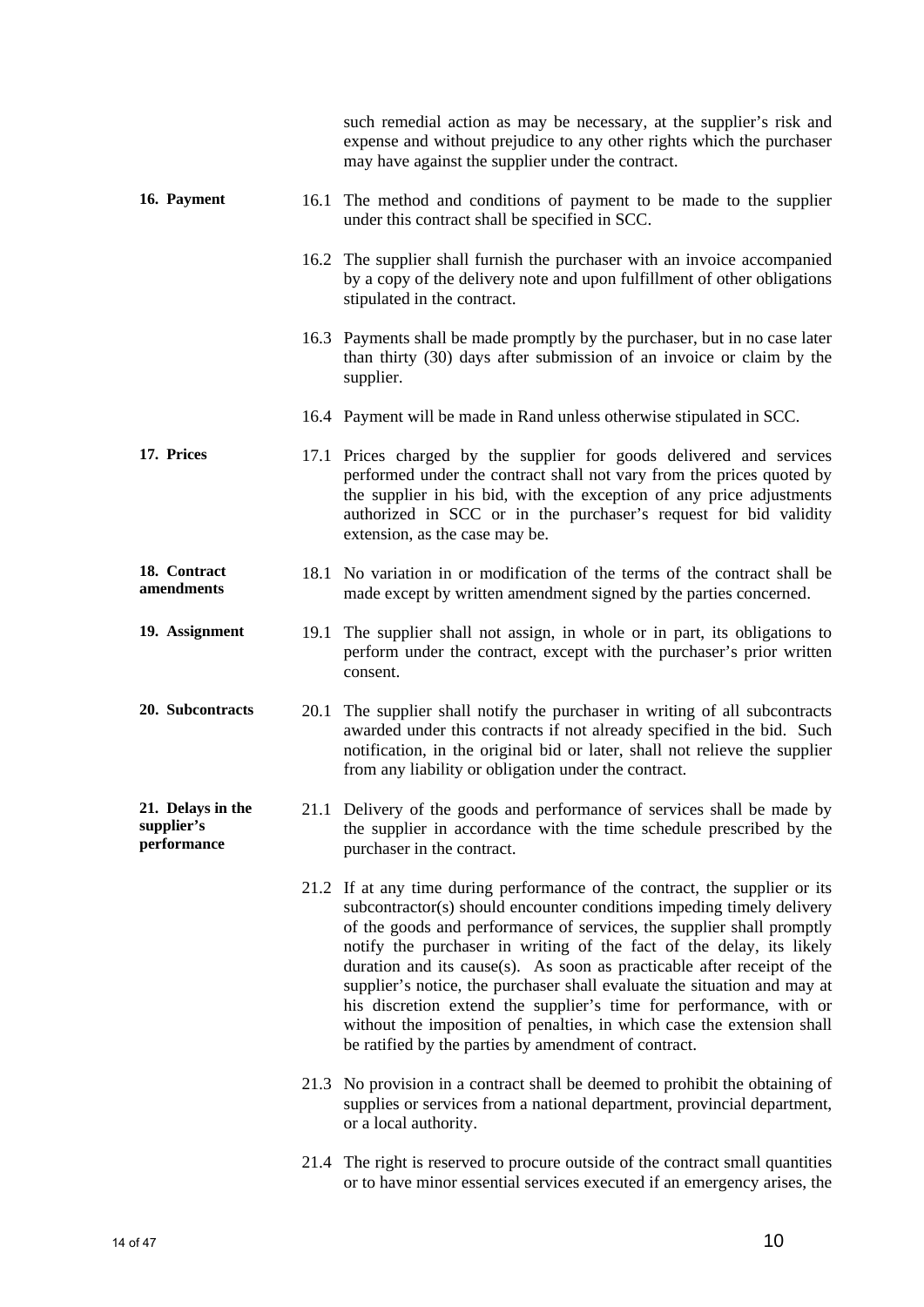supplier's point of supply is not situated at or near the place where the supplies are required, or the supplier's services are not readily available.

- 21.5 Except as provided under GCC Clause 25, a delay by the supplier in the performance of its delivery obligations shall render the supplier liable to the imposition of penalties, pursuant to GCC Clause 22, unless an extension of time is agreed upon pursuant to GCC Clause 21.2 without the application of penalties.
- 21.6 Upon any delay beyond the delivery period in the case of a supplies contract, the purchaser shall, without canceling the contract, be entitled to purchase supplies of a similar quality and up to the same quantity in substitution of the goods not supplied in conformity with the contract and to return any goods delivered later at the supplier's expense and risk, or to cancel the contract and buy such goods as may be required to complete the contract and without prejudice to his other rights, be entitled to claim damages from the supplier.
- **22. Penalties** 22.1 Subject to GCC Clause 25, if the supplier fails to deliver any or all of the goods or to perform the services within the period(s) specified in the contract, the purchaser shall, without prejudice to its other remedies under the contract, deduct from the contract price, as a penalty, a sum calculated on the delivered price of the delayed goods or unperformed services using the current prime interest rate calculated for each day of the delay until actual delivery or performance. The purchaser may also consider termination of the contract pursuant to GCC Clause 23.
	- 23.1 The purchaser, without prejudice to any other remedy for breach of contract, by written notice of default sent to the supplier, may terminate this contract in whole or in part:
		- (a) if the supplier fails to deliver any or all of the goods within the period(s) specified in the contract, or within any extension thereof granted by the purchaser pursuant to GCC Clause 21.2;
		- (b) if the Supplier fails to perform any other obligation(s) under the contract; or
		- (c) if the supplier, in the judgment of the purchaser, has engaged in corrupt or fraudulent practices in competing for or in executing the contract.
		- 23.2 In the event the purchaser terminates the contract in whole or in part, the purchaser may procure, upon such terms and in such manner as it deems appropriate, goods, works or services similar to those undelivered, and the supplier shall be liable to the purchaser for any excess costs for such similar goods, works or services. However, the supplier shall continue performance of the contract to the extent not terminated.
		- 23.3 Where the purchaser terminates the contract in whole or in part, the purchaser may decide to impose a restriction penalty on the supplier by prohibiting such supplier from doing business with the public sector for a period not exceeding 10 years.

23.4 If a purchaser intends imposing a restriction on a supplier or any

**23. Termination for default**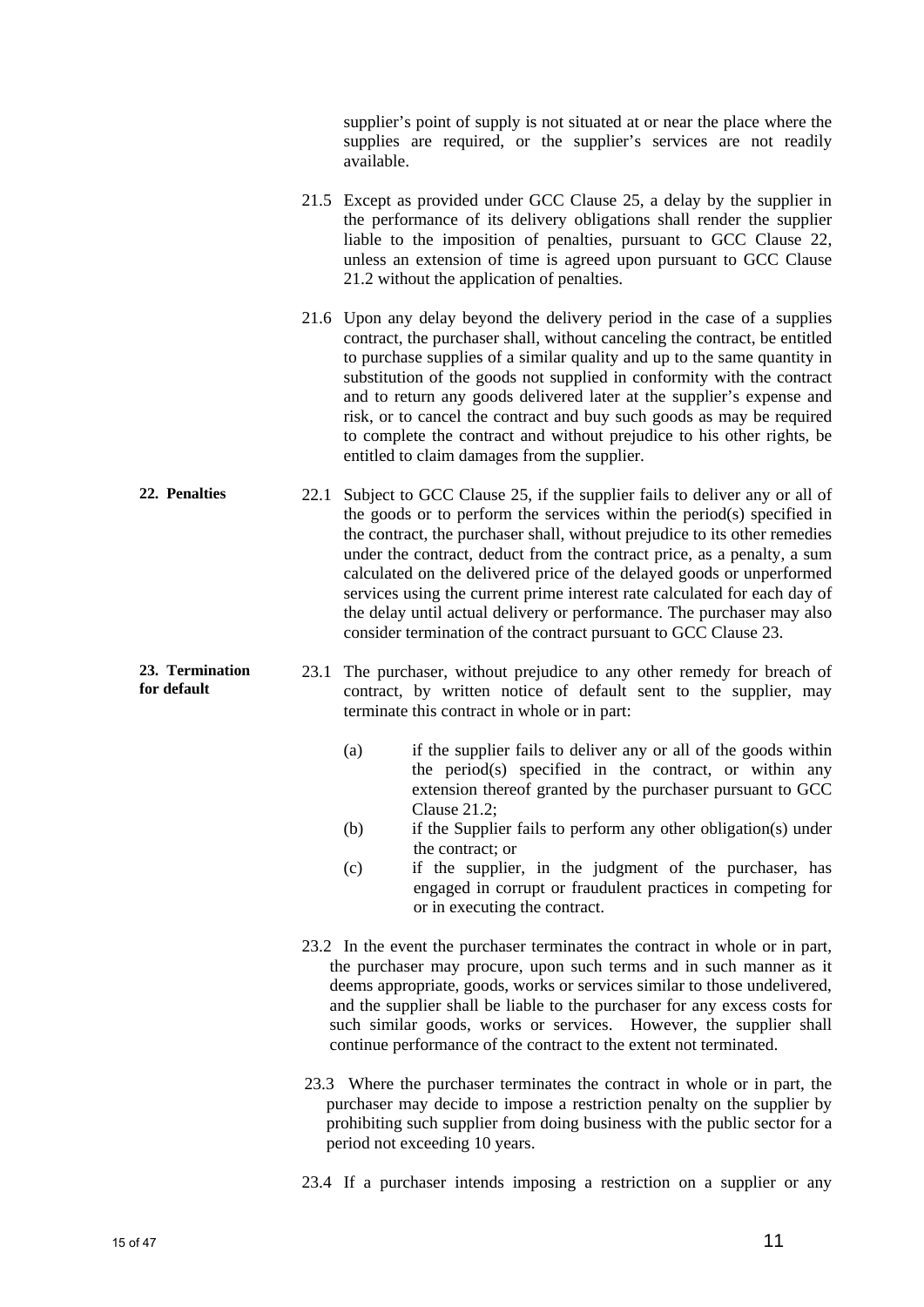person associated with the supplier, the supplier will be allowed a time period of not more than fourteen (14) days to provide reasons why the envisaged restriction should not be imposed. Should the supplier fail to respond within the stipulated fourteen (14) days the purchaser may regard the intended penalty as not objected against and may impose it on the supplier.

- 23.5 Any restriction imposed on any person by the Accounting Officer / Authority will, at the discretion of the Accounting Officer / Authority, also be applicable to any other enterprise or any partner, manager, director or other person who wholly or partly exercises or exercised or may exercise control over the enterprise of the first-mentioned person, and with which enterprise or person the first-mentioned person, is or was in the opinion of the Accounting Officer / Authority actively associated.
- 23.6 If a restriction is imposed, the purchaser must, within five (5) working days of such imposition, furnish the National Treasury, with the following information:
	- (i) the name and address of the supplier and / or person restricted by the purchaser;
	- (ii) the date of commencement of the restriction
	- (iii) the period of restriction; and
	- (iv) the reasons for the restriction.

These details will be loaded in the National Treasury's central database of suppliers or persons prohibited from doing business with the public sector.

- 23.7 If a court of law convicts a person of an offence as contemplated in sections 12 or 13 of the Prevention and Combating of Corrupt Activities Act, No. 12 of 2004, the court may also rule that such person's name be endorsed on the Register for Tender Defaulters. When a person's name has been endorsed on the Register, the person will be prohibited from doing business with the public sector for a period not less than five years and not more than 10 years. The National Treasury is empowered to determine the period of restriction and each case will be dealt with on its own merits. According to section 32 of the Act the Register must be open to the public. The Register can be perused on the National Treasury website.
- **24. Anti-dumping and countervailing duties and rights**  24.1 When, after the date of bid, provisional payments are required, or antidumping or countervailing duties are imposed, or the amount of a provisional payment or anti-dumping or countervailing right is increased in respect of any dumped or subsidized import, the State is not liable for any amount so required or imposed, or for the amount of any such increase. When, after the said date, such a provisional payment is no longer required or any such anti-dumping or countervailing right is abolished, or where the amount of such provisional payment or any such right is reduced, any such favourable difference shall on demand be paid forthwith by the contractor to the State or the State may deduct such amounts from moneys (if any) which may otherwise be due to the contractor in regard to supplies or services which he delivered or rendered, or is to deliver or render in terms of the contract or any other contract or any other amount which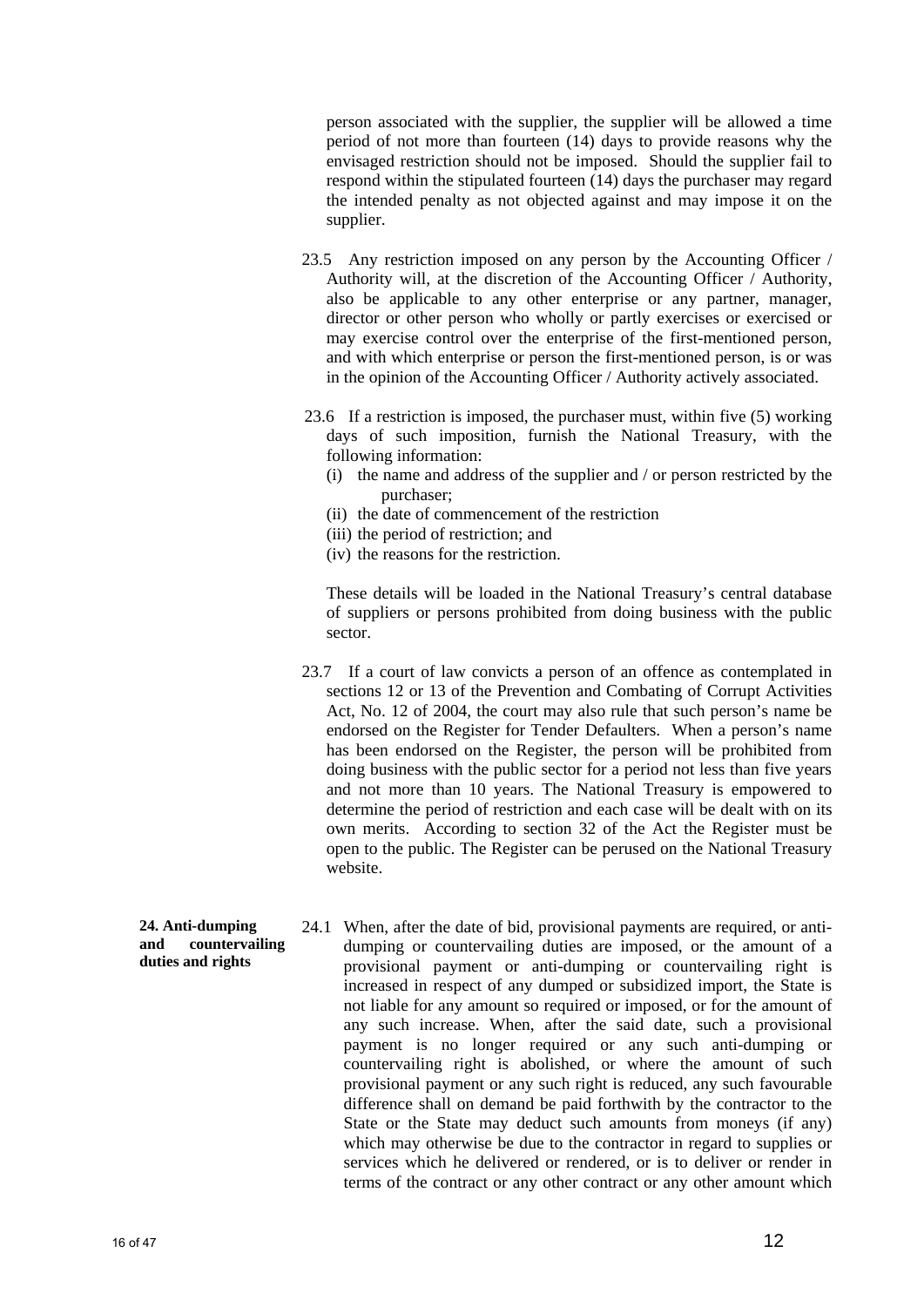may be due to him

| 25. Force<br>Majeure                 |      | 25.1 Notwithstanding the provisions of GCC Clauses 22 and 23, the<br>supplier shall not be liable for forfeiture of its performance security,<br>damages, or termination for default if and to the extent that his delay in<br>performance or other failure to perform his obligations under the<br>contract is the result of an event of force majeure.                                                                                                                                                       |
|--------------------------------------|------|----------------------------------------------------------------------------------------------------------------------------------------------------------------------------------------------------------------------------------------------------------------------------------------------------------------------------------------------------------------------------------------------------------------------------------------------------------------------------------------------------------------|
|                                      |      | 25.2 If a force majeure situation arises, the supplier shall promptly notify<br>the purchaser in writing of such condition and the cause thereof.<br>Unless otherwise directed by the purchaser in writing, the supplier<br>shall continue to perform its obligations under the contract as far as is<br>reasonably practical, and shall seek all reasonable alternative means for<br>performance not prevented by the force majeure event.                                                                    |
| 26. Termination<br>for insolvency    | 26.1 | The purchaser may at any time terminate the contract by giving written<br>notice to the supplier if the supplier becomes bankrupt or otherwise<br>insolvent. In this event, termination will be without compensation to<br>the supplier, provided that such termination will not prejudice or affect<br>any right of action or remedy which has accrued or will accrue<br>thereafter to the purchaser.                                                                                                         |
| 27. Settlement of<br><b>Disputes</b> |      | 27.1 If any dispute or difference of any kind whatsoever arises between the<br>purchaser and the supplier in connection with or arising out of the<br>contract, the parties shall make every effort to resolve amicably such<br>dispute or difference by mutual consultation.                                                                                                                                                                                                                                  |
|                                      |      | 27.2 If, after thirty (30) days, the parties have failed to resolve their dispute<br>or difference by such mutual consultation, then either the purchaser or<br>the supplier may give notice to the other party of his intention to<br>commence with mediation. No mediation in respect of this matter may<br>be commenced unless such notice is given to the other party.                                                                                                                                     |
|                                      |      | 27.3 Should it not be possible to settle a dispute by means of mediation, it<br>may be settled in a South African court of law.                                                                                                                                                                                                                                                                                                                                                                                |
|                                      |      | 27.4 Mediation proceedings shall be conducted in accordance with the rules<br>of procedure specified in the SCC.                                                                                                                                                                                                                                                                                                                                                                                               |
|                                      |      | 27.5 Notwithstanding any reference to mediation and/or court proceedings<br>herein,                                                                                                                                                                                                                                                                                                                                                                                                                            |
|                                      |      | the parties shall continue to perform their respective obligations<br>(a)<br>under the contract unless they otherwise agree; and<br>(b) the purchaser shall pay the supplier any monies due the supplier.                                                                                                                                                                                                                                                                                                      |
| 28. Limitation of<br>liability       |      | 28.1 Except in cases of criminal negligence or willful misconduct, and in<br>the case of infringement pursuant to Clause 6;<br>the supplier shall not be liable to the purchaser, whether in<br>(a)<br>contract, tort, or otherwise, for any indirect or consequential loss<br>or damage, loss of use, loss of production, or loss of profits or<br>interest costs, provided that this exclusion shall not apply to any<br>obligation of the supplier to pay penalties and/or damages to the<br>purchaser; and |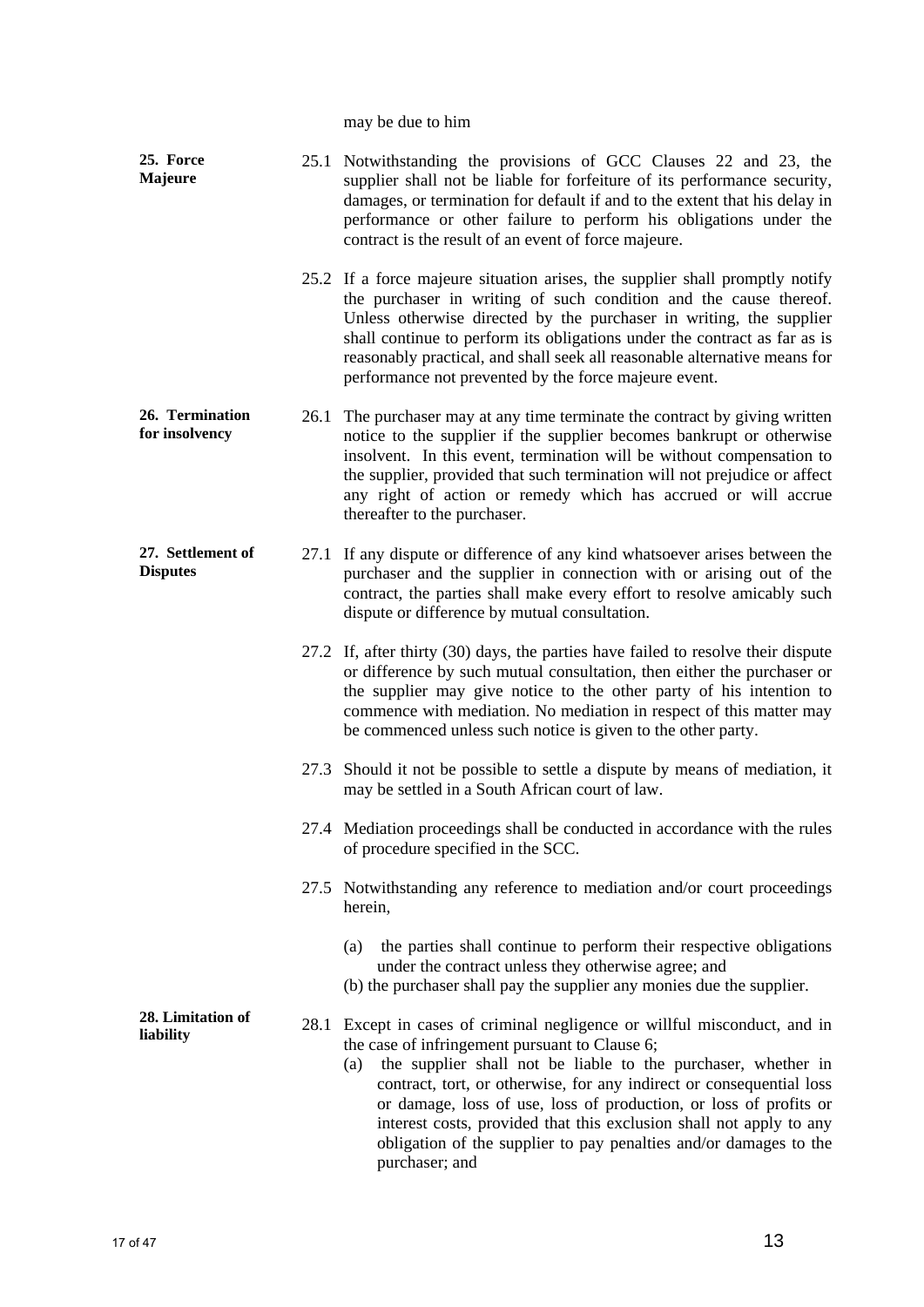|                                                                                  |      | (b) the aggregate liability of the supplier to the purchaser, whether<br>under the contract, in tort or otherwise, shall not exceed the total<br>contract price, provided that this limitation shall not apply to the<br>cost of repairing or replacing defective equipment.                                                                                                             |
|----------------------------------------------------------------------------------|------|------------------------------------------------------------------------------------------------------------------------------------------------------------------------------------------------------------------------------------------------------------------------------------------------------------------------------------------------------------------------------------------|
| 29. Governing<br>language                                                        |      | 29.1 The contract shall be written in English. All correspondence and other<br>documents pertaining to the contract that is exchanged by the parties<br>shall also be written in English.                                                                                                                                                                                                |
| 30. Applicable<br>law                                                            |      | 30.1 The contract shall be interpreted in accordance with South African<br>laws, unless otherwise specified in SCC.                                                                                                                                                                                                                                                                      |
| 31. Notices                                                                      |      | 31.1 Every written acceptance of a bid shall be posted to the supplier<br>concerned by registered or certified mail and any other notice to him<br>shall be posted by ordinary mail to the address furnished in his bid or<br>to the address notified later by him in writing and such posting shall be<br>deemed to be proper service of such notice                                    |
|                                                                                  |      | 31.2 The time mentioned in the contract documents for performing any act<br>after such aforesaid notice has been given, shall be reckoned from the<br>date of posting of such notice.                                                                                                                                                                                                    |
| 32. Taxes and<br>duties                                                          | 32.1 | A foreign supplier shall be entirely responsible for all taxes, stamp<br>duties, license fees, and other such levies imposed outside the<br>purchaser's country.                                                                                                                                                                                                                         |
|                                                                                  | 32.2 | A local supplier shall be entirely responsible for all taxes, duties,<br>license fees, etc., incurred until delivery of the contracted goods to<br>the purchaser.                                                                                                                                                                                                                        |
|                                                                                  | 32.3 | No contract shall be concluded with any bidder whose tax matters are<br>not in order. Prior to the award of a bid the Department must be in<br>possession of a tax clearance certificate, submitted by the bidder.<br>This certificate must be an original issued by the South African<br>Revenue Services.                                                                              |
| 33.<br>National 33.1<br><b>Industrial</b><br>Participation<br>(NIP)<br>Programme |      | The NIP Programme administered by the Department of Trade and<br>Industry shall be applicable to all contracts that are subject to the<br>NIP obligation.                                                                                                                                                                                                                                |
| <b>Prohibition</b><br>34<br>of<br><b>Restrictive practices</b>                   | 34.1 | In terms of section $4(1)(b)(iii)$ of the Competition Act No. 89 of<br>1998, as amended, an agreement between, or concerted practice by,<br>firms, or a decision by an association of firms, is prohibited if it is<br>between parties in a horizontal relationship and if a bidder $(s)$ is / are<br>or a contractor(s) was $/$ were involved in collusive bidding (or bid<br>rigging). |
|                                                                                  | 34.2 | If a bidder(s) or contractor(s), based on reasonable grounds or<br>evidence obtained by the purchaser, has / have engaged in the<br>restrictive practice referred to above, the purchaser may refer the<br>matter to the Competition Commission for investigation and possible<br>imposition of administrative penalties as contemplated in the<br>Competition Act No. 89 of 1998.       |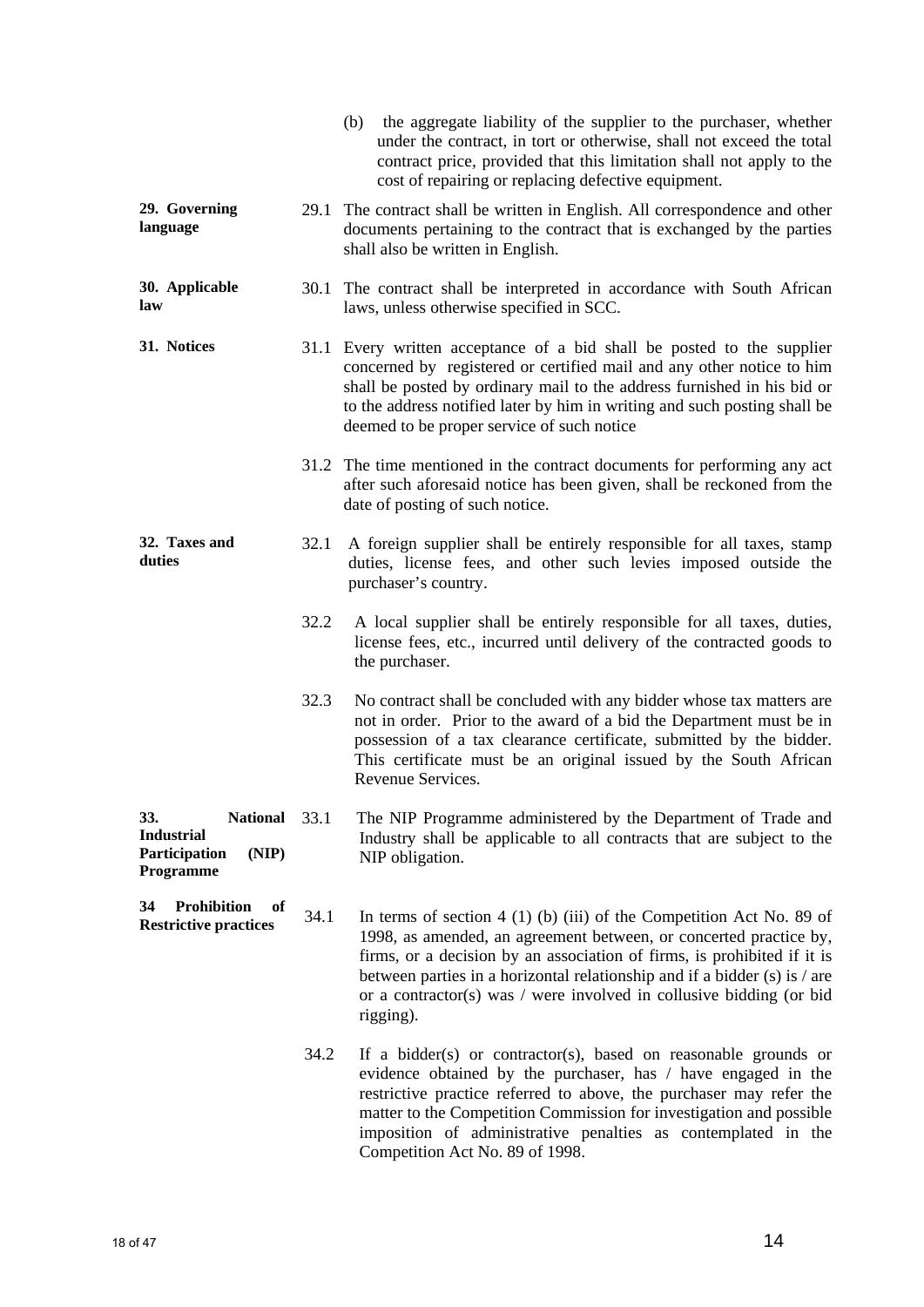34.3 If a bidder(s) or contractor(s), has  $/$  have been found guilty by the Competition Commission of the restrictive practice referred to above, the purchaser may, in addition and without prejudice to any other remedy provided for, invalidate the bid(s) for such item(s) offered, and / or terminate the contract in whole or part, and / or restrict the bidder(s) or contractor(s) from conducting business with the public sector for a period not exceeding ten (10) years and / or claim damages from the bidder(s) or contractor(s) concerned.

Js General Conditions of Contract (revised July 2010)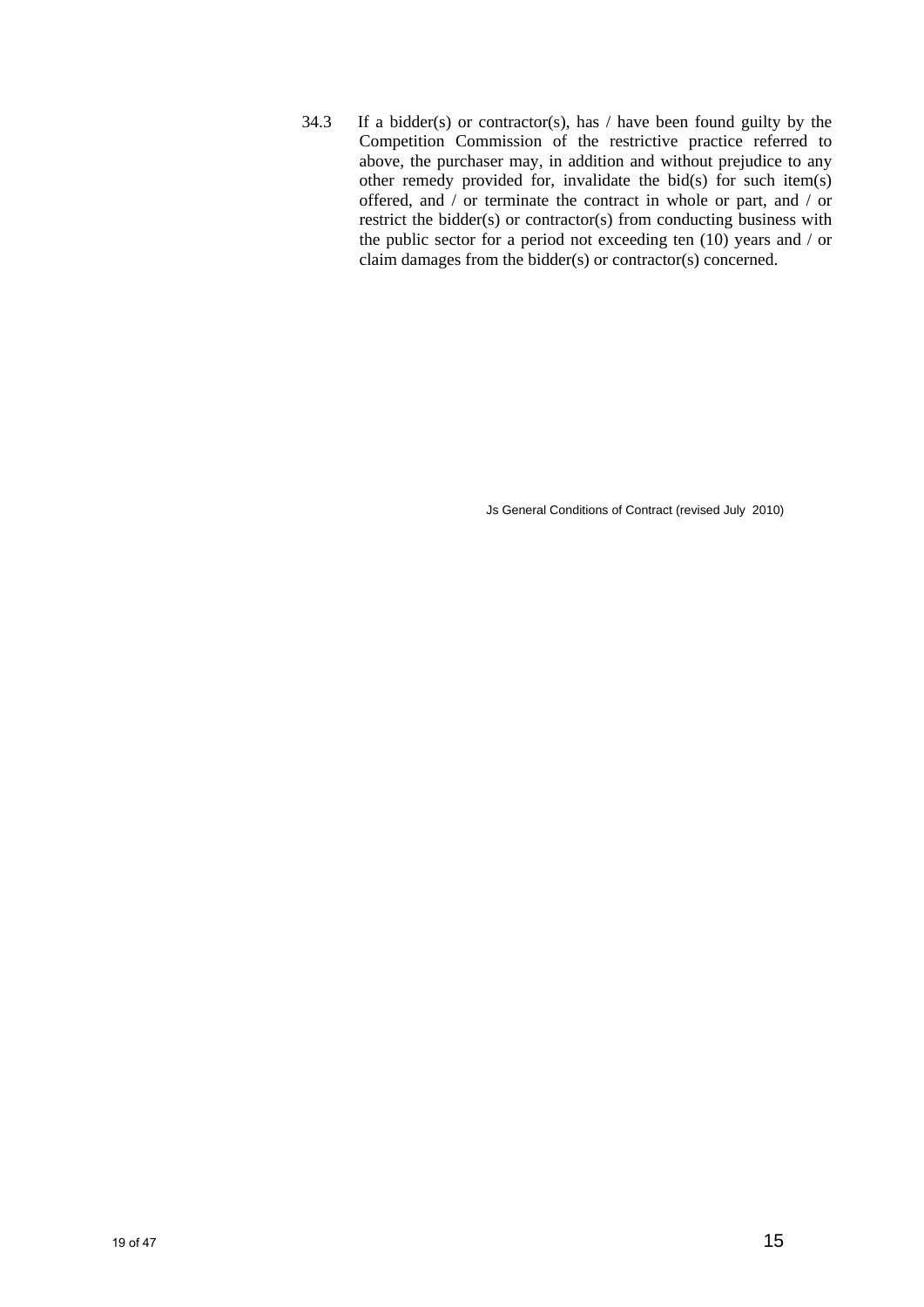#### **PRICING SCHEDULE – FIRM PRICES (PURCHASES)**

#### **NOTE: ONLY FIRM PRICES WILL BE ACCEPTED. NON-FIRM PRICES (INCLUDING PRICES SUBJECT TO RATES OF EXCHANGE VARIATIONS) WILL NOT BE CONSIDERED**

 **IN CASES WHERE DIFFERENT DELIVERY POINTS INFLUENCE THE PRICING, A SEPARATE PRICING SCHEDULE MUST BE SUBMITTED FOR EACH DELIVERY POINT** 

| Closing Time 11:00 |  |  |
|--------------------|--|--|
|--------------------|--|--|

Closing date: 28/02/2022.

OFFER TO BE VALID FOR………DAYS FROM THE CLOSING DATE OF BID.

| <b>ITEM</b> | QUANTITY | <b>DESCRIPTION</b> | <b>BID PRICE IN RSA CURRENCY</b>   |
|-------------|----------|--------------------|------------------------------------|
| NO.         |          |                    | ** (ALL APPLICABLE TAXES INCLUDED) |

| Required by:                                     |                          |
|--------------------------------------------------|--------------------------|
| At:                                              |                          |
|                                                  |                          |
| Brand and model                                  |                          |
| Country of origin                                |                          |
| Does the offer comply with the specification(s)? | *YES/NO                  |
| If not to specification, indicate deviation(s)   | .                        |
| Period required for delivery                     | *Delivery: Firm/not firm |
| Delivery basis                                   |                          |

Note: All delivery costs must be included in the bid price, for delivery at the prescribed destination.

\*\* "all applicable taxes" includes value- added tax, pay as you earn, income tax, unemployment insurance fund contributions and skills development levies.

\*Delete if not applicable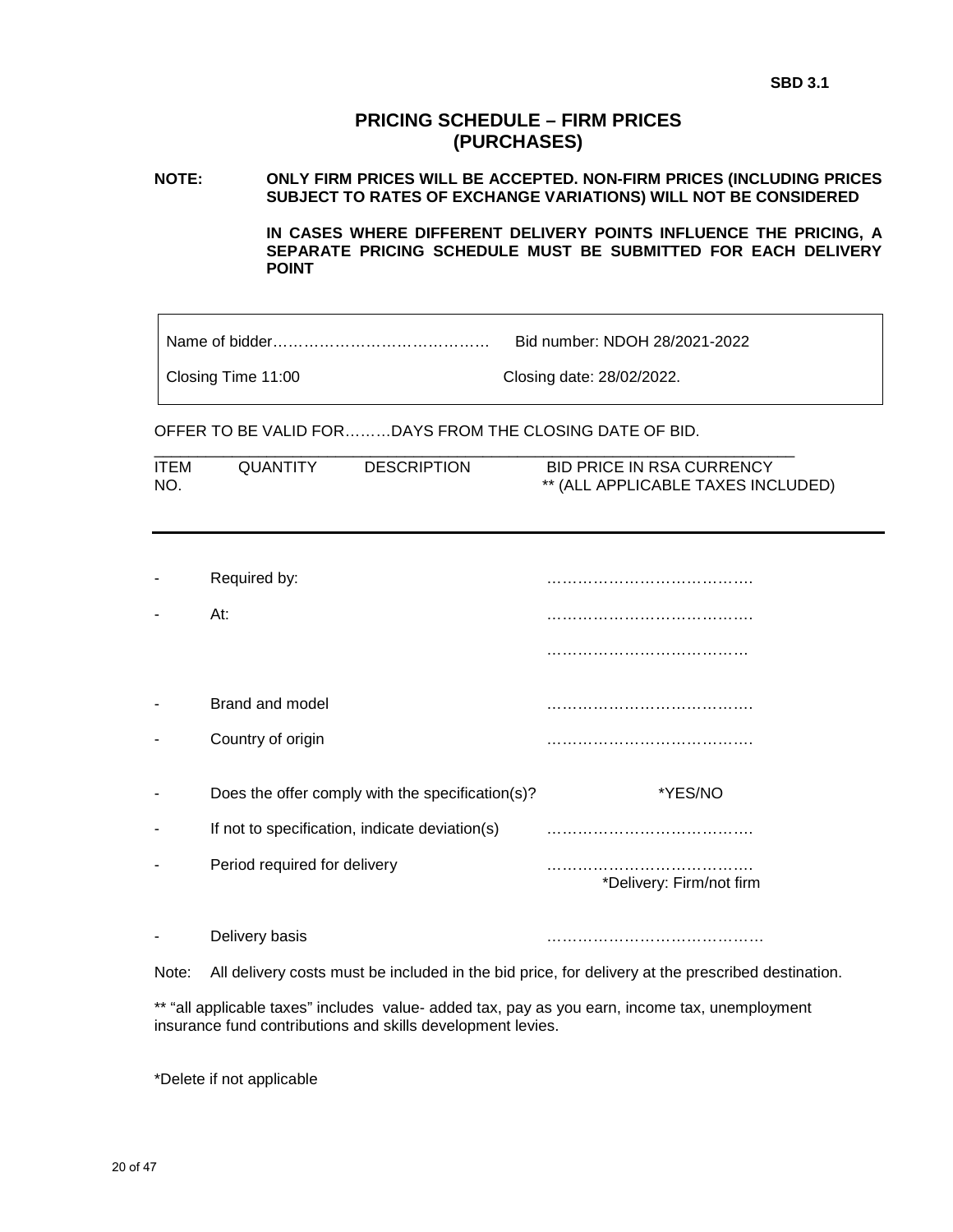#### SBD 4

### DECLARATION OF INTEREST

- 1. Any legal person, including persons employed by the state<sup>1</sup>, or persons having a kinship with persons employed by the state, including a blood relationship, may make an offer or offers in terms of this invitation to bid (includes a price quotation, advertised competitive bid, limited bid or proposal). In view of possible allegations of favouritism, should the resulting bid, or part thereof, be awarded to persons employed by the state, or to persons connected with or related to them, it is required that the bidder or his/her authorised representative declare his/her position in relation to the evaluating/adjudicating authority where
	- the bidder is employed by the state; and/or
	- the legal person on whose behalf the bidding document is signed, has a relationship with persons/a person who are/is involved in the evaluation and or adjudication of the bid(s), or where it is known that such a relationship exists between the person or persons for or on whose behalf the declarant acts and persons who are involved with the evaluation and or adjudication of the bid.

#### 2. In order to give effect to the above, the following questionnaire must be completed and submitted with the bid.

| 2.1                   |                                                                                                                                                                                                                      |
|-----------------------|----------------------------------------------------------------------------------------------------------------------------------------------------------------------------------------------------------------------|
| 2.2                   |                                                                                                                                                                                                                      |
| 2.3                   |                                                                                                                                                                                                                      |
| 2.4                   |                                                                                                                                                                                                                      |
| 2.5                   |                                                                                                                                                                                                                      |
| 2.6                   |                                                                                                                                                                                                                      |
| 2.6.1                 | The names of all directors / trustees / shareholders / members, their individual identity numbers, tax<br>reference numbers and, if applicable, employee / persal numbers must be indicated in paragraph 3<br>below. |
| $1"$ State" means $-$ |                                                                                                                                                                                                                      |

- (a) any national or provincial department, national or provincial public entity or constitutional institution within the meaning of the Public Finance Management Act, 1999 (Act No. 1 of 1999);
- (b) any municipality or municipal entity;
- (c) provincial legislature;
- (d) national Assembly or the national Council of provinces; or
- (e) Parliament.

²"Shareholder" means a person who owns shares in the company and is actively involved in the management of the enterprise or business and exercises control over the enterprise.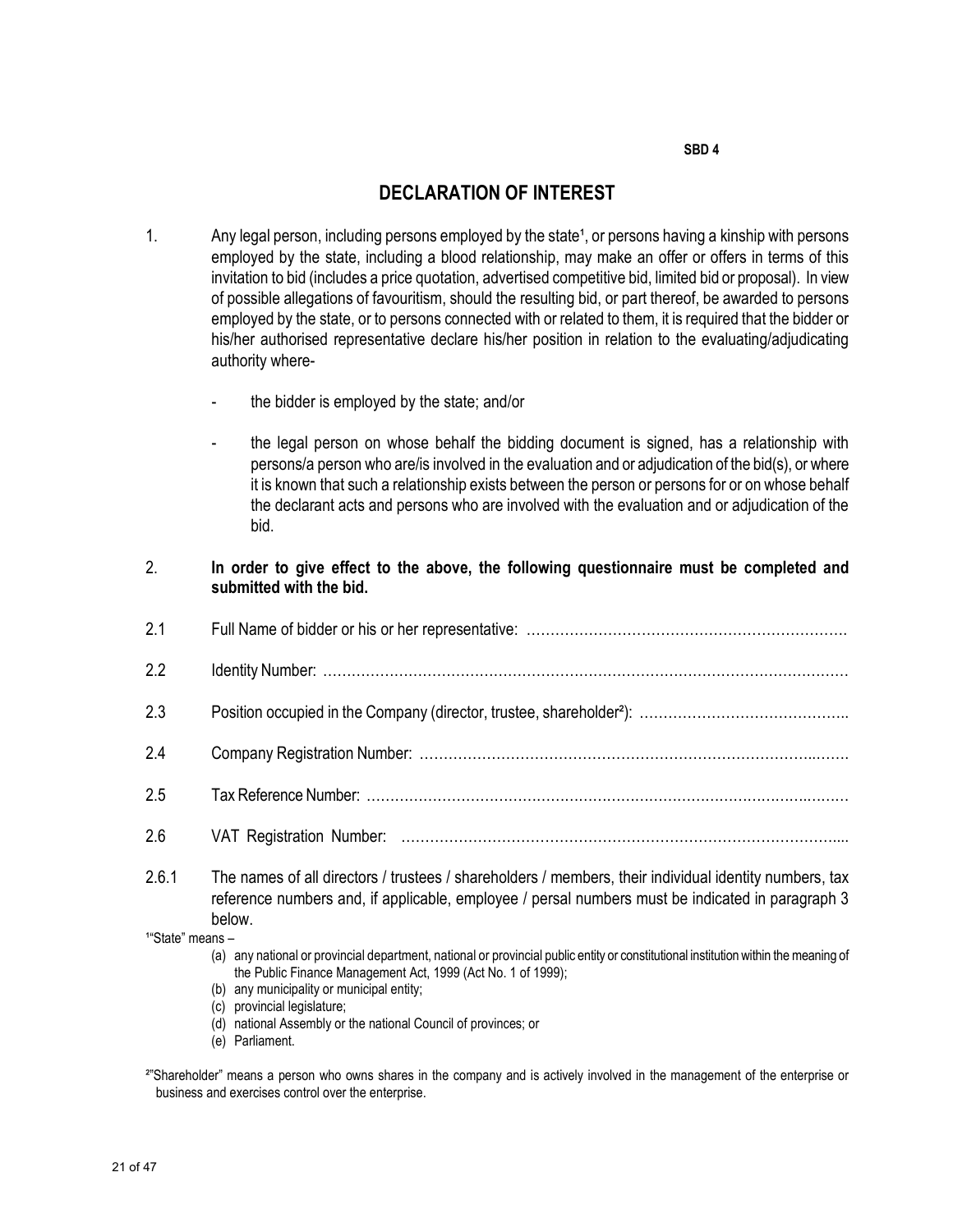| 2.7   | Are you or any person connected with the bidder<br>presently employed by the state?                                                                                                                                      | YES / NO |
|-------|--------------------------------------------------------------------------------------------------------------------------------------------------------------------------------------------------------------------------|----------|
| 2.7.1 | If so, furnish the following particulars:                                                                                                                                                                                |          |
|       | Name of person / director / trustee / shareholder/ member:<br>Name of state institution at which you or the person<br>connected to the bidder is employed :<br>Position occupied in the state institution:               |          |
|       | Any other particulars:                                                                                                                                                                                                   |          |
|       |                                                                                                                                                                                                                          |          |
|       |                                                                                                                                                                                                                          |          |
| 2.7.2 | If you are presently employed by the state, did you obtain<br>the appropriate authority to undertake remunerative<br>work outside employment in the public sector?                                                       | YES / NO |
|       | 2.7.2.1 If yes, did you attached proof of such authority to the bid<br>document?                                                                                                                                         | YES / NO |
|       | (Note: Failure to submit proof of such authority, where<br>applicable, may result in the disqualification of the bid.                                                                                                    |          |
|       | 2.7.2.2 If no, furnish reasons for non-submission of such proof:                                                                                                                                                         |          |
|       |                                                                                                                                                                                                                          |          |
| 2.8   | Did you or your spouse, or any of the company's directors /<br>trustees / shareholders / members or their spouses conduct<br>business with the state in the previous twelve months?                                      | YES / NO |
| 2.8.1 | If so, furnish particulars:                                                                                                                                                                                              |          |
|       |                                                                                                                                                                                                                          |          |
| 2.9   | Do you, or any person connected with the bidder, have<br>any relationship (family, friend, other) with a person<br>employed by the state and who may be involved with<br>the evaluation and or adjudication of this bid? | YES / NO |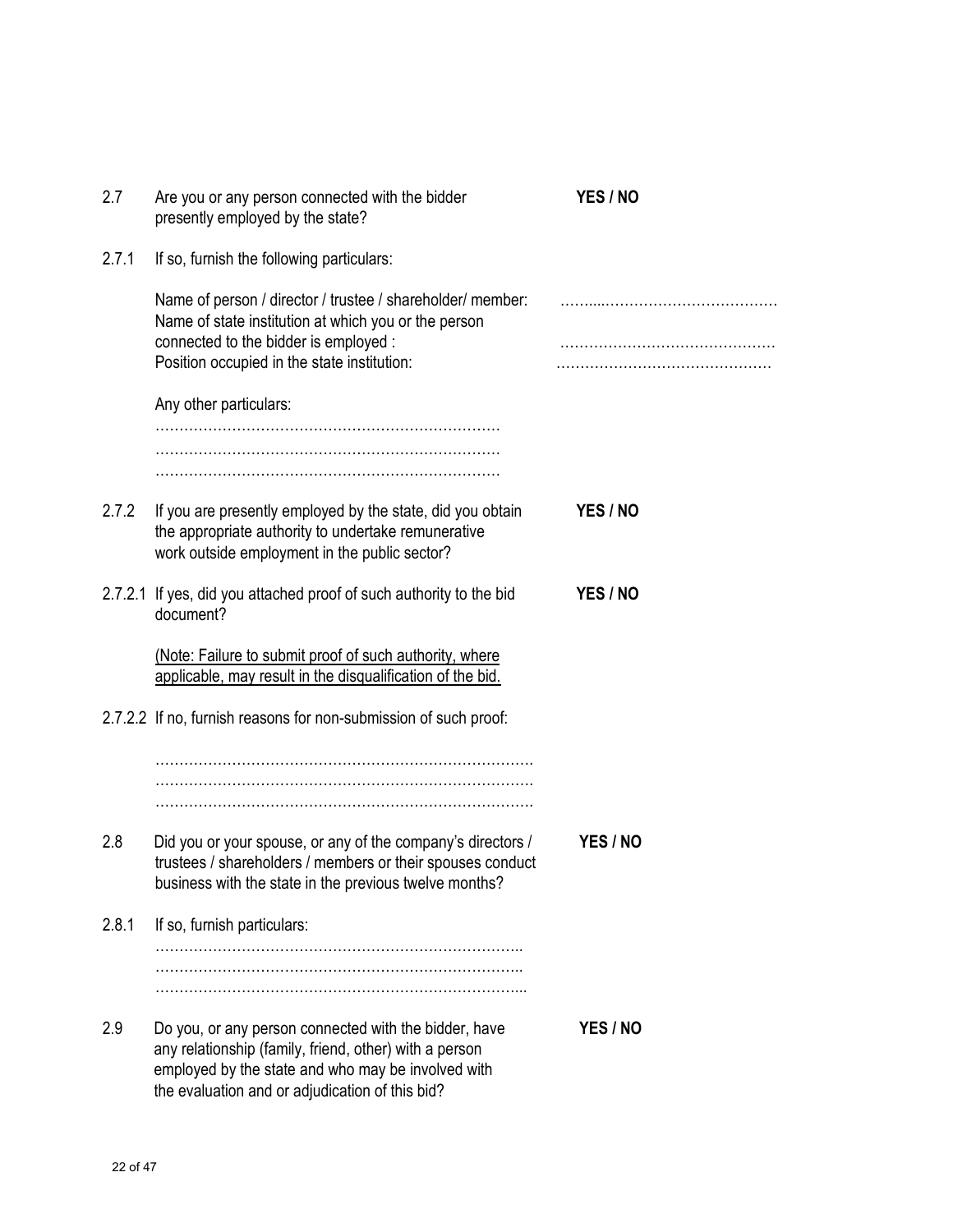2.9.1If so, furnish particulars. ……………………………………………………………... …………………………………………………………..…. ……………………………………………………………… 2.10 Are you, or any person connected with the bidder, YES/NO aware of any relationship (family, friend, other) between any other bidder and any person employed by the state who may be involved with the evaluation and or adjudication of this bid? 2.10.1 If so, furnish particulars. ……………………………………………………………… ……………………………………………………………… ……………………………………………………………… 2.11 Do you or any of the directors / trustees / shareholders / members YES/NO of the company have any interest in any other related companies whether or not they are bidding for this contract? 2.11.1 If so, furnish particulars:

……………………………………………………………………………. ……………………………………………………………………………. …………………………………………………………………………….

#### 3 Full details of directors / trustees / members / shareholders.

| Full Name | Identity<br>Number | Personal<br>$\texttt{Tax}$<br>Reference Number | State Employee<br>Number / Persal<br>Number |
|-----------|--------------------|------------------------------------------------|---------------------------------------------|
|           |                    |                                                |                                             |
|           |                    |                                                |                                             |
|           |                    |                                                |                                             |
|           |                    |                                                |                                             |
|           |                    |                                                |                                             |
|           |                    |                                                |                                             |
|           |                    |                                                |                                             |
|           |                    |                                                |                                             |
|           |                    |                                                |                                             |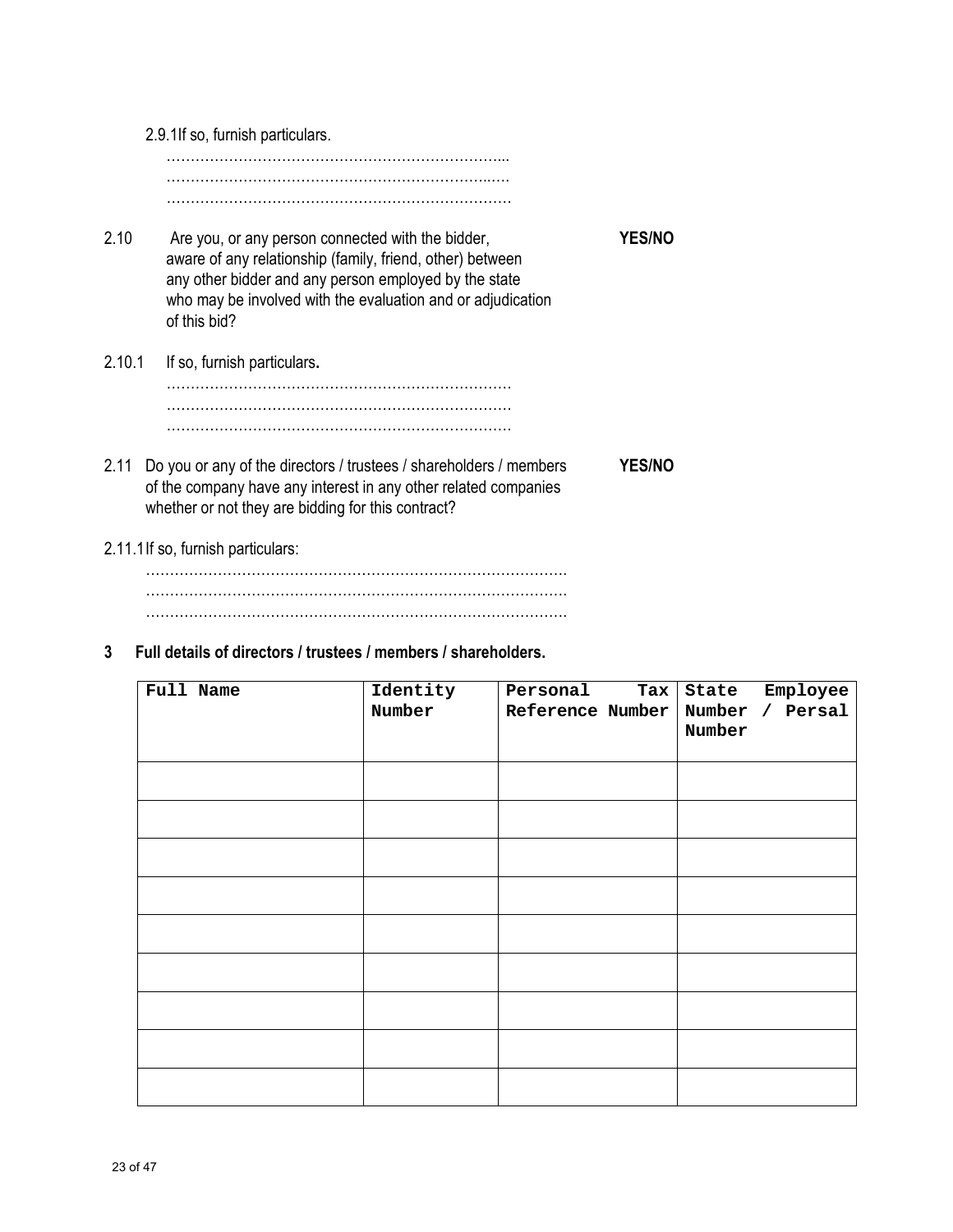### 4 DECLARATION

I, THE UNDERSIGNED (NAME)………………………………………………………………………

CERTIFY THAT THE INFORMATION FURNISHED IN PARAGRAPHS 2 and 3 ABOVE IS CORRECT. I ACCEPT THAT THE STATE MAY REJECT THE BID OR ACT AGAINST ME IN TERMS OF PARAGRAPH 23 OF THE GENERAL CONDITIONS OF CONTRACT SHOULD THIS DECLARATION PROVE TO BE FALSE.

| Signature | ∟ורי           |
|-----------|----------------|
|           |                |
| '∩citi    | Name of bidder |

May 2011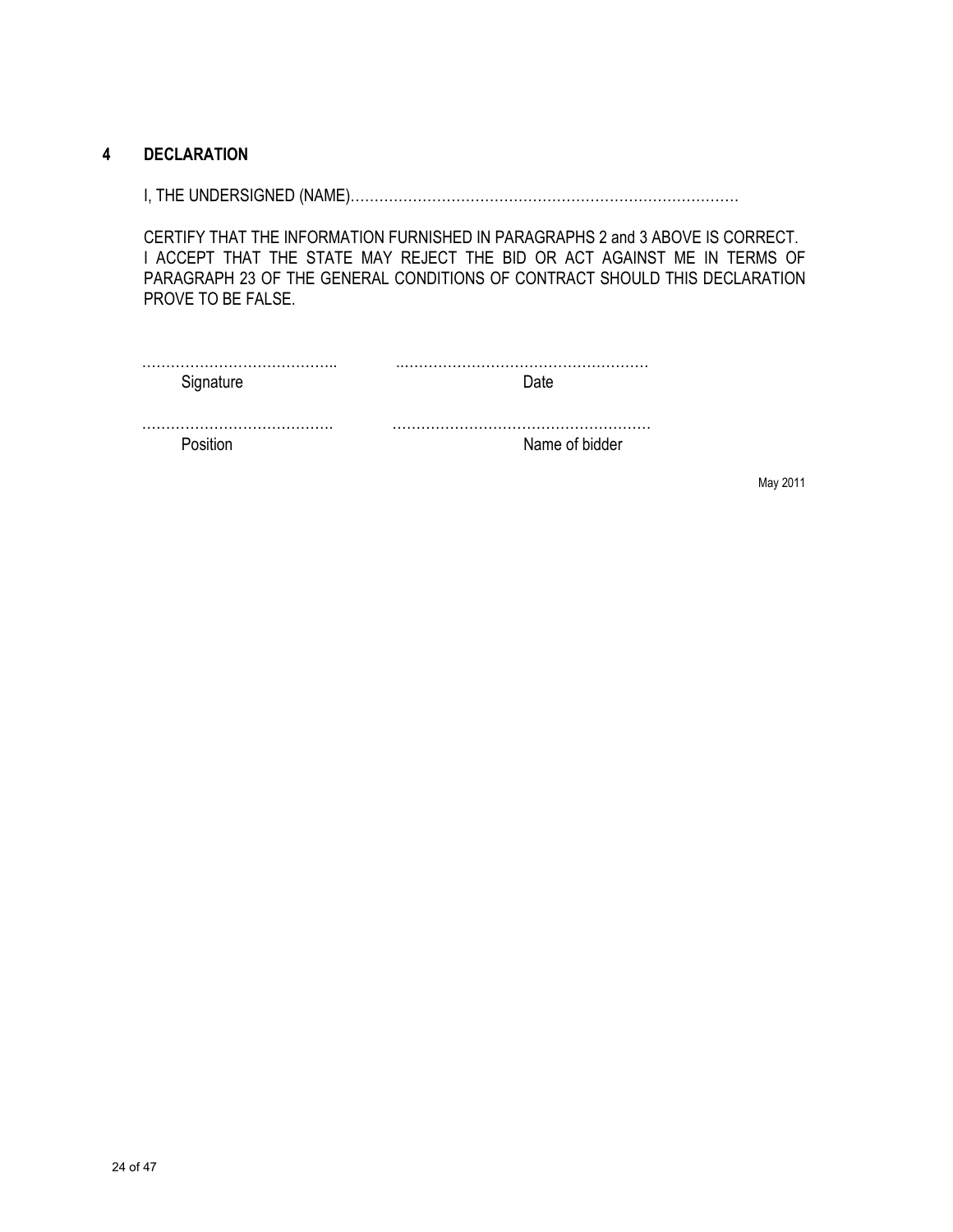This document must be signed and submitted together with your bid

# **THE NATIONAL INDUSTRIAL PARTICIPATION PROGRAMME**

### **INTRODUCTION**

The National Industrial Participation (NIP) Programme, which is applicable to all government procurement contracts that have an imported content, became effective on the 1 September 1996. The NIP policy and guidelines were fully endorsed by Cabinet on 30 April 1997. In terms of the Cabinet decision, all state and parastatal purchases / lease contracts (for goods, works and services) entered into after this date, are subject to the NIP requirements. NIP is obligatory and therefore must be complied with. The Industrial Participation Secretariat (IPS) of the Department of Trade and Industry (DTI) is charged with the responsibility of administering the programme.

### **1 PILLARS OF THE PROGRAMME**

- 1.1 The NIP obligation is benchmarked on the imported content of the contract. Any contract having an imported content equal to or exceeding US\$ 10 million or other currency equivalent to US\$ 10 million will have a NIP obligation. This threshold of US\$ 10 million can be reached as follows:
	- (a) Any single contract with imported content exceeding US\$10 million.

or

(b) Multiple contracts for the same goods, works or services each with imported content exceeding US\$3 million awarded to one seller over a 2 year period which in total exceeds US\$10 million.

or

(c) A contract with a renewable option clause, where should the option be exercised the total value of the imported content will exceed US\$10 million.

or

- (d) Multiple suppliers of the same goods, works or services under the same contract, where the value of the imported content of each allocation is equal to or exceeds US\$ 3 million worth of goods, works or services to the same government institution, which in total over a two (2) year period exceeds US\$10 million.
- 1.2 The NIP obligation applicable to suppliers in respect of sub-paragraphs 1.1 (a) to 1.1 (c) above will amount to 30 % of the imported content whilst suppliers in respect of paragraph 1.1 (d) shall incur 30% of the total NIP obligation on a *pro-rata* basis.
- 1.3 To satisfy the NIP obligation, the DTI would negotiate and conclude agreements such as investments, joint ventures, sub-contracting, licensee production, export promotion, sourcing arrangements and research and development (R&D) with partners or suppliers.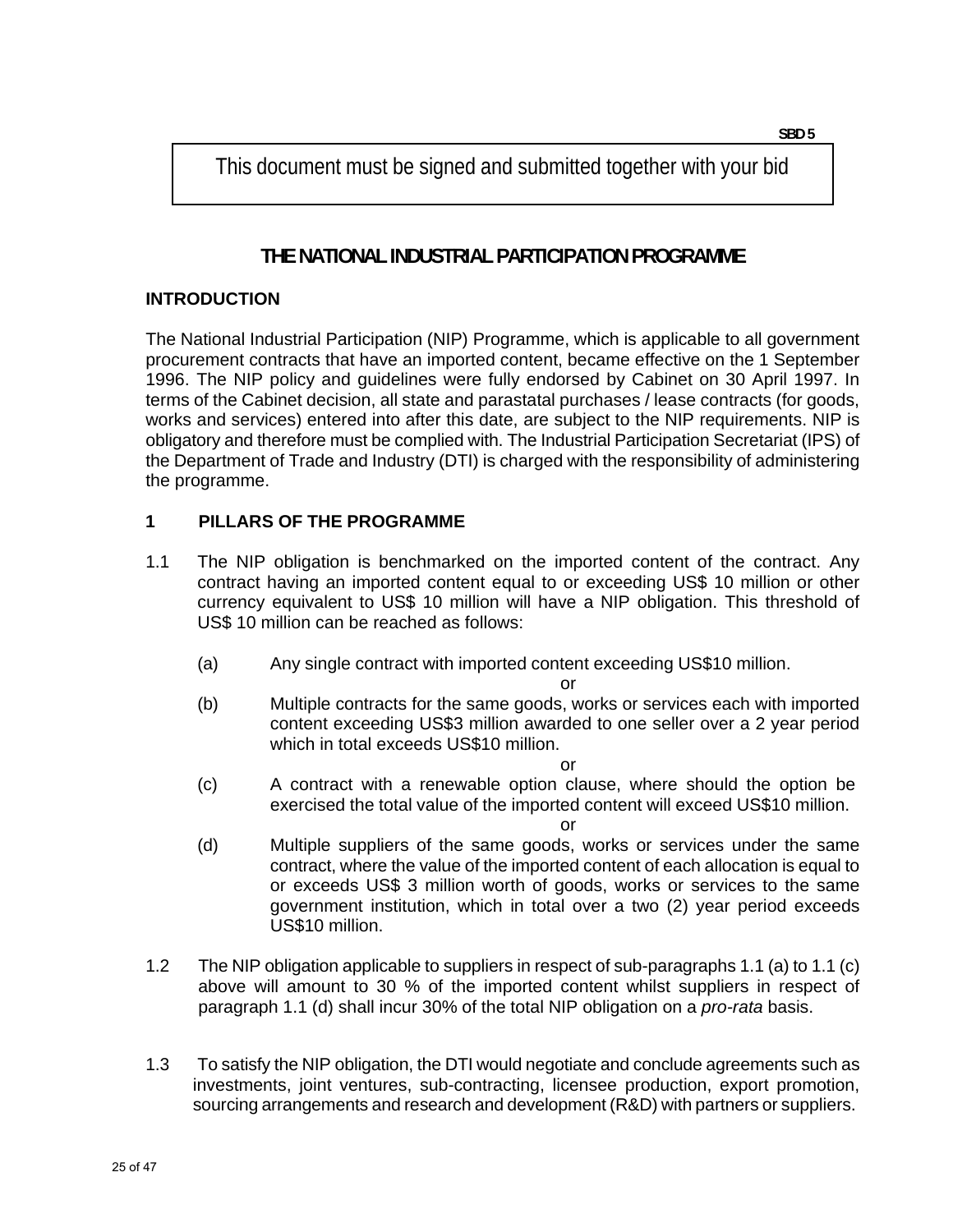1.4 A period of seven years has been identified as the time frame within which to discharge the obligation.

### **2 REQUIREMENTS OF THE DEPARTMENT OF TRADE AND INDUSTRY**

- 2.1 In order to ensure effective implementation of the programme, successful bidders (contractors) are required to, immediately after the award of a contract that is in excess of **R10 million** (ten million Rands), submit details of such a contract to the DTI for reporting purposes.
- 2.2 The purpose for reporting details of contracts in excess of the amount of R10 million (ten million Rands) is to cater for multiple contracts for the same goods, works or services; renewable contracts and multiple suppliers for the same goods, works or services under the same contract as provided for in paragraphs 1.1.(b) to 1.1. (d) above.

#### **3 BID SUBMISSION AND CONTRACT REPORTING REQUIREMENTS OF BIDDERS AND SUCCESSFUL BIDDERS (CONTRACTORS)**

- 3.1 Bidders are required to sign and submit this Standard Bidding Document (SBD 5) together with the bid on the closing date and time.
- 3.2 In order to accommodate multiple contracts for the same goods, works or services; renewable contracts and multiple suppliers for the same goods, works or services under the same contract as indicated in sub-paragraphs 1.1 (b) to 1.1 (d) above and to enable the DTI in determining the NIP obligation, successful bidders (contractors) are required, immediately after being officially notified about any successful bid with a value in excess of R10 million (ten million Rands), to contact and furnish the DTI with the following information:
	- Bid / contract number.
	- Description of the goods, works or services.
	- Date on which the contract was accepted.
	- Name, address and contact details of the government institution.
	- Value of the contract.
	- Imported content of the contract, if possible.
- 3.3 The information required in paragraph 3.2 above must be sent to the Department of Trade and Industry, Private Bag X 84, Pretoria, 0001 for the attention of Mr Elias Malapane within five (5) working days after award of the contract. Mr Malapane may be contacted on telephone (012) 394 1401, facsimile (012) 394 2401 or e-mail at **Elias@thedti.gov.za** for further details about the programme.

### **4 PROCESS TO SATISFY THE NIP OBLIGATION**

- 4.1 Once the successful bidder (contractor) has made contact with and furnished the DTI with the information required, the following steps will be followed:
	- a. the contractor and the DTI will determine the NIP obligation;
	- b. the contractor and the DTI will sign the NIP obligation agreement;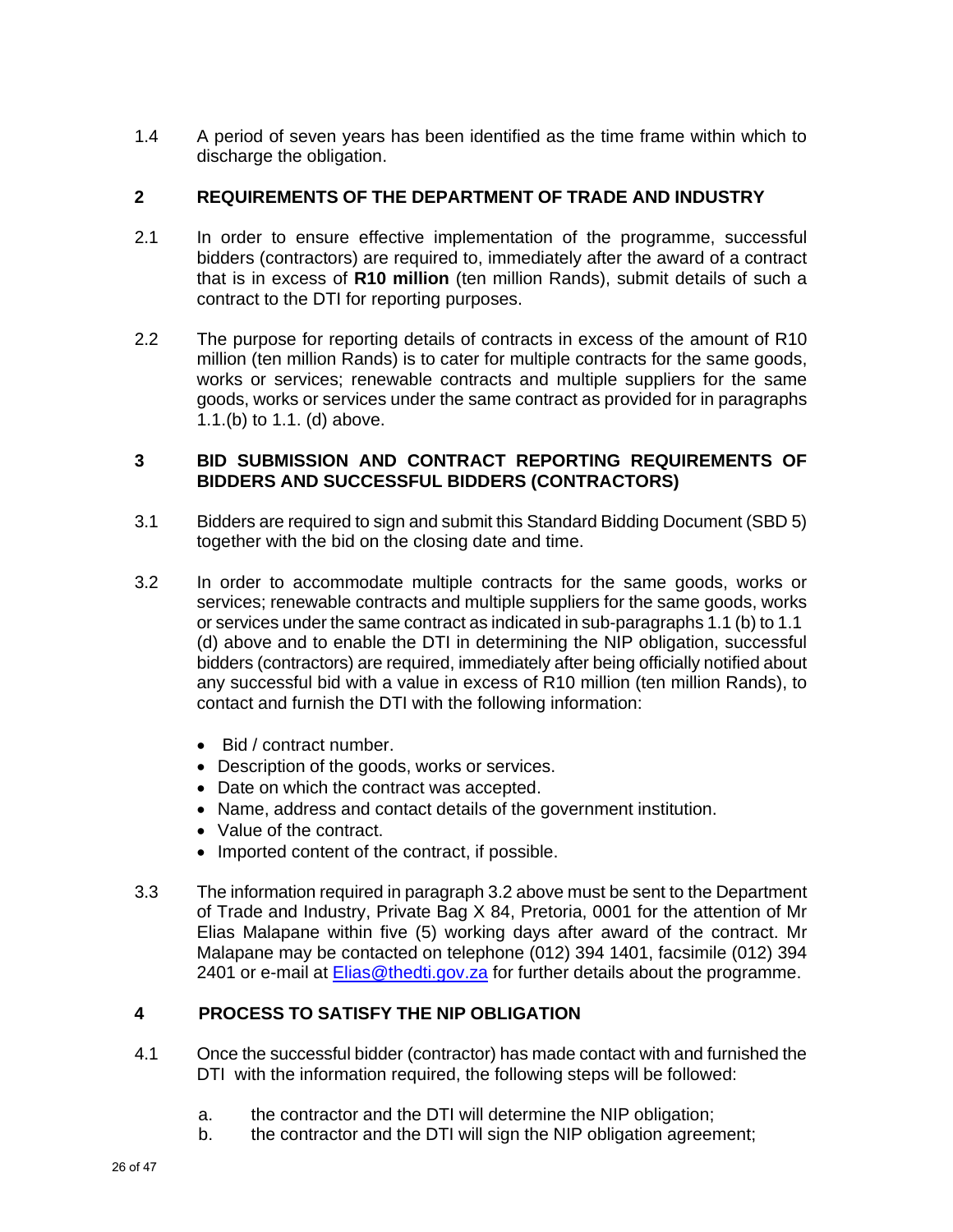- c. the contractor will submit a performance guarantee to the DTI;
- d. the contractor will submit a business concept for consideration and approval by the DTI;
- e. upon approval of the business concept by the DTI, the contractor will submit detailed business plans outlining the business concepts;
- f. the contractor will implement the business plans; and
- g. the contractor will submit bi-annual progress reports on approved plans to the DTI.
- 4.2 The NIP obligation agreement is between the DTI and the successful bidder (contractor) and, therefore, does not involve the purchasing institution.

| Bid number NDoH-28 (2021/2022) | 28 FEBRUARY 2022 @ 11:00AM |
|--------------------------------|----------------------------|
|                                |                            |
|                                |                            |
|                                |                            |
|                                |                            |
|                                |                            |

Js475wc

Г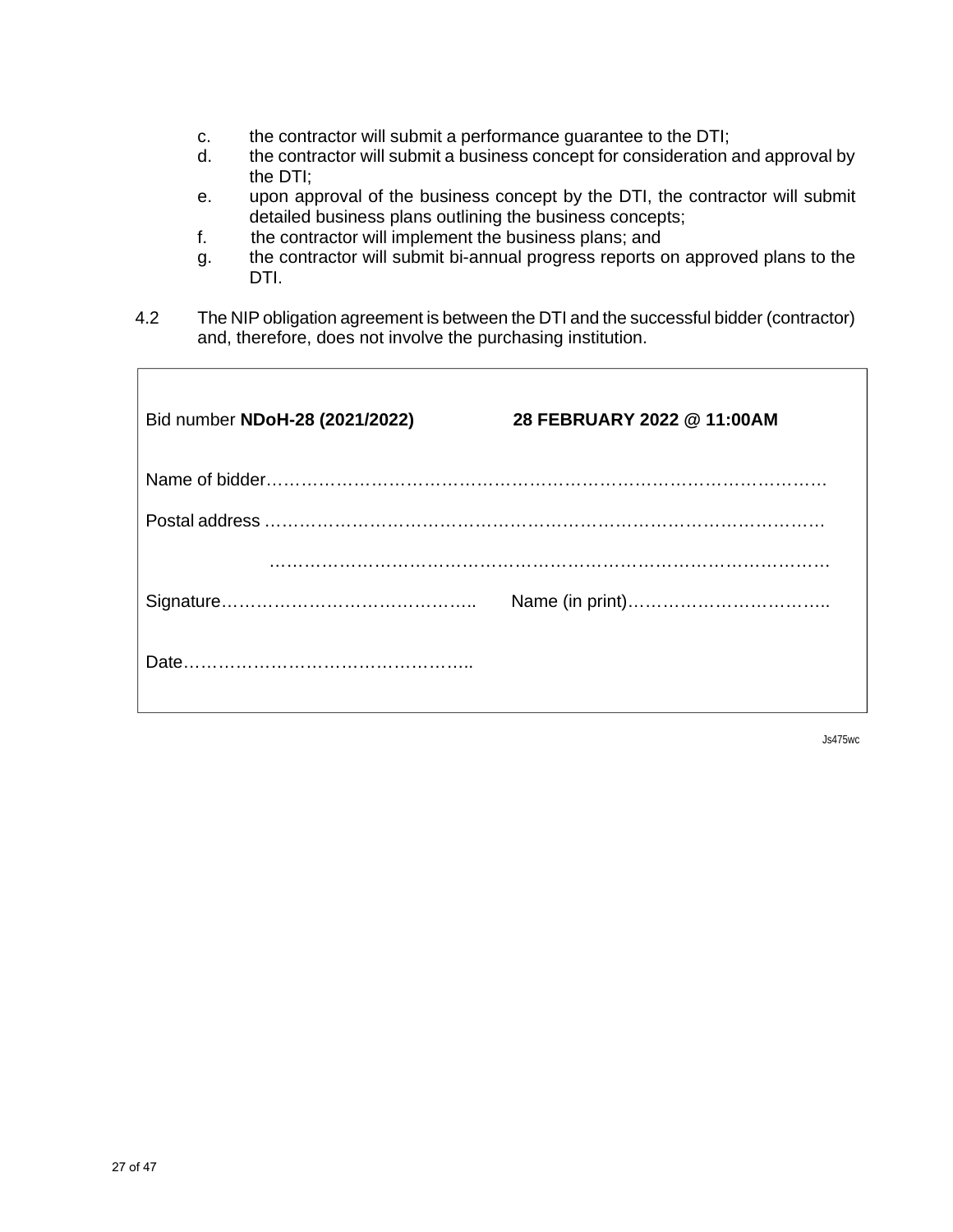#### **PREFERENCE POINTS CLAIM FORM IN TERMS OF THE PREFERENTIAL PROCUREMENT REGULATIONS 2017**

This preference form must form part of all bids invited. It contains general information and serves as a claim form for preference points for Broad-Based Black Economic Empowerment (B-BBEE) Status Level of Contribution

#### **NB: BEFORE COMPLETING THIS FORM, BIDDERS MUST STUDY THE GENERAL CONDITIONS, DEFINITIONS AND DIRECTIVES APPLICABLE IN RESPECT OF B-BBEE, AS PRESCRIBED IN THE PREFERENTIAL PROCUREMENT REGULATIONS, 2017.**

#### **1. GENERAL CONDITIONS**

- 1.1 The following preference point systems are applicable to all bids:
	- the 80/20 system for requirements with a Rand value of up to R50 000 000 (all applicable taxes included); and
	- the 90/10 system for requirements with a Rand value above R50 000 000 (all applicable taxes included).

1.2

- a) The value of this bid is estimated not to exceed R50 000 000 (all applicable taxes included) and therefore the 80/20 preference point system shall be applicable; or
- 1.3 Points for this bid shall be awarded for:
	- (a) Price; and
	- (b) B-BBEE Status Level of Contributor.
- 1.4 The maximum points for this bid are allocated as follows:

|                                                      | <b>POINTS</b> |
|------------------------------------------------------|---------------|
| <b>PRICE</b>                                         | 80            |
| <b>B-BBEE STATUS LEVEL OF CONTRIBUTOR</b>            | 20            |
| Total points for Price and B-BBEE must not<br>exceed | 100           |

- 1.5 Failure on the part of a bidder to submit proof of B-BBEE Status level of contributor together with the bid, will be interpreted to mean that preference points for B-BBEE status level of contribution are not claimed.
- 1.6 The purchaser reserves the right to require of a bidder, either before a bid is adjudicated or at any time subsequently, to substantiate any claim in regard to preferences, in any manner required by the purchaser.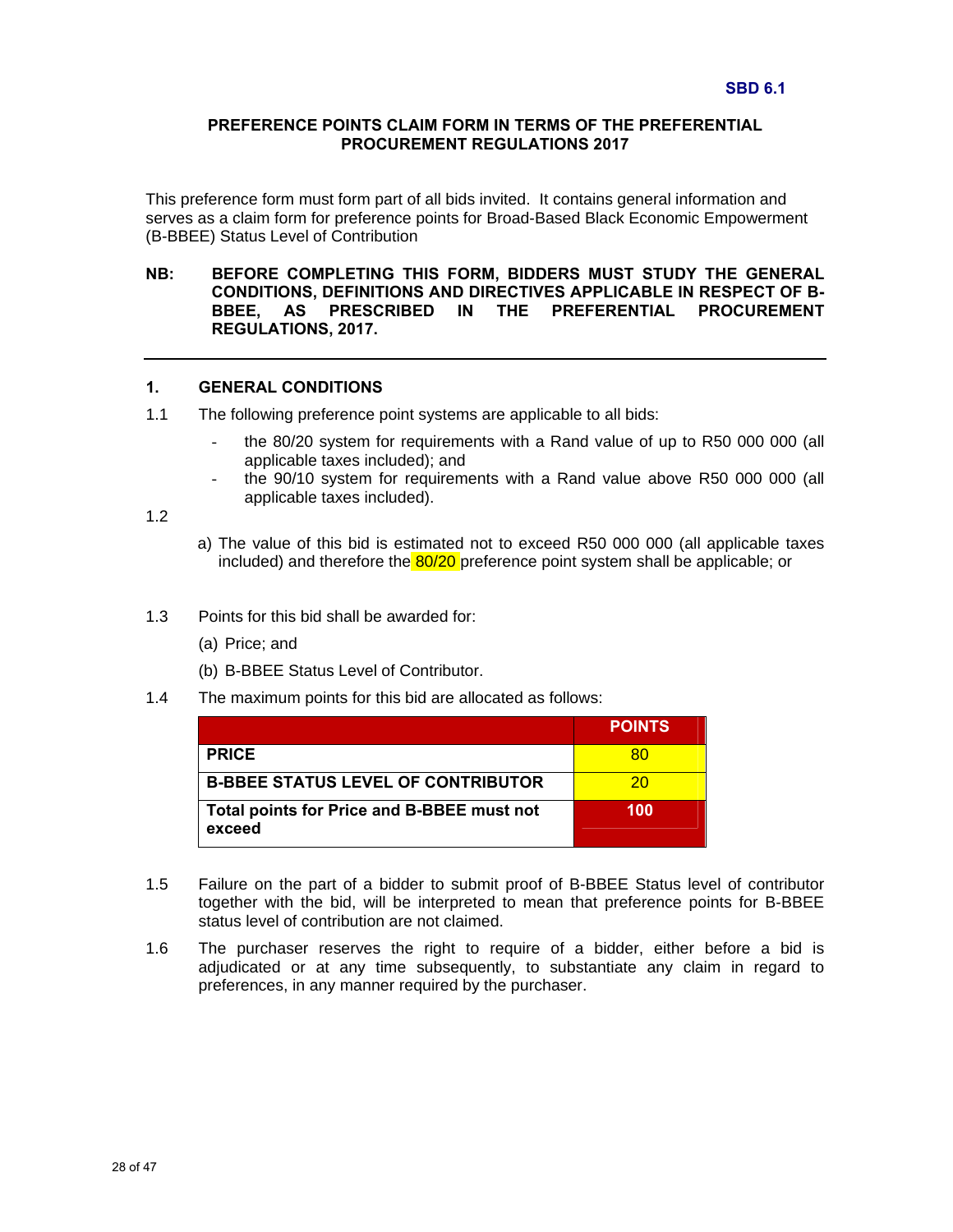#### **2. DEFINITIONS**

- (a) **"B-BBEE"** means broad-based black economic empowerment as defined in section 1 of the Broad-Based Black Economic Empowerment Act;
- (b) "**B-BBEE status level of contributor"** means the B-BBEE status of an entity in terms of a code of good practice on black economic empowerment, issued in terms of section 9(1) of the Broad-Based Black Economic Empowerment Act;
- (c) **"bid"** means a written offer in a prescribed or stipulated form in response to an invitation by an organ of state for the provision of goods or services, through price quotations, advertised competitive bidding processes or proposals;
- (d) **"Broad-Based Black Economic Empowerment Act"** means the Broad-Based Black Economic Empowerment Act, 2003 (Act No. 53 of 2003);
- **(e) "EME"** means an Exempted Micro Enterprise in terms of a code of good practice on black economic empowerment issued in terms of section 9 (1) of the Broad-Based Black Economic Empowerment Act;
- (f) **"functionality"** means the ability of a tenderer to provide goods or services in accordance with specifications as set out in the tender documents.
- (g) **"prices"** includes all applicable taxes less all unconditional discounts;
- (h) **"proof of B-BBEE status level of contributor"** means:
	- **1)** B-BBEE Status level certificate issued by an authorized body or person;
	- **2)** A sworn affidavit as prescribed by the B-BBEE Codes of Good Practice;
	- **3)** Any other requirement prescribed in terms of the B-BBEE Act;
- (i) **"QSE"** means a qualifying small business enterprise in terms of a code of good practice on black economic empowerment issued in terms of section 9 (1) of the Broad-Based Black Economic Empowerment Act;
- *(j)* **"rand value"** means the total estimated value of a contract in Rand, calculated at the time of bid invitation, and includes all applicable taxes;

#### **3. POINTS AWARDED FOR PRICE**

#### 3.1 **THE 80/20 OR 90/10 PREFERENCE POINT SYSTEMS**

A maximum of 80 or 90 points is allocated for price on the following basis:  **80/20 or 90/10** 

$$
Ps = 80\left(1 - \frac{Pt - P\min P}{\min}\right) \qquad \text{or} \qquad \qquad Ps = 90\left(1 - \frac{Pt - P\min P}{\min}\right)
$$

$$
Ps = 90 \left( 1 - \frac{Pt - P \min}{P \min} \right)
$$

**Where** 

Ps = Points scored for price of bid under consideration

 $Pt =$  Price of bid under consideration

Pmin = Price of lowest acceptable bid

#### **4. POINTS AWARDED FOR B-BBEE STATUS LEVEL OF CONTRIBUTOR**

4.1 In terms of Regulation 6 (2) and 7 (2) of the Preferential Procurement Regulations, preference points must be awarded to a bidder for attaining the B-BBEE status level of contribution in accordance with the table below: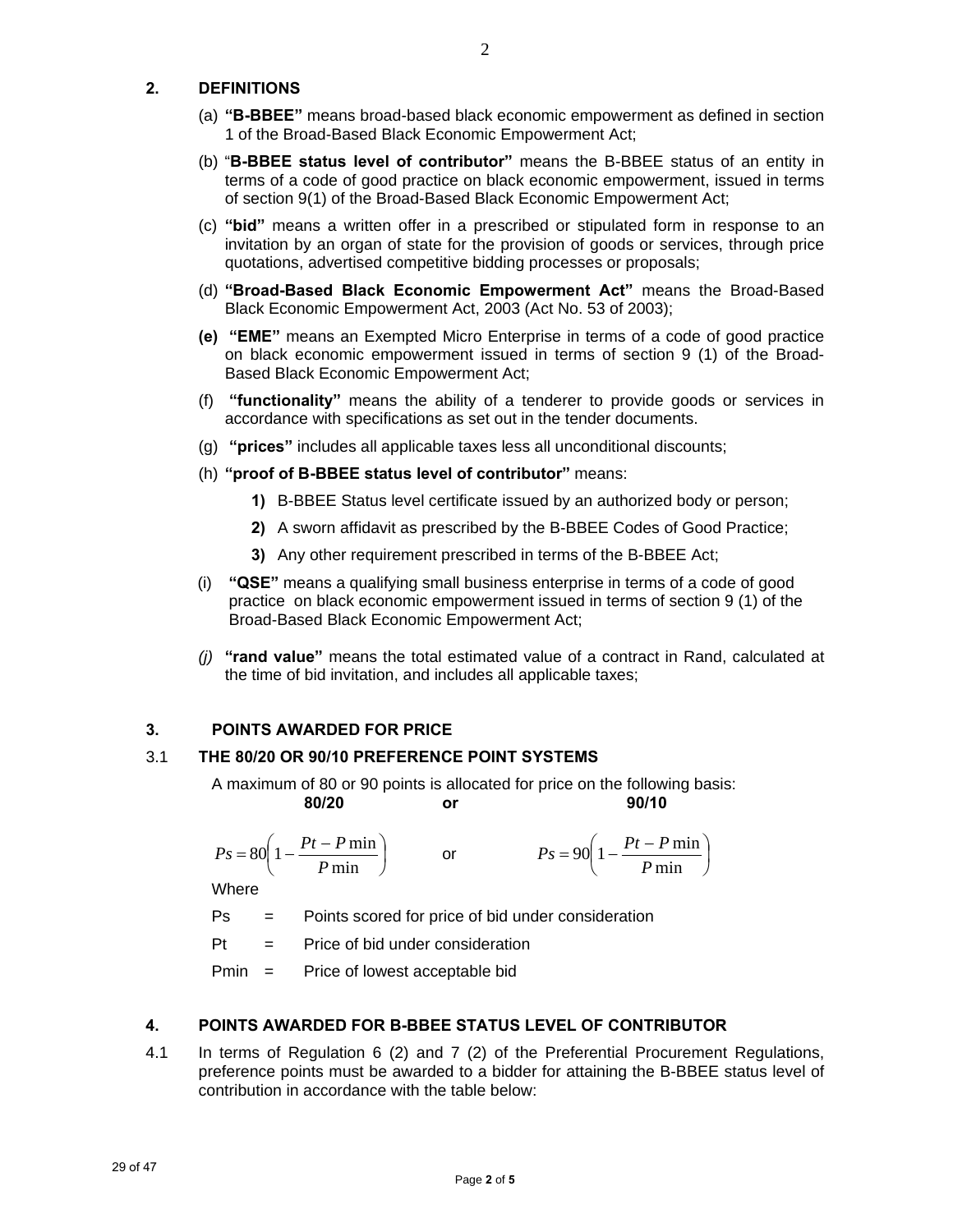| <b>B-BBEE Status Level of</b><br><b>Contributor</b> | <b>Number of points</b><br>(90/10 system) | <b>Number of points</b><br>(80/20 system) |
|-----------------------------------------------------|-------------------------------------------|-------------------------------------------|
|                                                     | 10                                        | 20                                        |
| 2                                                   | 9                                         | 18                                        |
| 3                                                   | 6                                         | 14                                        |
| 4                                                   | 5                                         | 12                                        |
| 5                                                   |                                           | 8                                         |
| 6                                                   | 3                                         | 6                                         |
|                                                     | 2                                         | 4                                         |
| 8                                                   |                                           | 2                                         |
| Non-compliant<br>contributor                        |                                           |                                           |

#### **5. BID DECLARATION**

5.1 Bidders who claim points in respect of B-BBEE Status Level of Contribution must complete the following:

#### **6. B-BBEE STATUS LEVEL OF CONTRIBUTOR CLAIMED IN TERMS OF PARAGRAPHS 1.4 AND 4.1**

6.1 B-BBEE Status Level of Contributor: . = ………(maximum of 10 or 20 points)

(Points claimed in respect of paragraph 7.1 must be in accordance with the table reflected in paragraph 4.1 and must be substantiated by relevant proof of B-BBEE status level of contributor.

#### **7. SUB-CONTRACTING**

7.1 Will any portion of the contract be sub-contracted?

#### (*Tick applicable box*)

#### 7.1.1 If yes, indicate:

| -11 \ |      | $    -$    |     | $\mathbf{L}$ $\mathbf{L}$ |      | ---- |
|-------|------|------------|-----|---------------------------|------|------|
|       |      |            |     |                           |      |      |
|       | What | percentage | the | contract                  | will | pе   |

ii) The name of the subcontractor………………………………………………………….. iii) The B-BBEE status level of the sub-

- contractor......................................…………….. iv) Whether the sub-contractor is an EME or QSE
	- *(Tick applicable box*)
	- YES NO
- v) Specify, by ticking the appropriate box, if subcontracting with an enterprise in terms of Preferential Procurement Regulations,2017:

| Designated Group: An EME or QSE which is at last 51% owned | <b>EME</b> | QSE |
|------------------------------------------------------------|------------|-----|
| b۷:                                                        |            |     |
| Black people                                               |            |     |
| Black people who are youth                                 |            |     |
| Black people who are women                                 |            |     |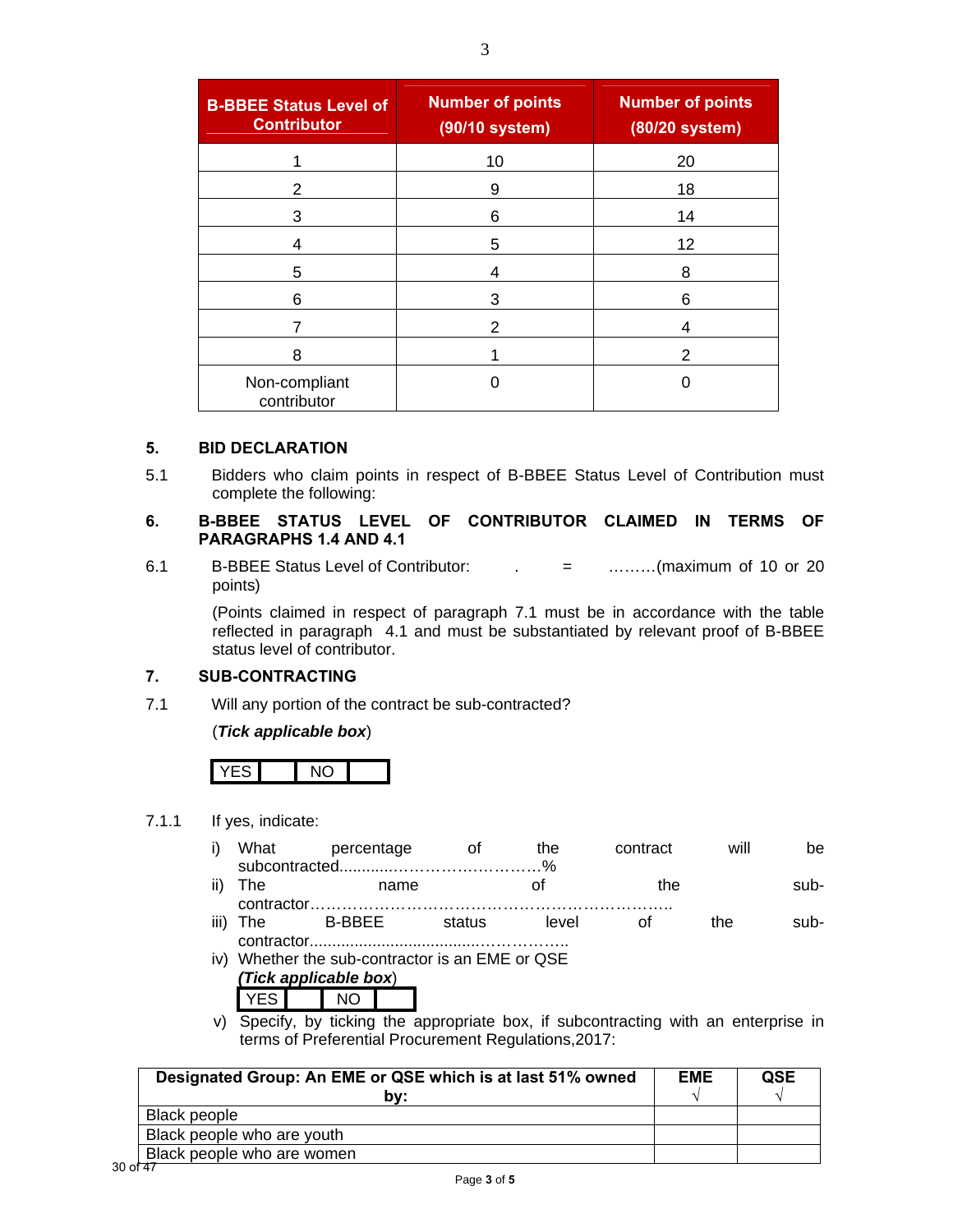| Black people with disabilities                                    |  |  |
|-------------------------------------------------------------------|--|--|
| Black people living in rural or underdeveloped areas or townships |  |  |
| Cooperative owned by black people                                 |  |  |
| Black people who are military veterans                            |  |  |
| <b>OR</b>                                                         |  |  |
| Any EME                                                           |  |  |
| Any QSE                                                           |  |  |

#### 8. **DECLARATION WITH REGARD TO COMPANY/FIRM**

| 8.1 | Name<br>οf                                                                                                                                                                                                                                                                                                                                  |
|-----|---------------------------------------------------------------------------------------------------------------------------------------------------------------------------------------------------------------------------------------------------------------------------------------------------------------------------------------------|
| 8.2 | VAT<br>registration                                                                                                                                                                                                                                                                                                                         |
| 8.3 | Company<br>registration                                                                                                                                                                                                                                                                                                                     |
| 8.4 | <b>TYPE OF COMPANY/ FIRM</b>                                                                                                                                                                                                                                                                                                                |
|     | Partnership/Joint Venture / Consortium<br>$\Box$<br>One person business/sole propriety<br>П<br>Close corporation<br>П<br>Company<br>П<br>(Pty) Limited<br>П<br>[TICK APPLICABLE BOX]                                                                                                                                                        |
| 8.5 | DESCRIBE PRINCIPAL BUSINESS ACTIVITIES                                                                                                                                                                                                                                                                                                      |
|     | .                                                                                                                                                                                                                                                                                                                                           |
| 8.6 | <b>COMPANY CLASSIFICATION</b>                                                                                                                                                                                                                                                                                                               |
|     | Manufacturer<br>$\Box$<br>Supplier<br>□<br>Professional service provider<br>П<br>Other service providers, e.g. transporter, etc.<br>[TICK APPLICABLE BOX]                                                                                                                                                                                   |
| 8.7 | Total<br>number<br>company/firm<br>οf<br>the<br>has<br>years<br>been<br>in.                                                                                                                                                                                                                                                                 |
| 8.8 | I/we, the undersigned, who is / are duly authorised to do so on behalf of the<br>company/firm, certify that the points claimed, based on the B-BBE status level of<br>contributor indicated in paragraphs 1.4 and 6.1 of the foregoing certificate, qualifies<br>the company/ firm for the preference(s) shown and I / we acknowledge that: |

- i) The information furnished is true and correct;
- ii) The preference points claimed are in accordance with the General Conditions as indicated in paragraph 1 of this form;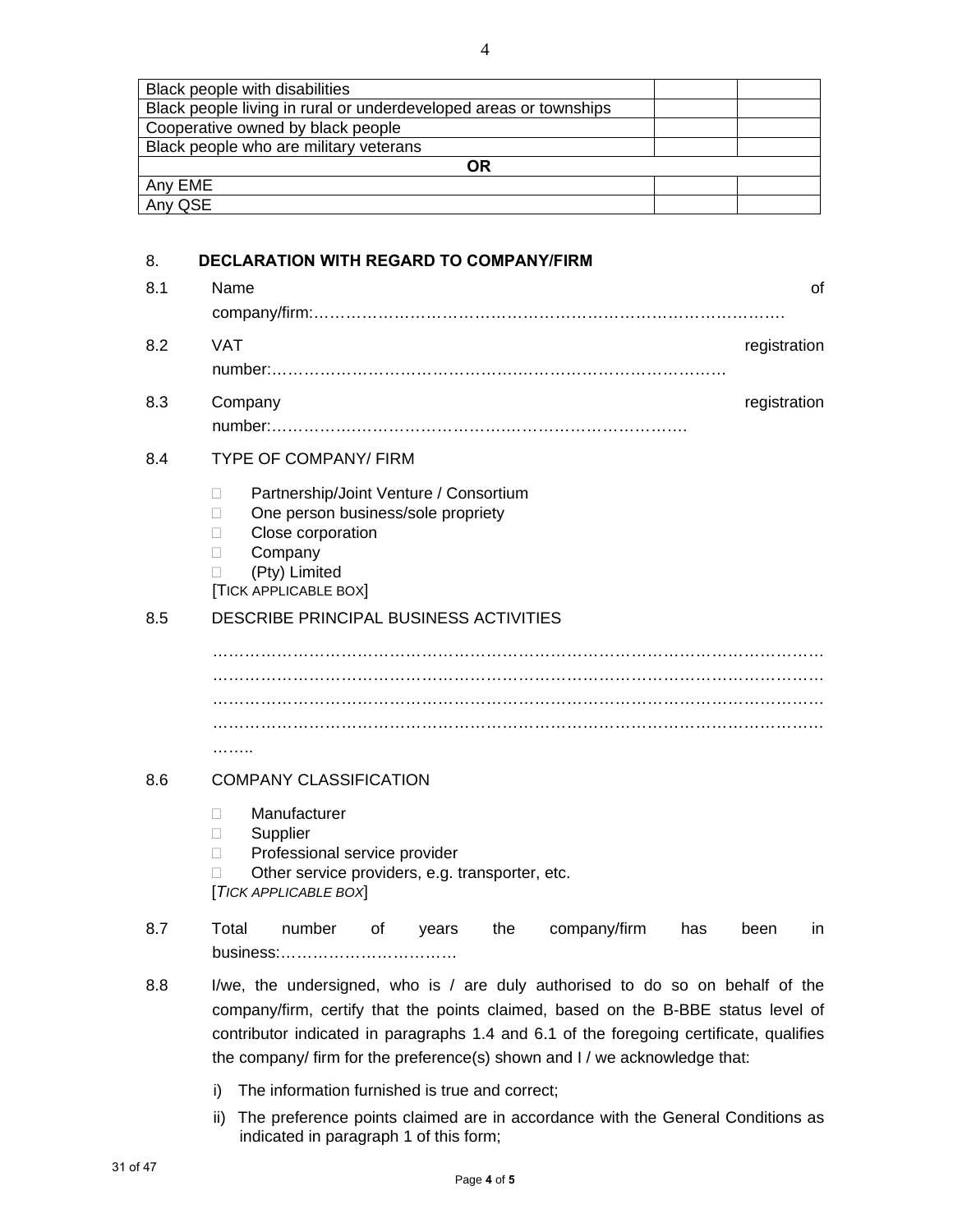- iii) In the event of a contract being awarded as a result of points claimed as shown in paragraphs 1.4 and 6.1, the contractor may be required to furnish documentary proof to the satisfaction of the purchaser that the claims are correct;
- iv) If the B-BBEE status level of contributor has been claimed or obtained on a fraudulent basis or any of the conditions of contract have not been fulfilled, the purchaser may, in addition to any other remedy it may have –
	- (a) disqualify the person from the bidding process;
	- (b) recover costs, losses or damages it has incurred or suffered as a result of that person's conduct;
	- (c) cancel the contract and claim any damages which it has suffered as a result of having to make less favourable arrangements due to such cancellation;
	- (d) recommend that the bidder or contractor, its shareholders and directors, or only the shareholders and directors who acted on a fraudulent basis, be restricted by the National Treasury from obtaining business from any organ of state for a period not exceeding 10 years, after the *audi alteram partem* (hear the other side) rule has been applied; and
	- (e) forward the matter for criminal prosecution.

| <b>WITNESSES</b> |                            |
|------------------|----------------------------|
|                  | SIGNATURE(S) OF BIDDERS(S) |
| ◠                | DATE:<br><b>ADDRESS</b>    |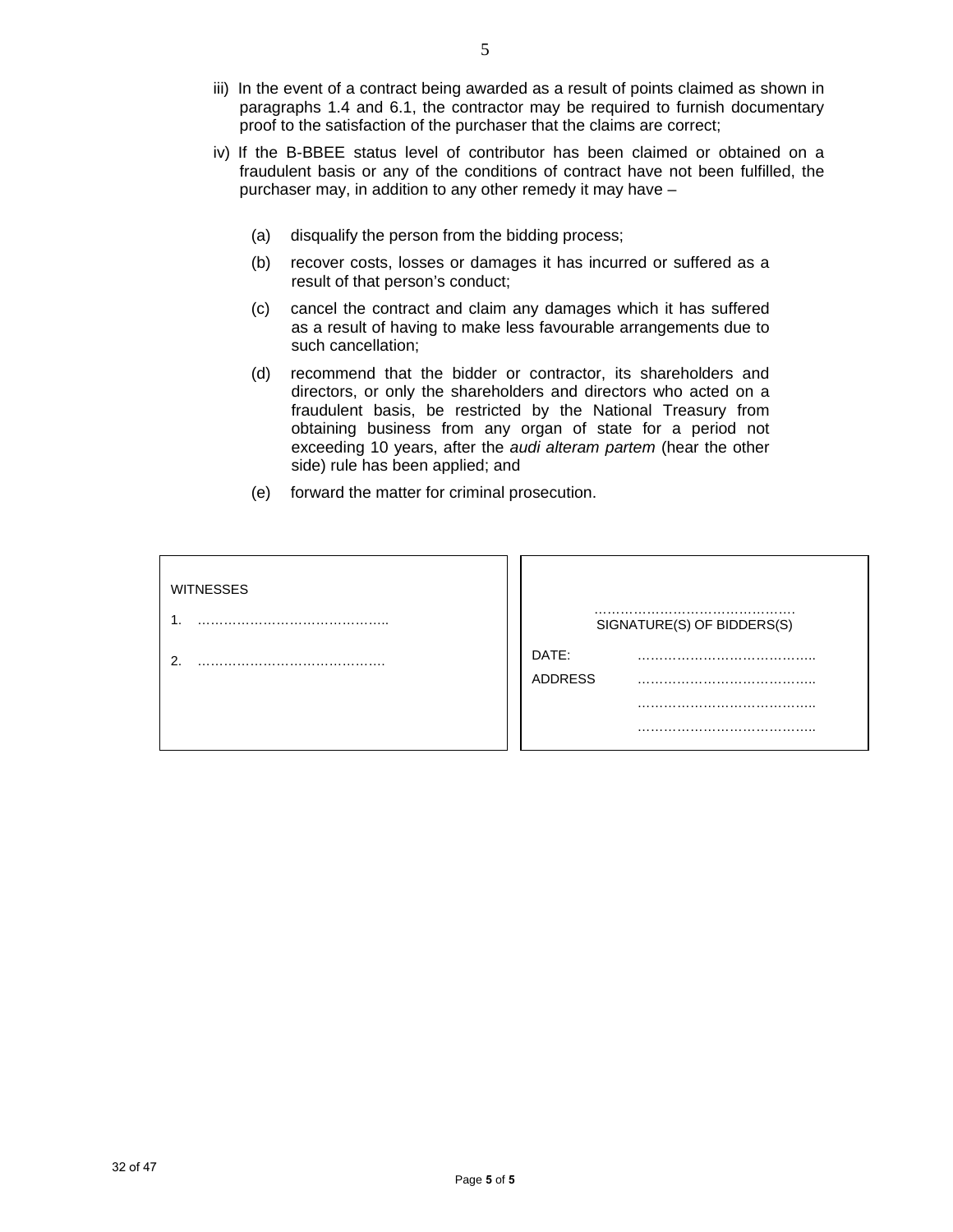#### **DECLARATION OF BIDDER'S PAST SUPPLY CHAIN MANAGEMENT PRACTICES**

- 1 This Standard Bidding Document must form part of all bids invited.
- 2 It serves as a declaration to be used by institutions in ensuring that when goods and services are being procured, all reasonable steps are taken to combat the abuse of the supply chain management system.
- 3 The bid of any bidder may be disregarded if that bidder, or any of its directors have
	- a. abused the institution's supply chain management system;
	- b. committed fraud or any other improper conduct in relation to such system; or
	- c. failed to perform on any previous contract.

#### **4 In order to give effect to the above, the following questionnaire must be completed and submitted with the bid.**

| <b>Item</b> | <b>Question</b>                                                                                                                                                                                                                                                                                                                                                          | Yes       | N <sub>0</sub> |
|-------------|--------------------------------------------------------------------------------------------------------------------------------------------------------------------------------------------------------------------------------------------------------------------------------------------------------------------------------------------------------------------------|-----------|----------------|
| 4.1         | Is the bidder or any of its directors listed on the National Treasury's Database of<br>Restricted Suppliers as companies or persons prohibited from doing business with the<br>public sector?<br>(Companies or persons who are listed on this Database were informed in writing<br>of this restriction by the Accounting Officer/Authority of the institution that       | Yes<br>I. | No<br>l.       |
|             | imposed the restriction after the <i>audi alteram partem</i> rule was applied).<br>The Database of Restricted Suppliers now resides on the National Treasury's<br>website(www.treasury.gov.za) and can be accessed by clicking on its link at the<br>bottom of the home page.                                                                                            |           |                |
| 4.1.1       | If so, furnish particulars:                                                                                                                                                                                                                                                                                                                                              |           |                |
| 4.2         | Is the bidder or any of its directors listed on the Register for Tender Defaulters in<br>terms of section 29 of the Prevention and Combating of Corrupt Activities Act (No 12)<br>of 2004)?<br>The Register for Tender Defaulters can be accessed on the National Treasury's<br>website (www.treasury.gov.za) by clicking on its link at the bottom of the home<br>page. | Yes<br>I. | N <sub>0</sub> |
| 4.2.1       | If so, furnish particulars:                                                                                                                                                                                                                                                                                                                                              |           |                |
| 4.3         | Was the bidder or any of its directors convicted by a court of law (including a court<br>outside of the Republic of South Africa) for fraud or corruption during the past five<br>years?                                                                                                                                                                                 | Yes       | N <sub>0</sub> |
| 4.3.1       | If so, furnish particulars:                                                                                                                                                                                                                                                                                                                                              |           |                |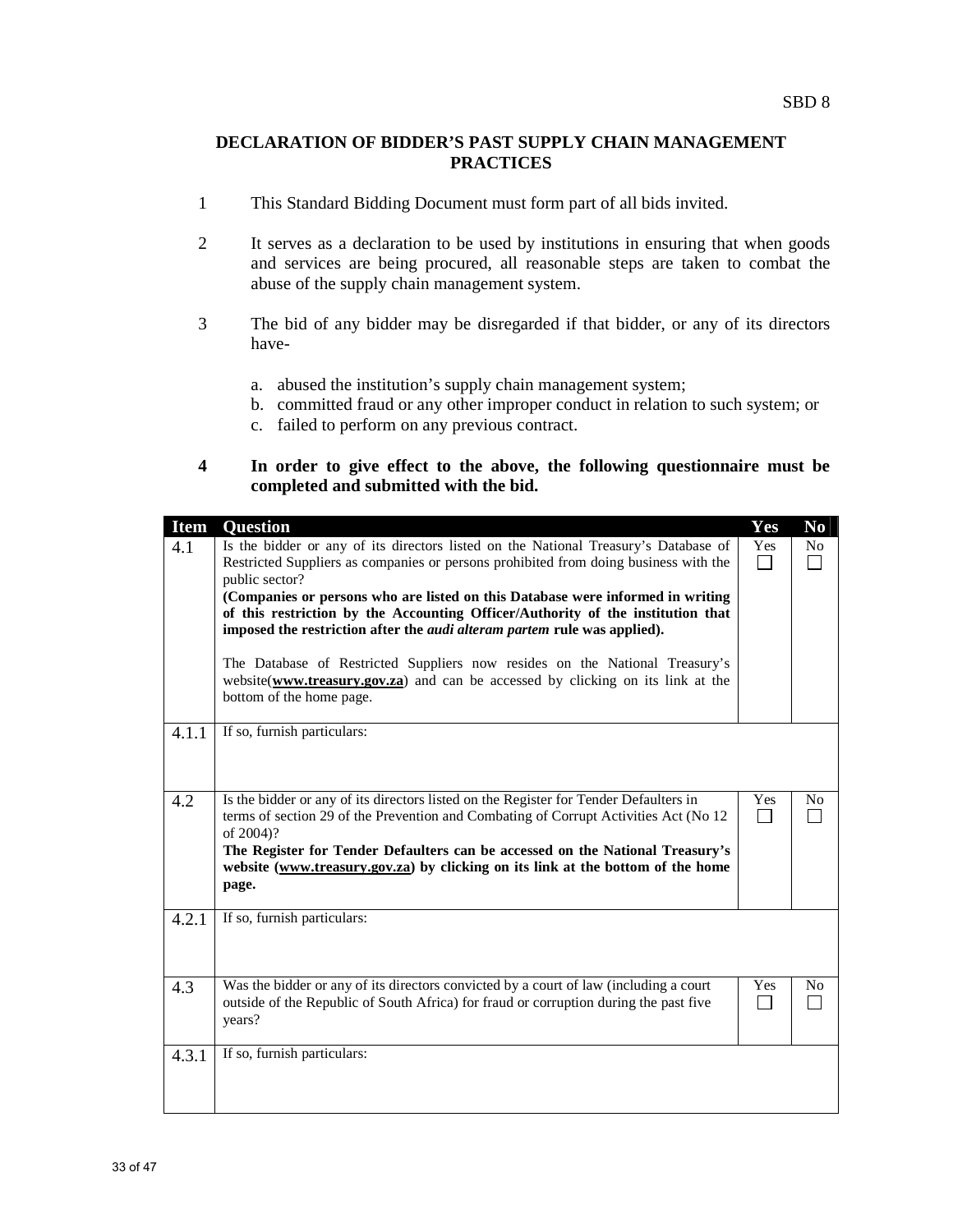| 4.4  | Was any contract between the bidder and any organ of state terminated during the past<br>five years on account of failure to perform on or comply with the contract? | Yes | No |
|------|----------------------------------------------------------------------------------------------------------------------------------------------------------------------|-----|----|
| 4.4. | If so, furnish particulars:                                                                                                                                          |     |    |
|      |                                                                                                                                                                      |     |    |
|      |                                                                                                                                                                      |     |    |

**SBD 8** 

#### **CERTIFICATION**

**I, THE UNDERSIGNED (FULL NAME)………………………………………………… CERTIFY THAT THE INFORMATION FURNISHED ON THIS DECLARATION FORM IS TRUE AND CORRECT.** 

 **I ACCEPT THAT, IN ADDITION TO CANCELLATION OF A CONTRACT, ACTION MAY BE TAKEN AGAINST ME SHOULD THIS DECLARATION PROVE TO BE FALSE.** 

| <b>Signature</b> | Date |
|------------------|------|
|                  |      |

 **………………………………………. ………………………….. Position Name of Bidder** 

Js365bW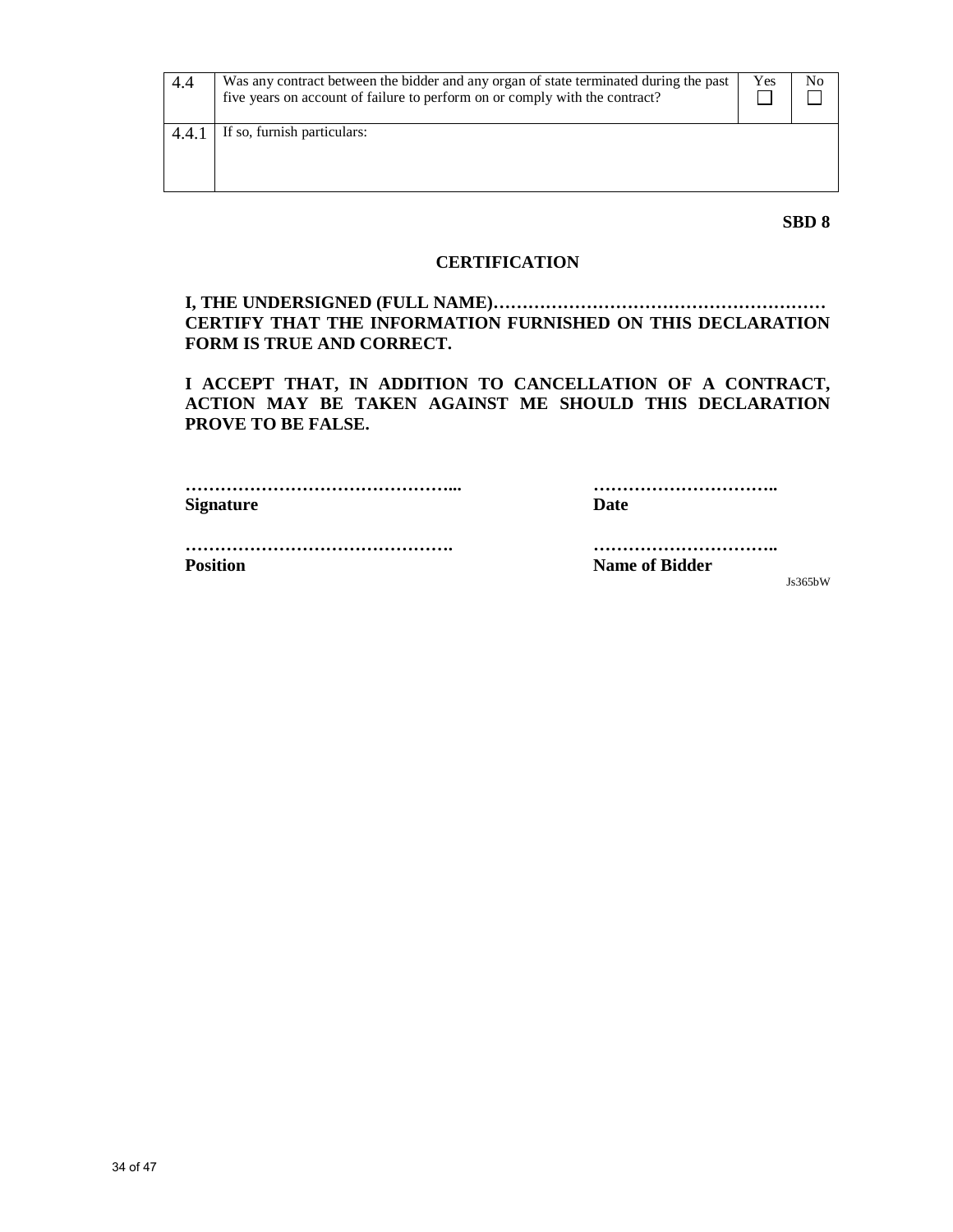# **CERTIFICATE OF INDEPENDENT BID DETERMINATION**

- 1 This Standard Bidding Document (SBD) must form part of all bids<sup>1</sup> invited.
- 2 Section 4 (1) (b) (iii) of the Competition Act No. 89 of 1998, as amended, prohibits an agreement between, or concerted practice by, firms, or a decision by an association of firms, if it is between parties in a horizontal relationship and if it involves collusive bidding (or bid rigging).<sup>2</sup> Collusive bidding is a pe se prohibition meaning that it cannot be justified under any grounds.
- 3 Treasury Regulation 16A9 prescribes that accounting officers and accounting authorities must take all reasonable steps to prevent abuse of the supply chain management system and authorizes accounting officers and accounting authorities to:
	- a. disregard the bid of any bidder if that bidder, or any of its directors have abused the institution's supply chain management system and or committed fraud or any other improper conduct in relation to such system.
	- b. cancel a contract awarded to a supplier of goods and services if the supplier committed any corrupt or fraudulent act during the bidding process or the execution of that contract.
- 4 This SBD serves as a certificate of declaration that would be used by institutions to ensure that, when bids are considered, reasonable steps are taken to prevent any form of bid-rigging.
- 5 In order to give effect to the above, the attached Certificate of Bid Determination (SBD 9) must be completed and submitted with the bid:

**¹** Includes price quotations, advertised competitive bids, limited bids and proposals.

<sup>&</sup>lt;sup>2</sup> Bid rigging (or collusive bidding) occurs when businesses, that would otherwise be expected to compete, secretly conspire to raise prices or lower the quality of goods and / or services for purchasers who wish to acquire goods and / or services through a bidding process. Bid rigging is, therefore, an agreement between competitors not to compete.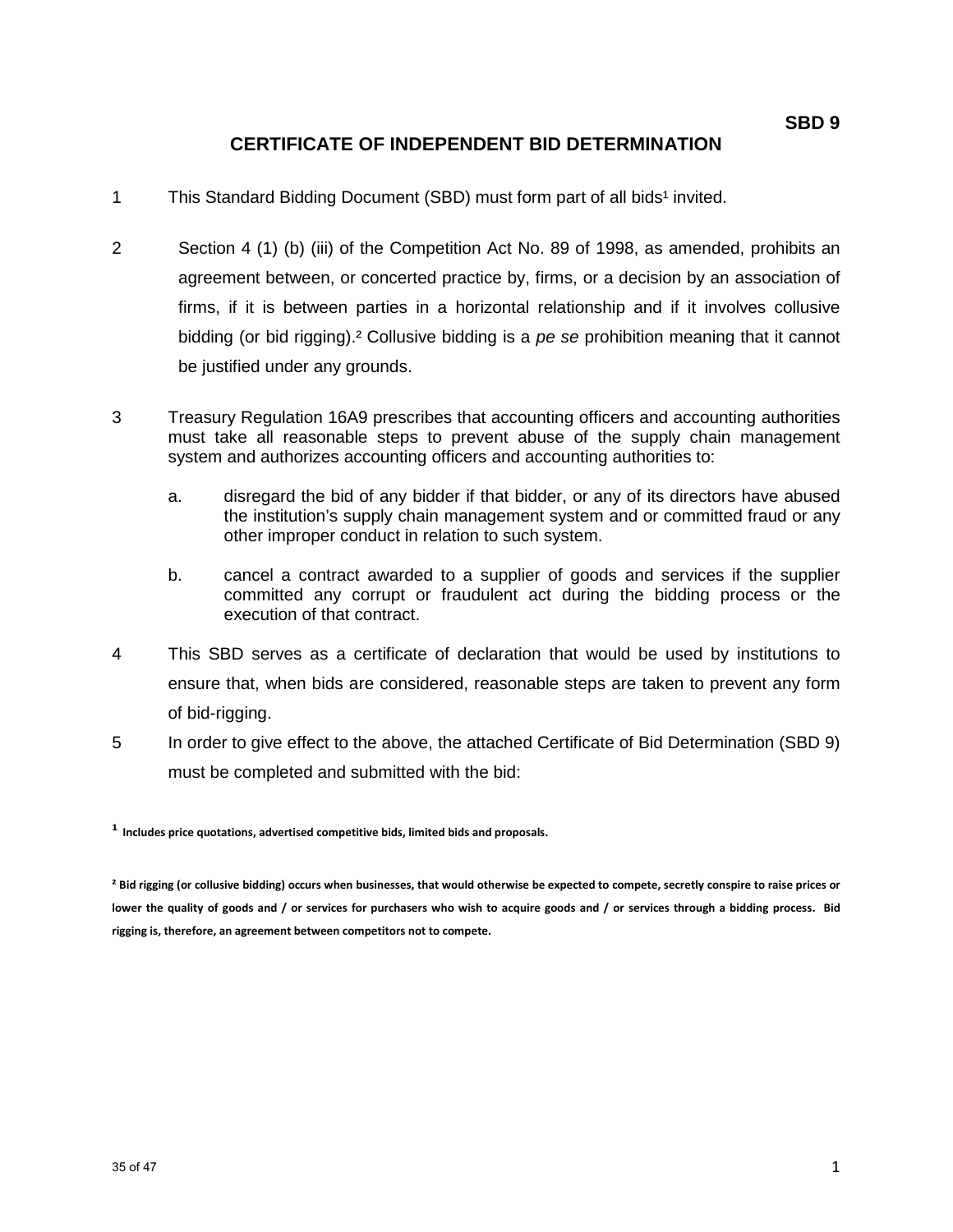#### **CERTIFICATE OF INDEPENDENT BID DETERMINATION**

I, the undersigned, in submitting the accompanying bid:

(Bid Number and Description)

\_\_\_\_\_\_\_\_\_\_\_\_\_\_\_\_\_\_\_\_\_\_\_\_\_\_\_\_\_\_\_\_\_\_\_\_\_\_\_\_\_\_\_\_\_\_\_\_\_\_\_\_\_\_\_\_\_\_\_\_\_\_\_\_\_\_\_\_\_\_\_\_

in response to the invitation for the bid made by:

(Name of Institution)

\_\_\_\_\_\_\_\_\_\_\_\_\_\_\_\_\_\_\_\_\_\_\_\_\_\_\_\_\_\_\_\_\_\_\_\_\_\_\_\_\_\_\_\_\_\_\_\_\_\_\_\_\_\_\_\_\_\_\_\_\_\_\_\_\_\_\_\_\_\_\_\_\_\_\_\_\_\_

do hereby make the following statements that I certify to be true and complete in every respect:

I certify, on behalf of:\_\_\_\_\_\_\_\_\_\_\_\_\_\_\_\_\_\_\_\_\_\_\_\_\_\_\_\_\_\_\_\_\_\_\_\_\_\_\_\_\_\_\_\_\_\_\_\_\_\_\_\_\_\_\_that:

(Name of Bidder)

- 1. I have read and I understand the contents of this Certificate;
- 2. I understand that the accompanying bid will be disqualified if this Certificate is found not to be true and complete in every respect;
- 3. I am authorized by the bidder to sign this Certificate, and to submit the accompanying bid, on behalf of the bidder;
- 4. Each person whose signature appears on the accompanying bid has been authorized by the bidder to determine the terms of, and to sign the bid, on behalf of the bidder;
- 5. For the purposes of this Certificate and the accompanying bid, I understand that the word "competitor" shall include any individual or organization, other than the bidder, whether or not affiliated with the bidder, who:
	- (a) has been requested to submit a bid in response to this bid invitation;
	- (b) could potentially submit a bid in response to this bid invitation, based on their qualifications, abilities or experience; and
	- (c) provides the same goods and services as the bidder and/or is in the same line of business as the bidder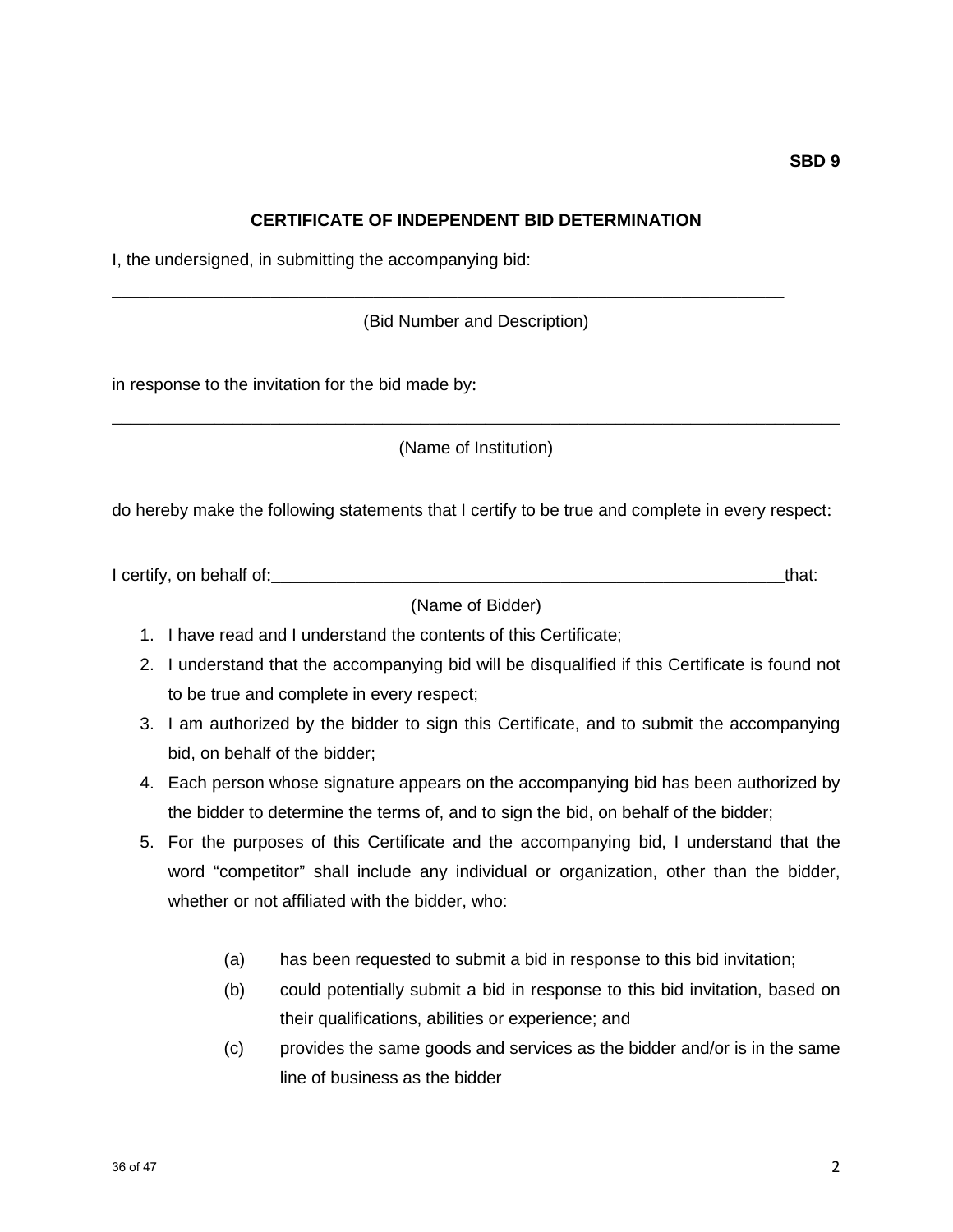- 6. The bidder has arrived at the accompanying bid independently from, and without consultation, communication, agreement or arrangement with any competitor. However communication between partners in a joint venture or consortium<sup>3</sup> will not be construed as collusive bidding.
- 7. In particular, without limiting the generality of paragraphs 6 above, there has been no consultation, communication, agreement or arrangement with any competitor regarding:
	- (a) prices;
	- (b) geographical area where product or service will be rendered (market allocation)
	- (c) methods, factors or formulas used to calculate prices;
	- (d) the intention or decision to submit or not to submit, a bid;
	- (e) the submission of a bid which does not meet the specifications and conditions of the bid; or
	- (f) bidding with the intention not to win the bid.
- 8. In addition, there have been no consultations, communications, agreements or arrangements with any competitor regarding the quality, quantity, specifications and conditions or delivery particulars of the products or services to which this bid invitation relates.
- 9. The terms of the accompanying bid have not been, and will not be, disclosed by the bidder, directly or indirectly, to any competitor, prior to the date and time of the official bid opening or of the awarding of the contract.

<sup>&</sup>lt;sup>3</sup> Joint venture or Consortium means an association of persons for the purpose of combining their expertise, property, capital, efforts, skill and knowledge in an activity for the execution of a contract.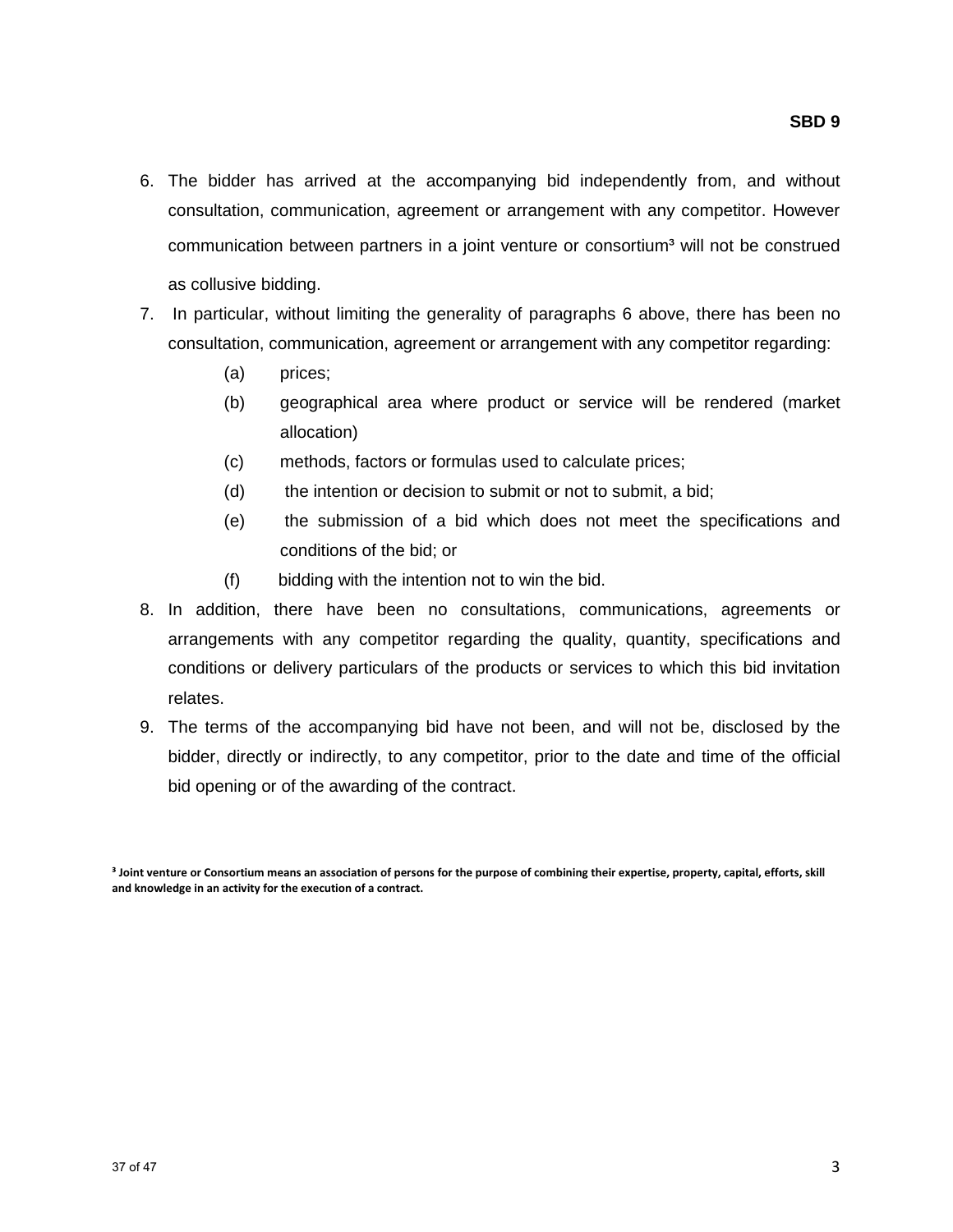10. I am aware that, in addition and without prejudice to any other remedy provided to combat any restrictive practices related to bids and contracts, bids that are suspicious will be reported to the Competition Commission for investigation and possible imposition of administrative penalties in terms of section 59 of the Competition Act No 89 of 1998 and or may be reported to the National Prosecuting Authority (NPA) for criminal investigation and or may be restricted from conducting business with the public sector for a period not exceeding ten (10) years in terms of the Prevention and Combating of Corrupt Activities Act No 12 of 2004 or any other applicable legislation.

| Signature | Date           |
|-----------|----------------|
|           |                |
| Position  | Name of Bidder |
|           | Js914w2        |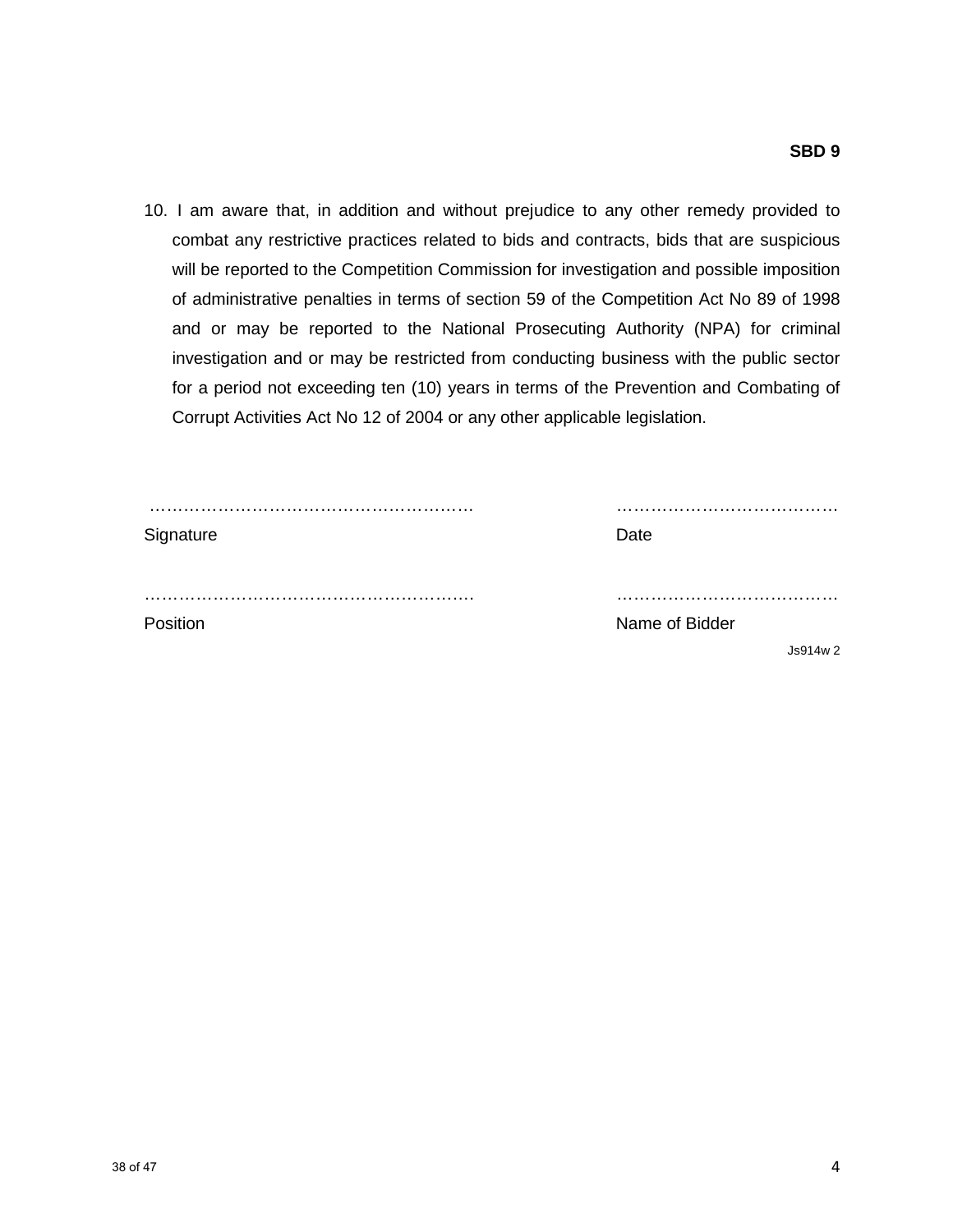

#### **TERMS OF REFERENCE FOR THE APPOINTMENT OF A SERVICE PROVIDER TO SUPPLY, DELIVER AND DISTRIBUTE BASIC LIFE SUPPORT (BLS) ESSENTIAL EQUIPMENT AND TRAINING MANUALS FOR THE NATIONAL DEPARTMENT OF HEALTH**

#### **1. INTRODUCTION**

The National Department of Health (NDoH) will appoint a service provider to supply, deliver and distribute the BLS essential Equipment and the Training Manuals to facilitate practical training of the health professionals within the departmental health facilities.

#### **2. BACKGROUND**

- 2.1. Ideal Clinic Realisation and Maintenance (ICRM) programme was initiated by the NDoH in July 2013 in order to systematically improve quality of care provided at primary health care (PHC) facilities and the quality of care they provide.
- 2.2. The ideal clinic requirements include capacity building for the health professionals on resuscitation skills to promote successful resuscitation of patients at the primary healthcare level. There is a need to procure, deliver and distribute the Basic Life Support (BLS) essential Equipment and the Training Manuals to facilitate practical training of the health professionals within the departmental health facilities.

#### **3. OBJECTIVES**

To appoint a service provider who must supply, deliver, and distribute the following items of Basic Life Support (BLS) essential Equipment and Training Manuals for the training of the health professionals within the departmental health facilities.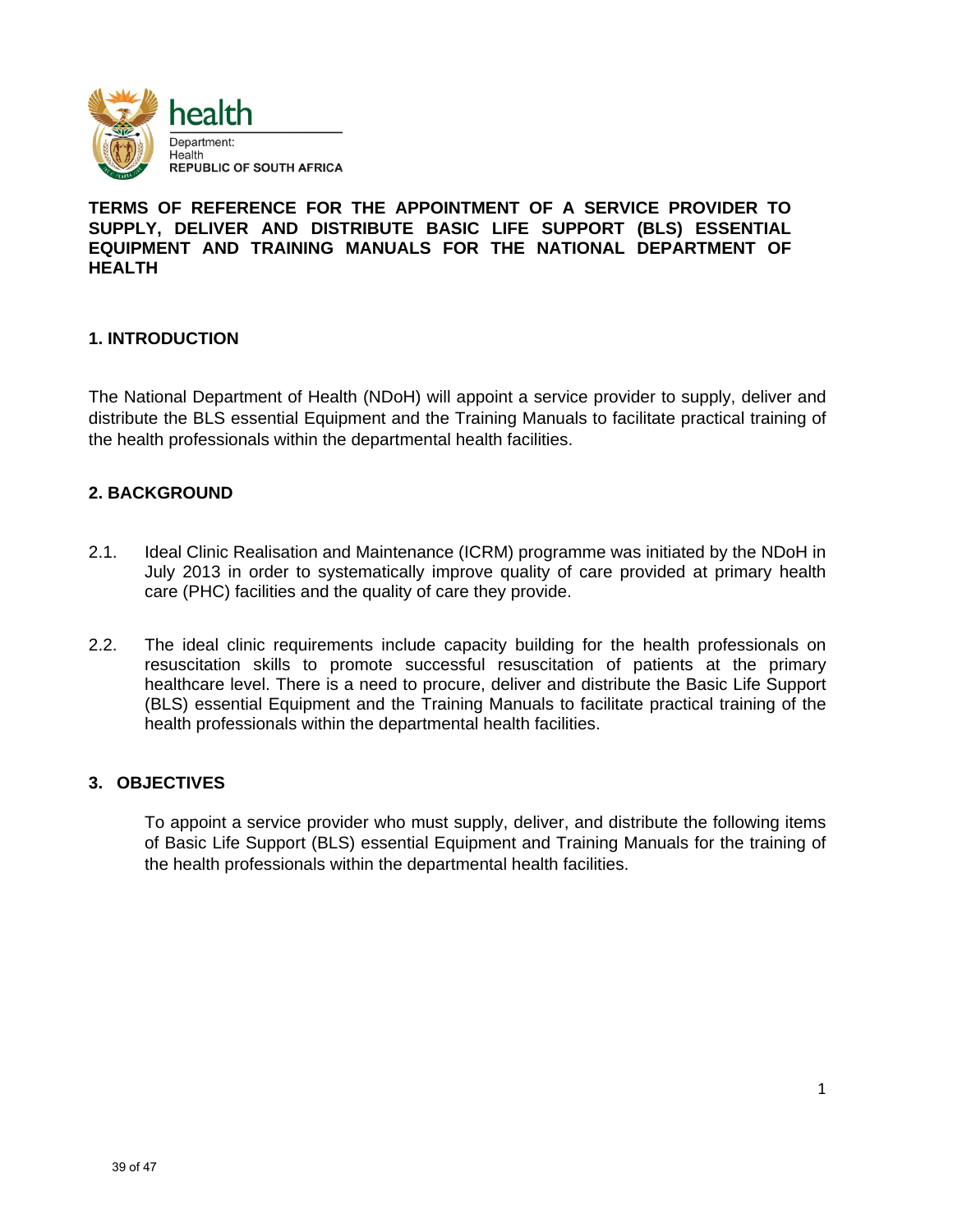### **4. SCOPE OF WORK**

4.1 The appointed service provider must supply, deliver, and distribute the following items of BLS essential Equipment and Training Manuals according to the following specifications:

| <b>ITEMS</b>                                                                                                                                       | <b>QUANTITY REQUIRED</b> |
|----------------------------------------------------------------------------------------------------------------------------------------------------|--------------------------|
| AHA approved Adult Prestan Feedback Manikin (Dark skin):<br>Prestan manikins with monitoring feedback devices.                                     | 111                      |
| AHA approved Infant Prestan Feedback Manikin (Dark skin):<br>Prestan manikins with monitoring feedback devices.                                    | 111                      |
| BVM Adult BVM's silicone / Autoclavable                                                                                                            | 111                      |
| BVM Child BVM's silicone / Autoclavable                                                                                                            | 111                      |
| XFT-120C AED Trainer- AED trainer Practi essentials including<br>remote control                                                                    | 111                      |
| AHA Basic Life Support Training Manuals 2020 edition with AHA<br><b>BLS</b> certificates included.                                                 | 2500                     |
| ** AHA Instructor Manual with lesson maps-downloaded onto a<br>computer / laptop for teaching the course.<br>(2021 Updates for Instructor Manuals) | 40                       |
| Courier Fees - Courier of boxes to 8 Regional Training Centres<br>(RTCs) in 8 Provinces within South Africa                                        |                          |

# **5. DELIVERABLES**

- 5.1 The appointed service provider must supply the BLS essential Equipment and Training Manuals as listed in the specifications.
- **5.2** The BLS essential Equipment and Training Manuals must be delivered and distributed to the 8 Provincial Department of Health Regional Training Centers (RTCs) in South Africa except the Western Cape Province. **Refer to Annexure A for the delivery addresses.**  Number of the breakdown to be provided to the awarded bidder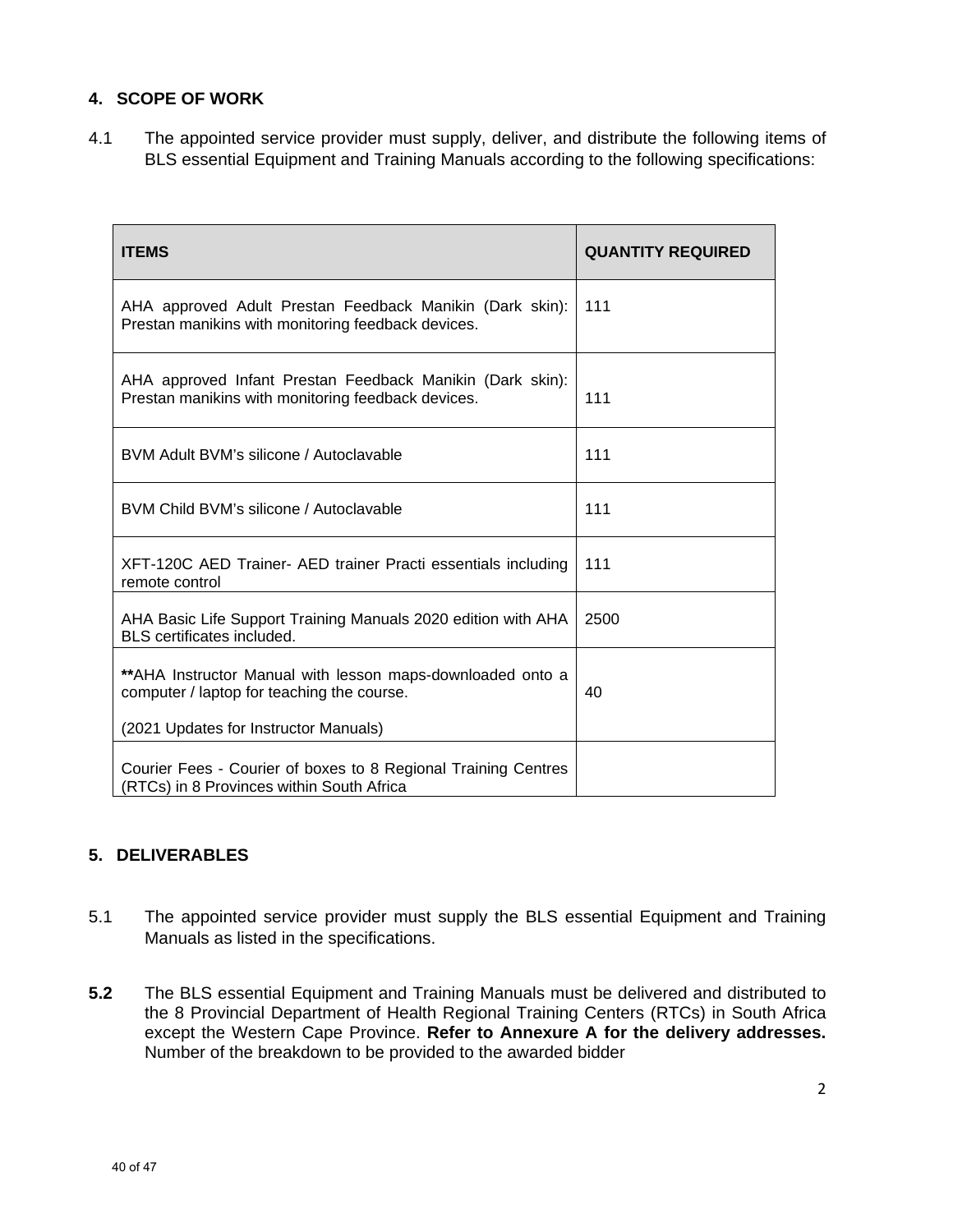#### **6. MANDATORY REQUIREMENTS**

#### **NB: Failure to submit/attach proof of the following requirements with the proposal will disqualify the bidder's proposal:**

6.1 Compliance with all Tax Clearance requirements: Attach Valid Tax Clearance Certificate/Tax Compliance Status Pin, Central Supplier Database Number, where consortium/joint ventures/ sub-contractor are involved, each party to the association must submit separate Tax Clearance requirements.

6.2 A resolution letter authorizing a particular person to sign the bid documents must be in a company letter head.

6.3 A picture sample as per specification obtained from the manufacturer to confirm that the products have been AHA approved as indicated in the specifications.

#### **7. BRIEFING SESSION REQUIREMENTS**

There will be **no** briefing session for this bid.

Any clarity seeking questions should be sent by email to tenders@health.gov.za The closing date for receipt of all enquiries is five (5) days before closing date of the bid. All enquiries received after will not be considered.

#### **8. EVALUATION CRITERIA**

This bid will be evaluated in three (3) Phases as indicated hereunder:

**Phase 1**: Testing compliance to the eligibility criteria (mandatory requirements) mentioned on paragraph 6 above.

**Phase 2**: Bidders that have satisfied the mandatory requirements will be assessed against the functionality evaluation criteria as indicated below. The service provider must achieve a minimum of 70 points to proceed to the next Phase of the evaluation, bids that fail to achieve the minimum required points will be disqualified consequently not be considered for further evaluation; and

**Phase 3**: In this Phase bids will be evaluated on Price and Preference points system (B-BBEE). **80: Price** (VAT Inclusive). It is the responsibility of each bidder to ensure that all applicable taxes are included in the offer. Bidders must ensure that they factor in VAT for offers below R50 million as it is a compulsory requirement of the VAT Administration Act. If an entity is not registered as VAT vendor is awarded a bidder, it is expected to register for VAT within 21 days of being awarded a contract and produce such proof of registration to the employer.

As a rule, the NDoH is not responsible for making any payment towards VAT on bidders that were awarded contracts without the inclusion thereof at the time of the bid closure.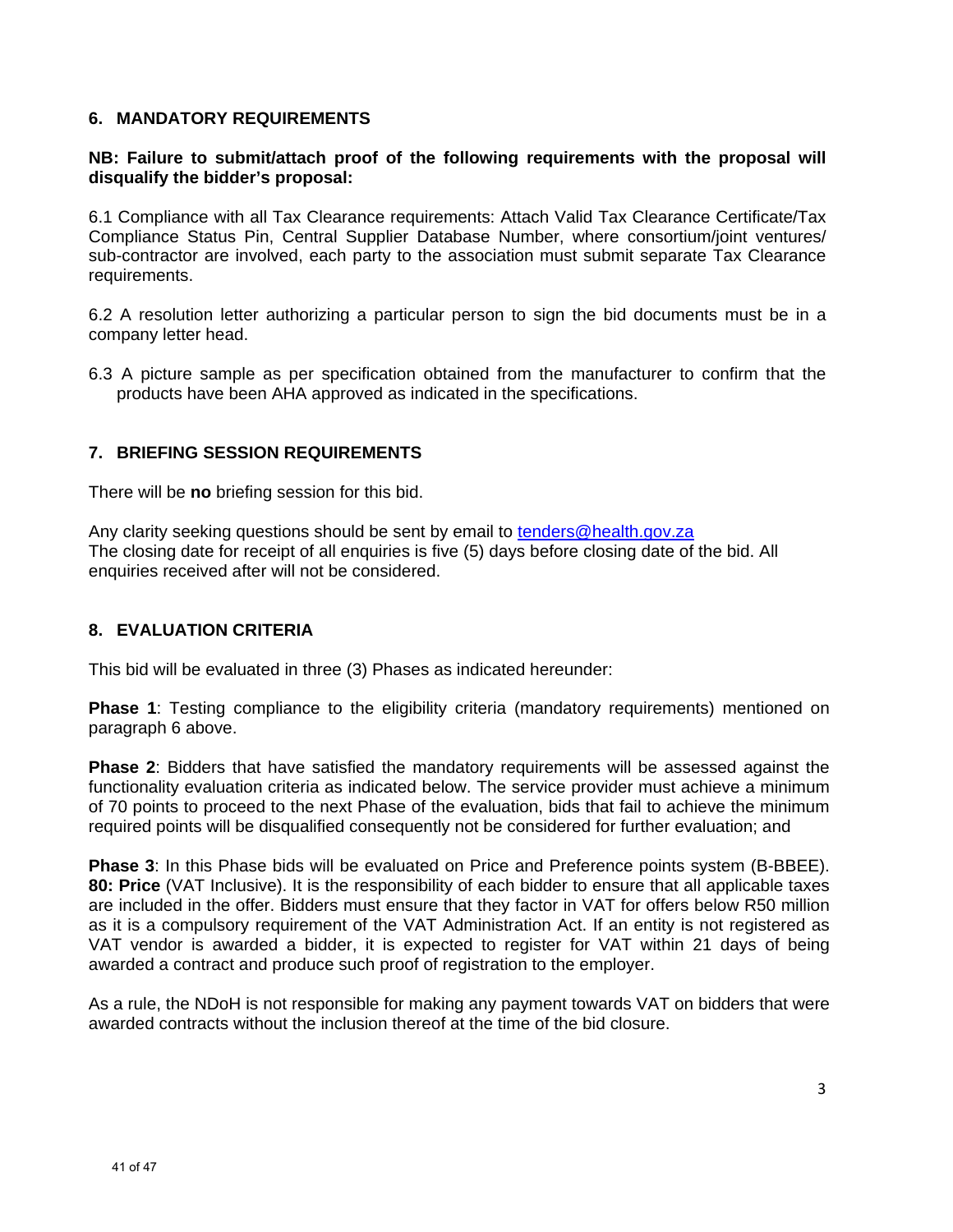#### **B-BBEE**

Preferential points (Points will be allocated according to **B-BBEE** Rating) NB: Points will be allocated to all those who submit their valid original or certified copy of **B-BBEE** certificate or a sworn affidavit. In case of a joint venture, consortium, or partnerships the consolidated valid **B-BBEE** certificate or certified copy.

| <b>B-BBEE Status Level</b>       | of   Number of points |
|----------------------------------|-----------------------|
| <b>Contributor</b>               | (80/20 system)        |
|                                  | 20                    |
| $\mathbf{2}$                     | 18                    |
| 3                                | 14                    |
| 4                                | 12                    |
| 5                                | 8                     |
| 6                                | 6                     |
|                                  | 4                     |
| 8                                | 2                     |
| <b>Non-compliant contributor</b> | n                     |

#### **9. TECHNICAL/FUNCTIONALITY EVALUATION CRITERIA**

The Preferential Procurement Policy Framework Act No. 5 of 2000 (PPPFA) and 2017 regulations will apply as guidance in determining which proposal would provide the greatest value to the NDoH.

The bid evaluation committee will assess the extent to which proposals submitted in response to this term of reference meet the evaluation criteria below.

Functionality will be evaluated individually by Members of the Bid Evaluation Committee (BEC) in accordance with the below functionality criteria and values. The applicable values that will be utilised when scoring each criterion range from: **0 = No response, 1 = Poor, 2 = Average, 3 = Good, 4 = Very Good and 5 = Excellent** 

| <b>SCORE</b> | <b>CLASSIFICATION</b>                       |
|--------------|---------------------------------------------|
|              | No response (complete non-compliance)       |
|              | Poor, significantly below requirements      |
|              | Average, below requirements                 |
| -3           | Good, meets requirements                    |
|              | Very good, meets requirements               |
| -5           | Excellent, significantly above requirements |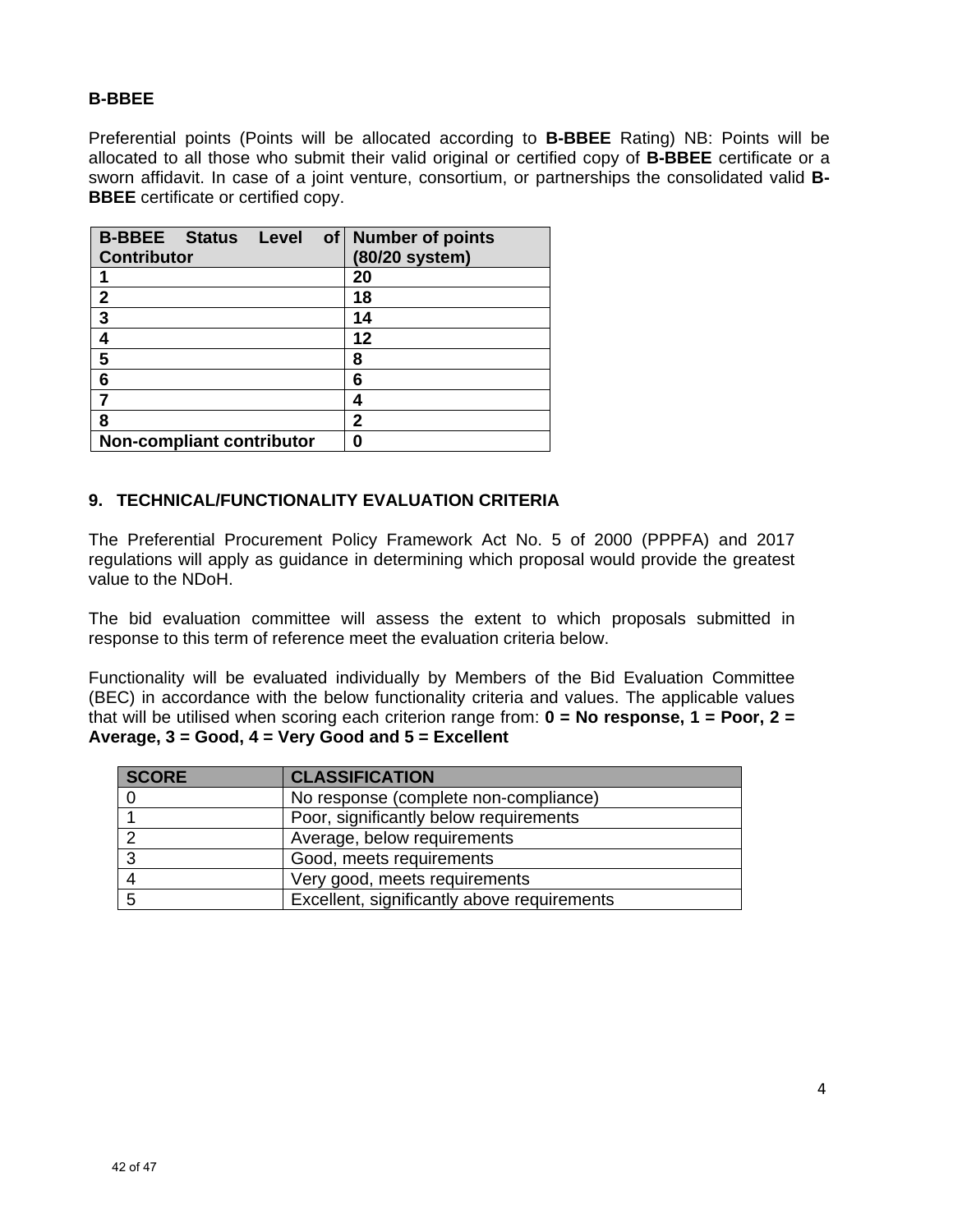**The Bidder must achieve a minimum of 70 points to be considered for the next Phase of Evaluation. Any service provider that fails to meet the above thresholds will be disqualified automatically.** 

| <b>CRITERIA</b>                            | <b>DESCRIPTION</b>                                                                                                                                                                                 | <b>Substantiation/documentations</b>                                                                                                                                                                                                                                                                                                                                                                                                                                                                                          |                         | <b>WEIGHT</b> |
|--------------------------------------------|----------------------------------------------------------------------------------------------------------------------------------------------------------------------------------------------------|-------------------------------------------------------------------------------------------------------------------------------------------------------------------------------------------------------------------------------------------------------------------------------------------------------------------------------------------------------------------------------------------------------------------------------------------------------------------------------------------------------------------------------|-------------------------|---------------|
| Capability:<br>Expertise and<br>Experience | Previous experience<br>and a track record of<br>supplying, delivering<br>and distribution of the<br><b>BLS</b> essential<br><b>Equipment and Training</b><br>Manuals or similar.<br>This should be | <b>Company experience</b><br>Bidder (s) are required to demonstrate relevant<br>experience and competency of the company<br>including three (3) reliable contactable signed<br>reference letters for, projects of a similar scope<br>which were successfully completed in the<br>previous years and the contract value of such<br>projects                                                                                                                                                                                    |                         | 40            |
|                                            | supported by letter/s of<br>testimonial/s in the letter<br>head of the client which                                                                                                                | <b>Experience</b><br>10 years 'or more experience                                                                                                                                                                                                                                                                                                                                                                                                                                                                             | Indicator<br>5          |               |
|                                            | similar services were<br>rendered.                                                                                                                                                                 |                                                                                                                                                                                                                                                                                                                                                                                                                                                                                                                               |                         |               |
|                                            |                                                                                                                                                                                                    | 8-9 years' experience                                                                                                                                                                                                                                                                                                                                                                                                                                                                                                         | $\overline{\mathbf{4}}$ |               |
|                                            |                                                                                                                                                                                                    | 5-7 years' experience                                                                                                                                                                                                                                                                                                                                                                                                                                                                                                         | 3                       |               |
|                                            |                                                                                                                                                                                                    | 3-4years' experience                                                                                                                                                                                                                                                                                                                                                                                                                                                                                                          | $\overline{2}$          |               |
|                                            |                                                                                                                                                                                                    | 1-2 years' experience                                                                                                                                                                                                                                                                                                                                                                                                                                                                                                         | 1                       |               |
|                                            |                                                                                                                                                                                                    | No experience                                                                                                                                                                                                                                                                                                                                                                                                                                                                                                                 | $\mathbf 0$             |               |
| <b>Key</b><br>personnel                    | <b>Expertise and</b><br>experience of proposed<br>Personnel.                                                                                                                                       | Demonstrate the key personnel's ability and experience<br>in executing the required services. The key personnel<br>must have a team of resource with<br>extensive experience in the supplying, delivering and<br>distribution of the BLS essential Equipment and<br>Training Manuals or similar or similar project.<br>Attach a curriculum vitae (CV) for each lead<br>team member which must include<br>clearly reflected experience and number of years<br>managing activities detailed in the scope of work or<br>similar: |                         | 25            |
|                                            |                                                                                                                                                                                                    | <b>Expertise (supervisor(s) or</b><br>$manager(s)$<br>Team members (supervisors or<br>managers) who have managed<br>similar projects in the last 5 years<br>with 10 or more years<br>of experience.                                                                                                                                                                                                                                                                                                                           | <b>Indicator</b><br>5   |               |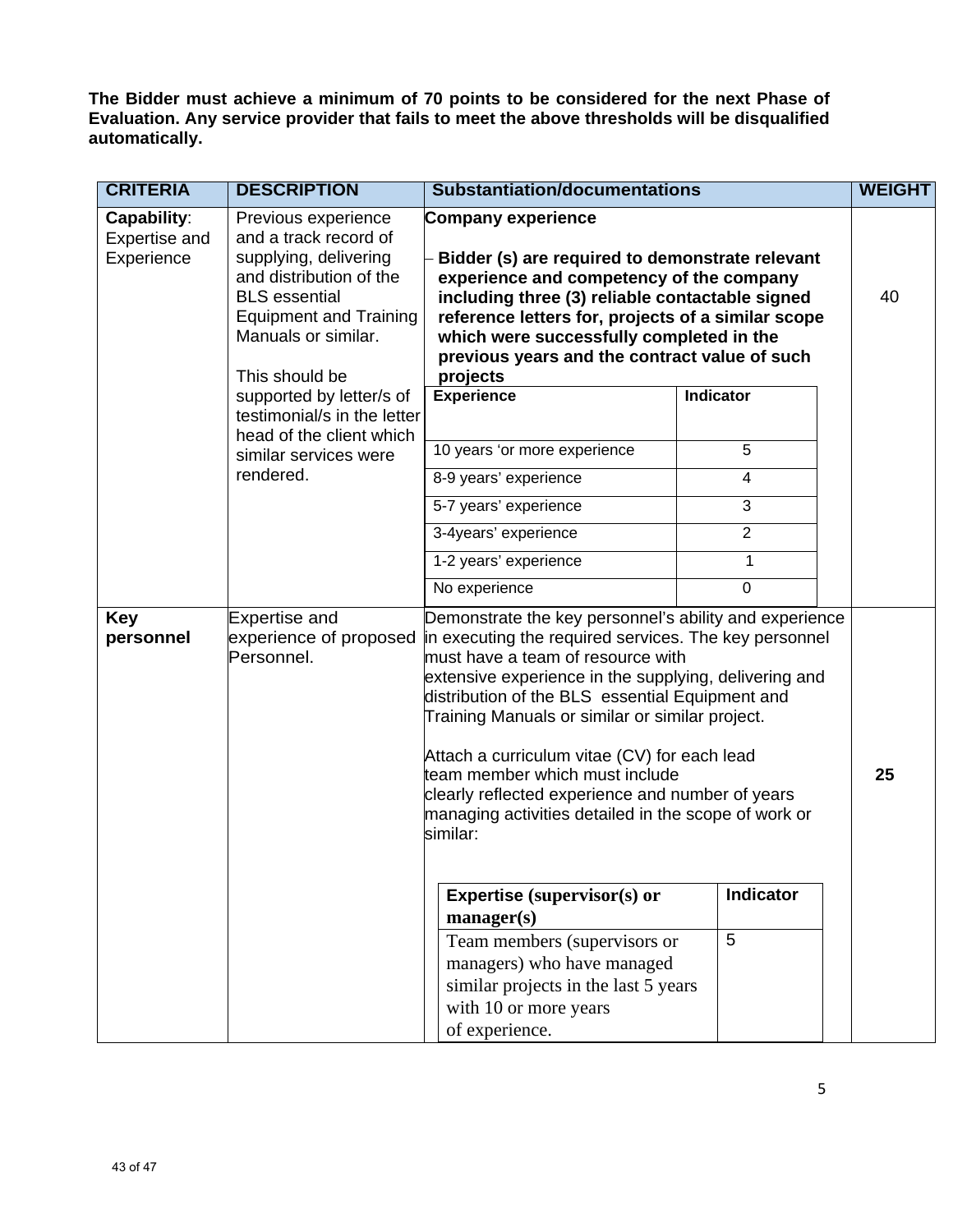| <b>CRITERIA</b> | <b>DESCRIPTION</b>                                                                                | <b>Substantiation/documentations</b>                                                                                                                                                                  |                                           | <b>WEIGHT</b> |
|-----------------|---------------------------------------------------------------------------------------------------|-------------------------------------------------------------------------------------------------------------------------------------------------------------------------------------------------------|-------------------------------------------|---------------|
|                 |                                                                                                   | Team members (supervisors and<br>managers) who have managed<br>similar projects in the last 5 years<br>with 8-9 years of<br>experience.<br>Team members (supervisors or<br>managers) who have managed | $\overline{4}$<br>3                       |               |
|                 |                                                                                                   | similar projects in the last 5 years<br>with 5-7 years of                                                                                                                                             |                                           |               |
|                 |                                                                                                   | experience.<br>Team members (supervisors or<br>managers) who have managed<br>similar projects in the last 5 years<br>with 3-4 years of<br>experience.                                                 | 2                                         |               |
|                 |                                                                                                   | Team members (supervisors or<br>managers) who have managed<br>similar projects in the last 5 years<br>with 1-2 or less year of<br>experience                                                          | 1                                         |               |
|                 |                                                                                                   | Team members (supervisors or<br>Manager) who have managed<br>similar projects in the last 5 years<br>with 0 year of<br>experience                                                                     | $\overline{0}$                            |               |
| methodology     | a comprehensive<br>proposal outlining the<br>approach and<br>methodology dthe<br>project delivery | Approach and The bidder must provide The service provider must submit a detailed plan to<br>supply,<br>deliver and<br>Equipment and the Training Manuals or similar projects.<br>Methodology          | distribute the BLS essential<br>Indicator |               |
|                 |                                                                                                   | Appropriate methodology that<br>addresses the entire scope of<br>work and proposes outstanding<br>value added activities.                                                                             | 5                                         | 35            |
|                 |                                                                                                   | Appropriate methodology that<br>addresses the scope of work and<br>proposes value added activities.                                                                                                   | $\overline{4}$                            |               |
|                 |                                                                                                   | Appropriate methodology that<br>addresses part of the scope of<br>work                                                                                                                                | 3                                         |               |
|                 |                                                                                                   |                                                                                                                                                                                                       |                                           |               |

6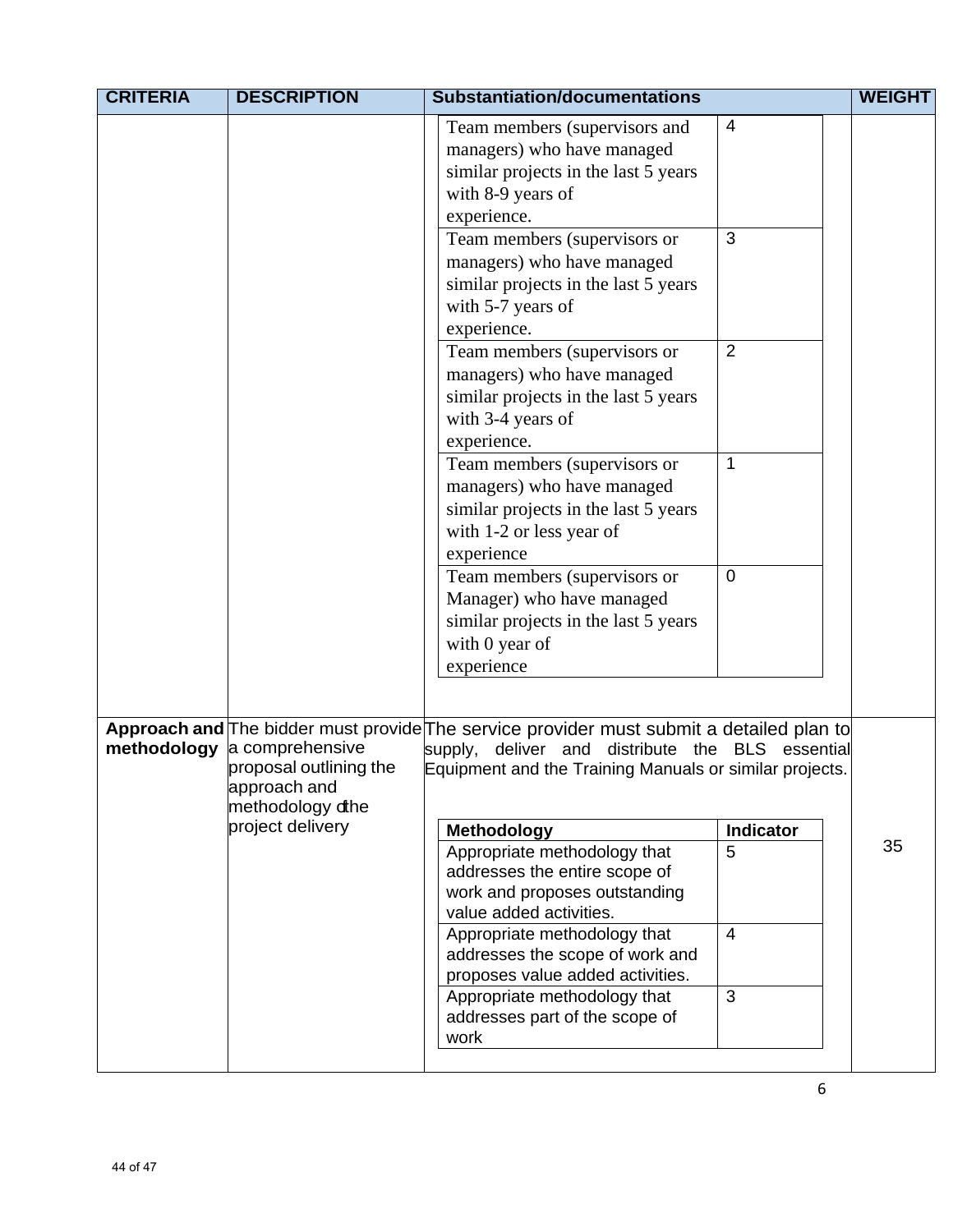|  | Appropriate methodology that<br>only addresses part of the scope<br>of work  |   |  |
|--|------------------------------------------------------------------------------|---|--|
|  |                                                                              |   |  |
|  | Irrelevant methodology that does<br>not address the scope of work at<br>all. |   |  |
|  | No technical proposal submitted.                                             | 0 |  |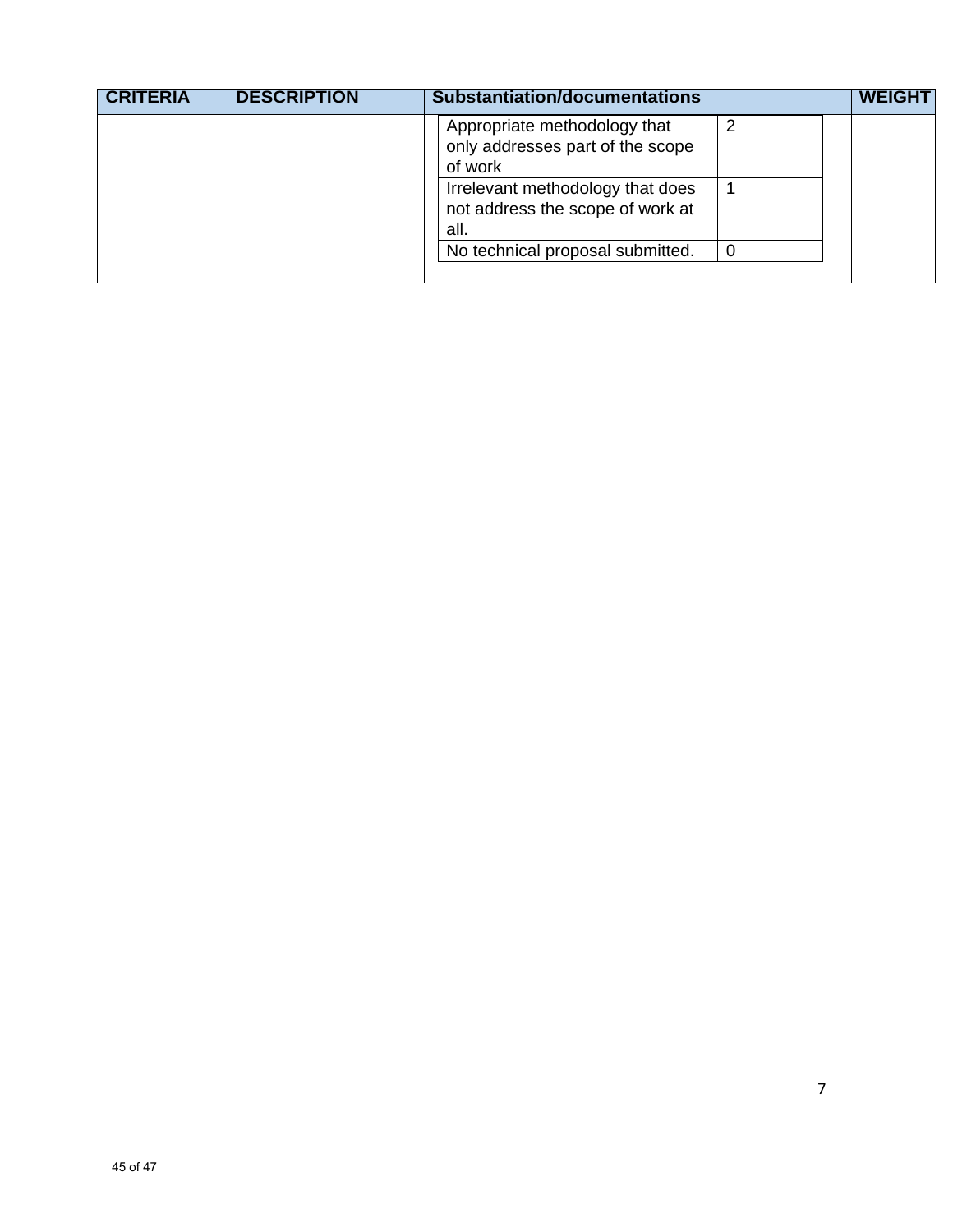|     |                                          |                                        | 1423ھ <del>-</del><br><b>Head Office Only</b>    |  |
|-----|------------------------------------------|----------------------------------------|--------------------------------------------------|--|
|     | *NATIONAL DEPARTMENT OF<br><b>HEALTH</b> |                                        | Captured By:<br>Date Captured:<br>Authorised By: |  |
|     | <b>SUPPLIER MAINTENANCE:</b>             |                                        | Date Authorised:<br>Supplier code:               |  |
| BAS | $\Box$ PMIS $\Box$ LOGIS $\Box$ WCS      | <b>CONTRACTOR</b><br><b>CONSULTANT</b> | Enquiries.:<br>Tel. No.:                         |  |
|     | <b>OFFICE:</b>                           |                                        |                                                  |  |

### **The Director General : N\*NAME OF DEPARTMENT**

I/We hereby request and authorise you to pay any amounts, which may accrue to me/us to the credit of my/our account with the mentioned bank.

I/we understand that the credit transfers hereby authorised will be processed by computer through a system known as "ACB - Electronic Fund Transfer Service", and I/we understand that not additional advice of payment will be provided by my/our bank, but that the details of each payment will be printed on my/our bank statement or any accompanying voucher. (This does not apply where it is not customary for banks to furnish bank statements).

I/we understand that the Department will supply a payment advice in the normal way, and that it will indicate the date on which the funds will be made available on my/our account.

This authority may be cancelled by me/us by giving thirty days notice by prepaid registered post. Please ensure information is validate as per required bank screens .

**Company / Personal Details** 

I/We understand that bank details provided should be exactly as per the records held by the bank.

I/We understand that the Department will not assume responsibiliy for any delayed payments, as a result of incorrect information supplied.

| Company / Personal Details                                     |               |                                 |             |  |  |  |  |
|----------------------------------------------------------------|---------------|---------------------------------|-------------|--|--|--|--|
| Registered Name                                                |               |                                 |             |  |  |  |  |
| <b>Trading Name</b>                                            |               |                                 |             |  |  |  |  |
| <b>Tax Number</b>                                              |               |                                 |             |  |  |  |  |
| <b>VAT Number</b>                                              |               |                                 |             |  |  |  |  |
| Title:                                                         |               |                                 |             |  |  |  |  |
| Initials:                                                      |               |                                 |             |  |  |  |  |
| First Name:                                                    |               |                                 |             |  |  |  |  |
| Surname:                                                       |               |                                 |             |  |  |  |  |
| <b>Address Detail</b>                                          |               |                                 |             |  |  |  |  |
|                                                                |               |                                 |             |  |  |  |  |
| Payment Address                                                |               |                                 |             |  |  |  |  |
| (Compulsory if Supplier)                                       |               |                                 |             |  |  |  |  |
|                                                                |               |                                 |             |  |  |  |  |
| Postal Code                                                    |               |                                 |             |  |  |  |  |
| <b>New Detail</b>                                              |               |                                 |             |  |  |  |  |
| New Supplier information<br><b>Update Supplier information</b> |               |                                 |             |  |  |  |  |
| Supplier Type:                                                 | Individual    | Department                      | Partnership |  |  |  |  |
| 46 of 47                                                       | Company<br>CC | <b>Trust</b><br>Other (Specify) |             |  |  |  |  |
|                                                                |               |                                 |             |  |  |  |  |
| Department Number                                              |               |                                 |             |  |  |  |  |